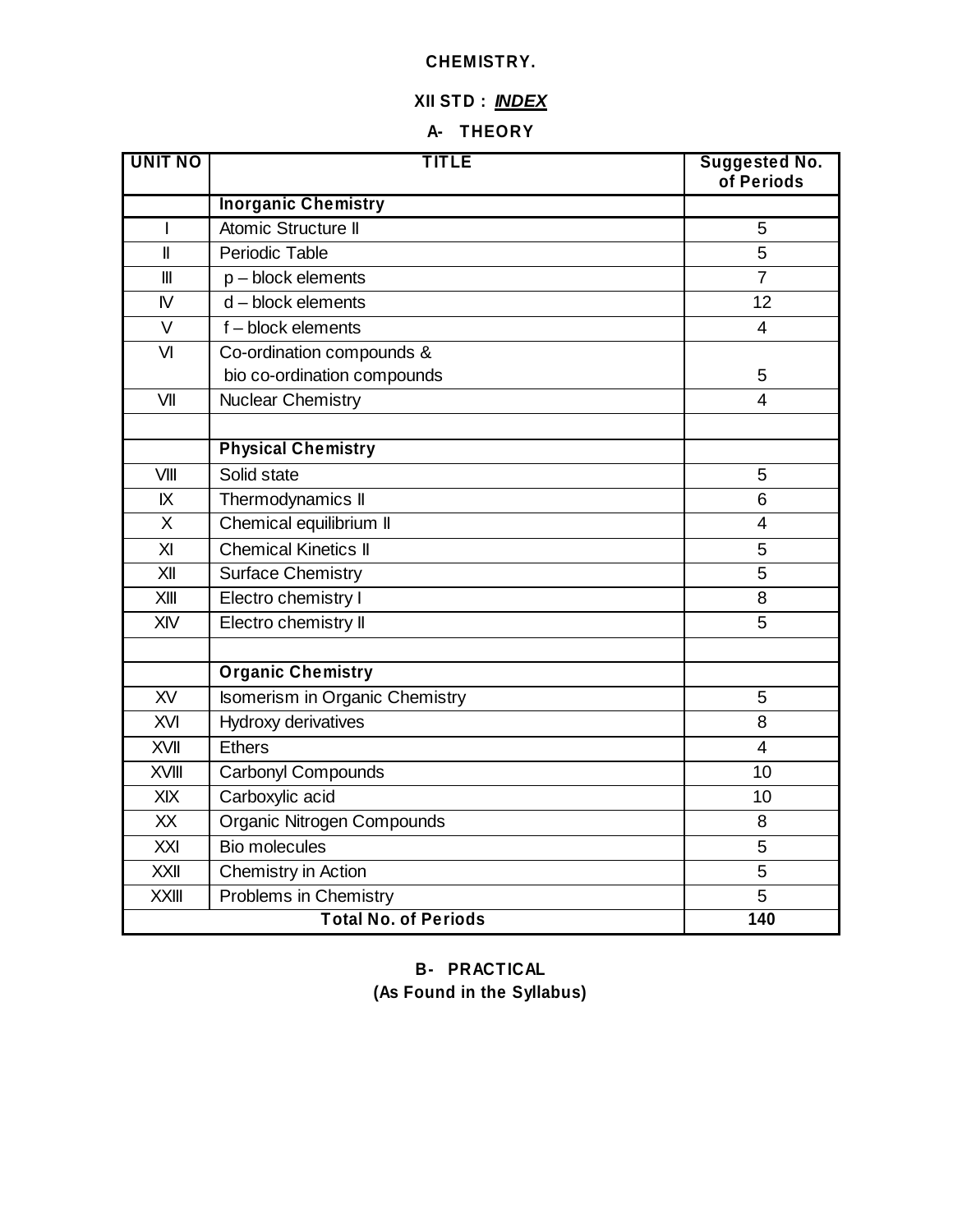## **UNIT -I. Atomic Structure -II**

| <b>EXPECTED</b><br><b>SPECIFIC</b><br><b>OUTCOME OF</b><br><b>LEARNING</b> | <b>CONTENT IN</b><br><b>TERMS OF</b><br><b>CONCEPTS</b>                                                     | <b>CURRICULUM</b><br><b>TRANSACTIONAL</b><br><b>STRATEGIES</b>                                  | <b>ILLUSTRATIONS</b>                                                                                     | <b>EVALUATION</b>                                                                                                                                                                                  | <b>SUGGE</b><br><b>STED</b><br>NO. OF<br><b>PERIOD</b><br>S |
|----------------------------------------------------------------------------|-------------------------------------------------------------------------------------------------------------|-------------------------------------------------------------------------------------------------|----------------------------------------------------------------------------------------------------------|----------------------------------------------------------------------------------------------------------------------------------------------------------------------------------------------------|-------------------------------------------------------------|
| Recognises<br>the dual<br>properties of<br>electron.                       | 1.1 Dual<br>properties of<br>electrons                                                                      | Particle and wave<br>properties of<br>electron is<br>impressed.                                 | Tabulate the name<br>of experiments to<br>prove particles and<br>wave property of<br>electrons.          | Mention the methods to<br>prove the properties of<br>electron.                                                                                                                                     |                                                             |
| <b>Understands</b><br>the de-Broglie<br>relation.                          | 1.2 de-Broglie<br>relation.                                                                                 | de-Broglie relation<br>$? = h/mv.$<br>Significance and<br>problems.                             | Impresses dual<br>properties of<br>electrons.                                                            | Given the speed of<br>light as $3.0x10^8$ m/s<br>and the electron mass<br>as $9.1x10^{28}$ g.<br>Calculate the de-<br>Broglie wave length for<br>an electron travelling at<br>1% the speed of rate |                                                             |
| Recognises<br>Heirsenberg's<br>Uncertainity<br>principle                   | 1.3<br>Heisenberg's<br>uncertainity<br>principle                                                            | Principle underlying<br>Heisenberg's<br>uncertainity<br>principle.                              | Uncertainity in<br>position and<br>velocity is<br>explained                                              | State and explain<br>Heisenberg's<br>uncertainity principle.                                                                                                                                       |                                                             |
| Proposes wave<br>nature of an<br>electron.                                 | 1.4 wave nature<br>of an electron.                                                                          | Mathematical<br>equations used to<br>describe wave<br>motion of an<br>electron is<br>explained. | Electron wave<br>principle – moving<br>or running wave.                                                  | Explain wave nature of<br>an electron                                                                                                                                                              |                                                             |
| <b>Introduces</b><br>schrodinger<br>wave equation.                         | 1.5 Schrodinger<br>wave equation<br>.(only equation,<br>no derivation)                                      | Parameters in<br>schrodinger wave<br>equation is<br>explained.                                  | Application of<br>schrodinger wave<br>equation to find out<br>symmetry and<br>shape of orbitals.         | Write schrodinger wave<br>equation and explain<br>principle involved in it.                                                                                                                        |                                                             |
| Learns eigen<br>values and<br>eigen<br>functions.                          | 1.6 Eigen<br>values and<br>Eigen function-<br>significant only.                                             | Only significances<br>of eigen values and<br>eigen functions are<br>impressed.                  | Applications of<br>Eigen value and<br>Eigen function                                                     | Write briefly on<br>meaning and<br>significance of Eigen<br>values and Eigen<br>function                                                                                                           |                                                             |
| Proposes<br>molecular<br>orbitals                                          | 1.7 molecular<br>orbital method.<br>Application to<br>homo diatomic<br>and Hetero<br>diatomic<br>molecules. | Indicate bonding<br>and anti bonding.<br>Molecular orbitals<br>and their relative<br>energies   | M.O Diagram for<br>Hydrogen<br>molecules,<br>Nitrogen molecules<br>Oxygen molecules,<br>and NO molecules | Construct M.O diagram<br>for Oxygen molecule<br>and indicate whether it<br>is para or dia-magnetic.<br>And bondorder.                                                                              |                                                             |
| <b>Introduces</b><br>metallic<br>bonding                                   | 1.8 Metallic<br><b>Bond</b>                                                                                 | Simple theories<br>Drude and Band<br>theory - Elementary<br>Treatment                           | Application of Band<br>theory                                                                            | Write briefly on band<br>theory of metals.                                                                                                                                                         |                                                             |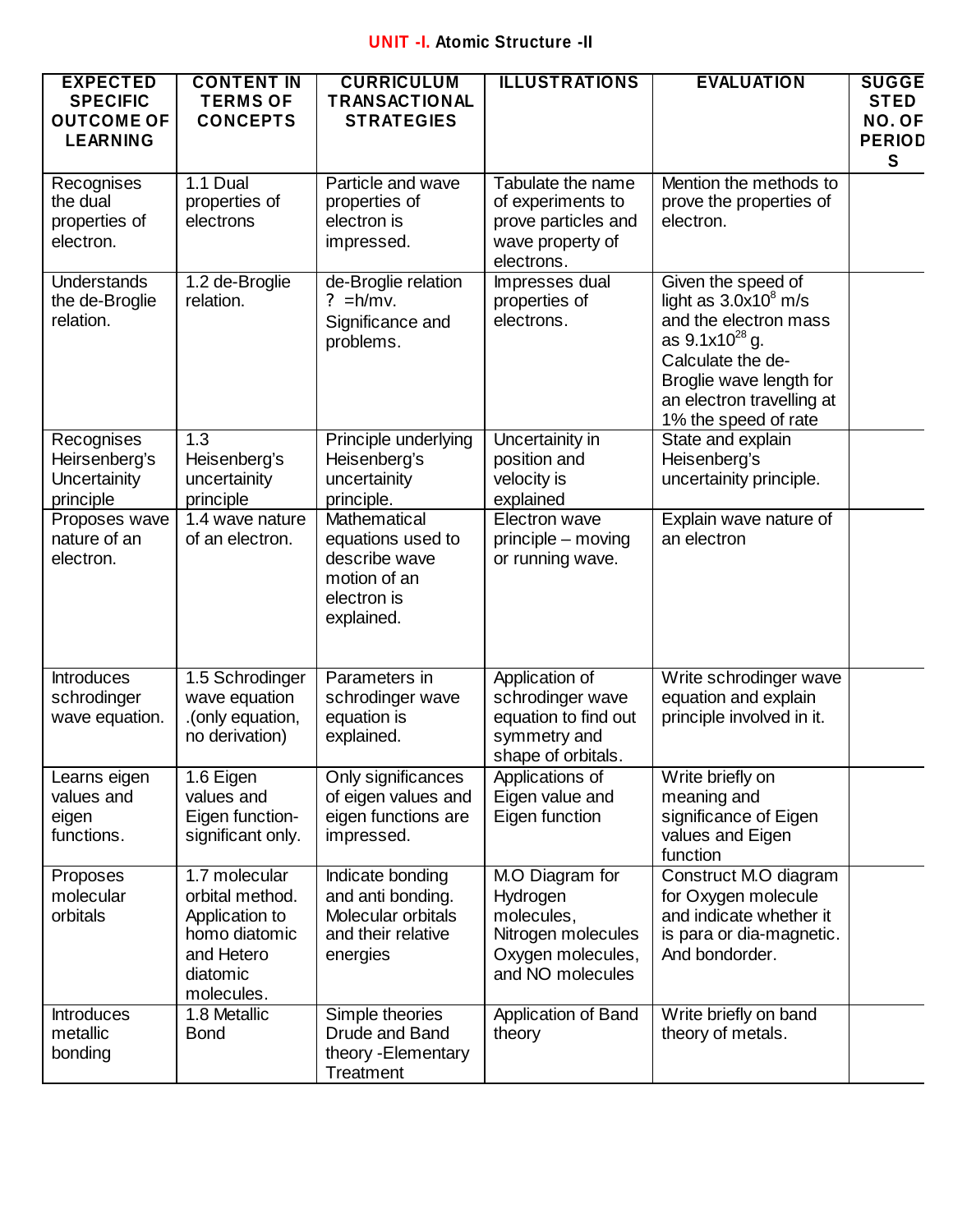| Analyses<br>Hybridisation                                                                                    | 1.9<br>Hybridization of<br>atomic orbitals                                            | Hybridization<br>involving s,p, and d<br>Orbitals.                                                                      | $Sp3$ , dsp <sup>2</sup> , d <sup>2</sup> sp <sup>3</sup> ,<br>hybridization and<br>their corresponding<br>shapes.                                | Indicate the shape of<br>the molecules formed<br>through $dsp^2$ and $d^2sp^3$<br>hybridization. |  |
|--------------------------------------------------------------------------------------------------------------|---------------------------------------------------------------------------------------|-------------------------------------------------------------------------------------------------------------------------|---------------------------------------------------------------------------------------------------------------------------------------------------|--------------------------------------------------------------------------------------------------|--|
| Recognises<br>the types of<br>forces between<br>molecules.                                                   | 1.10 Types of<br>forces between<br>molecules.                                         | Vanderwalls force,<br>dipole-dipole<br>interactions,<br>Hydrogen bond.                                                  | Weak forces of<br>attraction between<br>molecules are<br>impressed                                                                                | Metion different types<br>of forces exist between<br>molecules?                                  |  |
|                                                                                                              | Unit - II. Periodic classification-II                                                 |                                                                                                                         |                                                                                                                                                   |                                                                                                  |  |
| Recalls the<br>periodic<br>properties                                                                        | 2.1 Review of<br>periodic<br>properties.                                              | Trends in various<br>periodic properties<br>are impressed.                                                              |                                                                                                                                                   |                                                                                                  |  |
| Learns<br>calculation of<br>atomic radii,<br>ionic radii.                                                    | 22 Calculation<br>atomic radii.                                                       | Calculation of<br>atomic radii from<br>covalent bond<br>length.                                                         | Specific examples<br>of bond length.                                                                                                              | How is atomic radii<br>calculated from<br>covalent bond length?                                  |  |
|                                                                                                              | 2.2.1 Calculation<br>of ionic radii                                                   | lonic radii from<br>Pauling and<br>Slatter's rule is<br>explained.                                                      | Specific examples<br>of calculating<br>cationic and anionic<br>radii.                                                                             | How ionic radii is<br>calculated from<br>effective nuclear<br>charge and screening<br>constant?  |  |
| Analyses<br>ionisation<br>potential and<br>the method to<br>determine IE<br>and the factors<br>affecting IE. | 2.3 Method of<br>determination of<br><b>lonisation</b><br>potential.                  | Mention the name<br>of the method for<br>the calculation of<br>IE.                                                      | Differentiate I, II<br>and III ionisation<br>potential.                                                                                           | Why III IE is far<br>greater than II. IE?                                                        |  |
|                                                                                                              | 2.3.1 Factors<br>affecting<br>ionisation<br>potential                                 | <b>Effect of nuclear</b><br>charge, atomic radii<br>and screening<br>effect upon<br>ionisation energy.                  | Explain the concept<br>with specific<br>examples.                                                                                                 | Why IE decreases<br>down the group?                                                              |  |
| <b>Understands</b><br>the method to<br>determine<br>electron affinity<br>and the factors<br>affecting them.  | 2.4 Method to<br>determine the<br>electron affinity<br>2.4.1 Factors<br>affecting EA. | Mention the name<br>of the method only<br>Effect of nuclear<br>charge, atomic radii<br>and screening<br>effect upon EA. | Among the<br>elements in the<br>periodic table,<br>elements having<br>highest EA and<br>lowest EA.<br>Explanation<br>through specific<br>examples | Explain the various<br>factors affecting that<br>affects electron<br>affinity?                   |  |
| Analyses the<br>various scales                                                                               | 2.5 Various<br>scales on                                                              | Pauling and<br>mullikan's scales                                                                                        | Sample<br>calculations                                                                                                                            | How electro negativity<br>values help to find out                                                |  |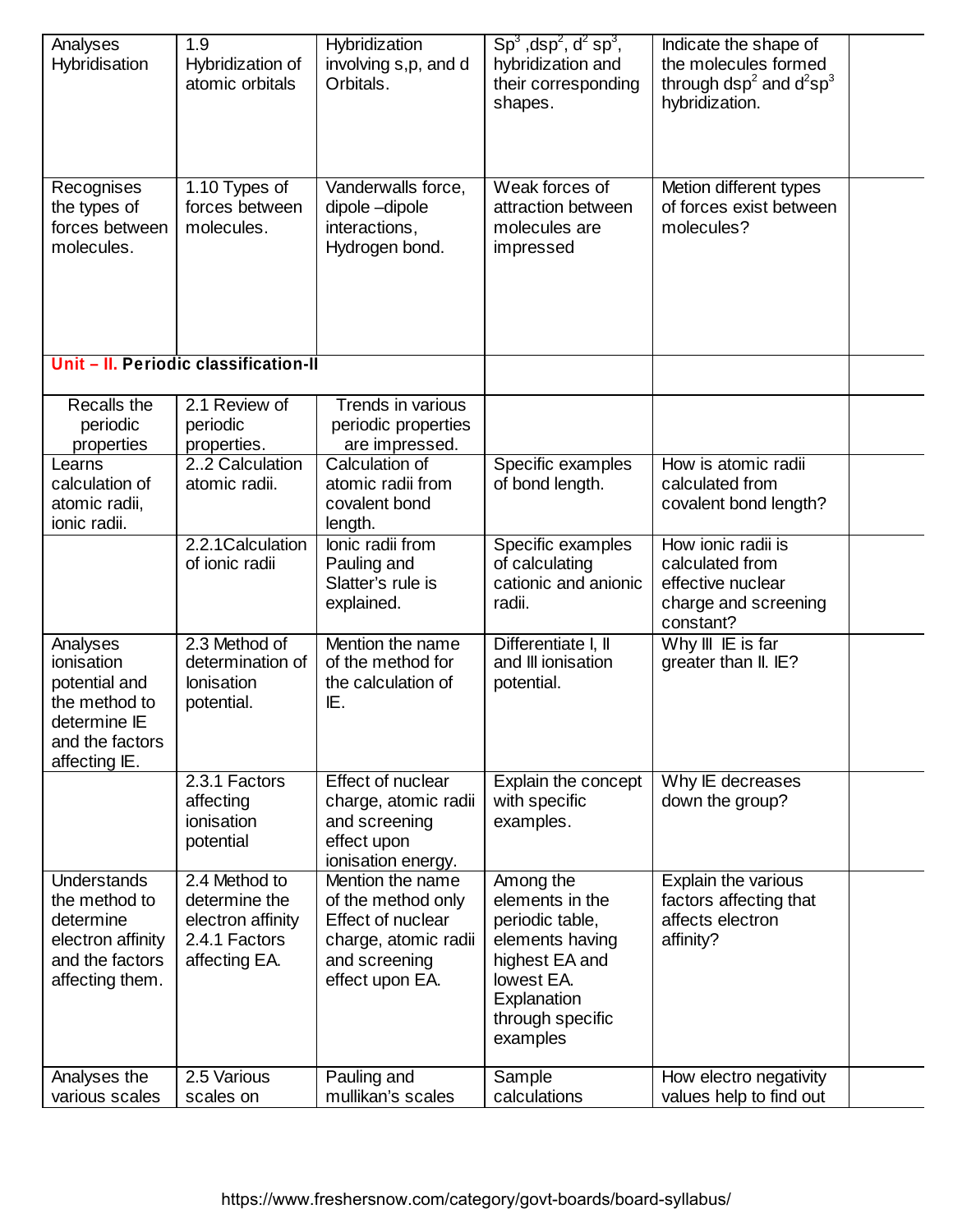| on electro         | electro                          | are briefly                          | through simple           | nature of bonding           |  |  |  |  |  |
|--------------------|----------------------------------|--------------------------------------|--------------------------|-----------------------------|--|--|--|--|--|
| negativity.        | negativity                       | explained.                           | relations.               | between atoms?              |  |  |  |  |  |
|                    | values.                          |                                      |                          |                             |  |  |  |  |  |
|                    | UNIT III p - BLOCK ELEMENTS - II |                                      |                          |                             |  |  |  |  |  |
| Recognises the     | 3.1 Group - 13                   | Brief idea about                     | Tabulate various         |                             |  |  |  |  |  |
| general trends     | General trends                   | trends in various                    | properties               |                             |  |  |  |  |  |
|                    |                                  | physical properties                  |                          |                             |  |  |  |  |  |
| Understands        | 3.1.1 Potash                     | Any one method of                    | Preparation,             | How potash alum is          |  |  |  |  |  |
| the preparation,   | alum-                            | preparation,                         | properties are           | prepared? Mention its       |  |  |  |  |  |
| properties and     | Preparation,                     | chemical properties                  | explained through        | uses.                       |  |  |  |  |  |
| uses of potash     | Properties uses                  | and uses                             | equations                |                             |  |  |  |  |  |
| alum               |                                  |                                      |                          |                             |  |  |  |  |  |
| Recognises the     | 3.2 Group 14                     | Brief idea about                     | Tabulate various         |                             |  |  |  |  |  |
| general trends     | General trends                   | trends in various<br>properties      | properties               |                             |  |  |  |  |  |
| Learns silicates   | 3.2.1 Silicates -                | Various types of                     | Explanation              | Give an example of          |  |  |  |  |  |
|                    | Types and                        | silicates and                        | through specific         | two dimensional and         |  |  |  |  |  |
|                    | structure                        | related structures                   | examples                 | three dimensional           |  |  |  |  |  |
|                    |                                  | are explained                        |                          | silicates?                  |  |  |  |  |  |
| Recognises the     | 3.2.2 Silicones                  | Explains - different                 | Importance of            | What are silicones?         |  |  |  |  |  |
| structures and     | - Structure and                  | types of silicones                   | silicones in day         | Mention their important     |  |  |  |  |  |
| uses of            | uses                             | and their                            | today life.              | uses?                       |  |  |  |  |  |
| silicones          |                                  | corresponding                        |                          |                             |  |  |  |  |  |
|                    |                                  | structures.                          |                          |                             |  |  |  |  |  |
| <b>Understands</b> | 3.2.3                            | Method of                            | Flow chart of            | How is very pure lead       |  |  |  |  |  |
| the extraction     | <b>Extraction of</b>             | extraction of lead                   | metallurgy of lead.      | extracted from its          |  |  |  |  |  |
| of lead            | lead                             | from its sulphide                    |                          | sulphide ore?               |  |  |  |  |  |
|                    |                                  | ore is explained.                    |                          |                             |  |  |  |  |  |
|                    |                                  | The role of lead in                  |                          |                             |  |  |  |  |  |
|                    |                                  | industries, plumbo                   |                          |                             |  |  |  |  |  |
|                    |                                  | solvency is<br>explained             |                          |                             |  |  |  |  |  |
| Recalls the        | 3.3 Group - 15.                  | Brief idea about                     | <b>Tabulates various</b> |                             |  |  |  |  |  |
| general trends.    | General trends                   | trends in various                    | properties               |                             |  |  |  |  |  |
|                    |                                  | properties                           |                          |                             |  |  |  |  |  |
| Knowledge          | 3.3.1                            | Explain various                      | Importance of            | Explain different           |  |  |  |  |  |
| about allotropy    | Phosphorous -                    | allotropes of                        | phosphorous in           | allotropes of               |  |  |  |  |  |
| and the            | Allotropes and                   | phosphorous and                      | industry                 | phosphorous.                |  |  |  |  |  |
| extraction of      | extraction                       | compare their                        |                          |                             |  |  |  |  |  |
| phosphorous        |                                  | properties                           |                          |                             |  |  |  |  |  |
| Recognises the     | 3.3.2                            | Halides, oxides,                     | <b>Explains</b>          | How are $P_2O_3$ , $P_2O_5$ |  |  |  |  |  |
| compounds of       | Compounds of                     | oxyacids and                         | preparation and          | prepared from               |  |  |  |  |  |
| phosphorous.       | phosphorous                      | hydride of                           | properties through       | phosphorous?                |  |  |  |  |  |
|                    |                                  | phosphorous -                        | equations and            | Mention their important     |  |  |  |  |  |
|                    |                                  | preparation,                         | structures through       | properties.                 |  |  |  |  |  |
|                    |                                  | properties, uses<br>and structure is | diagrams.                |                             |  |  |  |  |  |
|                    |                                  | explained.                           |                          |                             |  |  |  |  |  |
|                    |                                  |                                      |                          |                             |  |  |  |  |  |
|                    |                                  |                                      |                          |                             |  |  |  |  |  |
| Recalls the        | 3.4 Group - 16.                  | Brief idea about                     | Tabulate various         |                             |  |  |  |  |  |
| general ideas.     | General trends                   | trends in various                    | properties.              |                             |  |  |  |  |  |
|                    |                                  | properties.                          |                          |                             |  |  |  |  |  |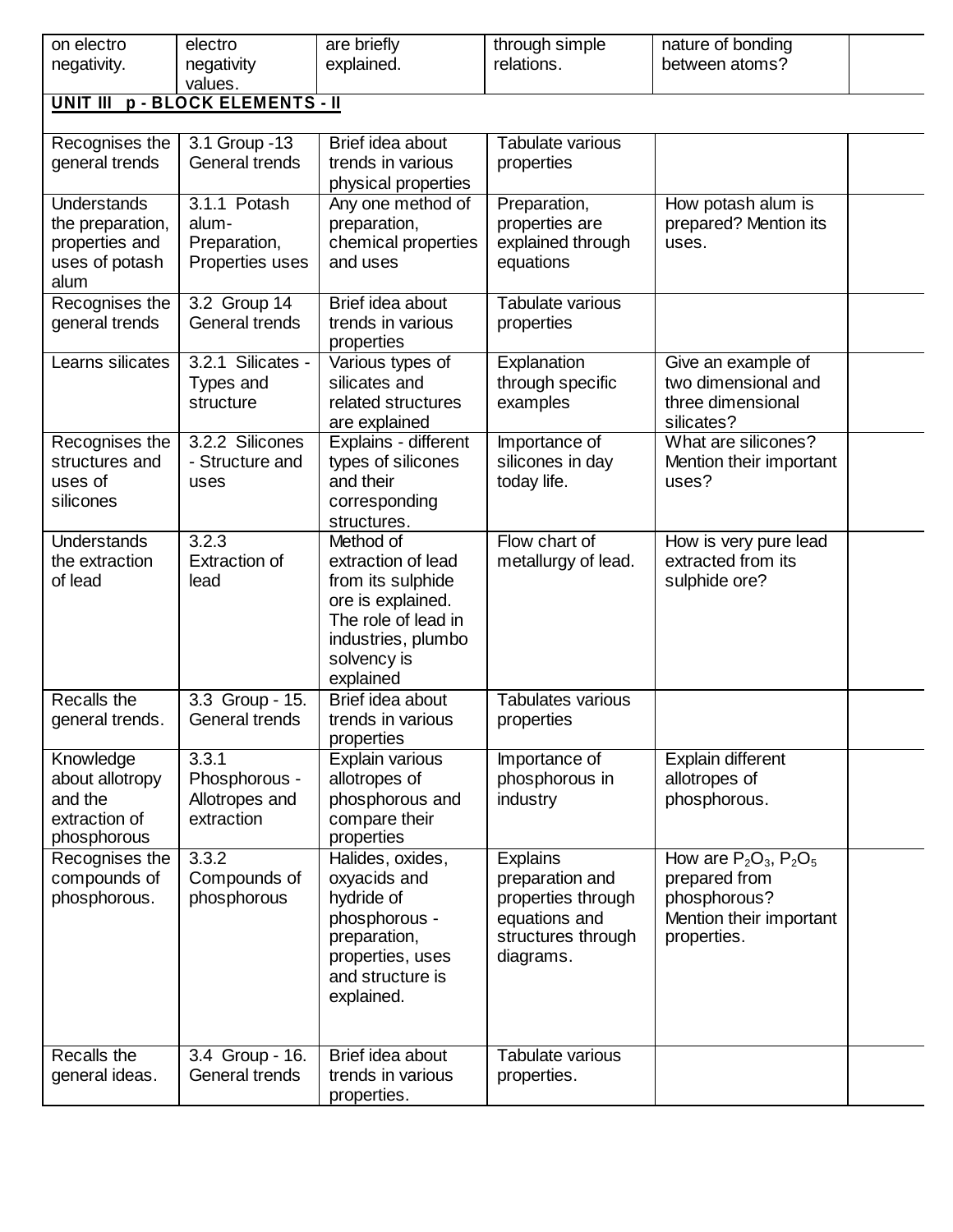| Understands<br>the<br>manufacture<br>and properties<br>of $H_2SO_4$ .                      | 3.4.1 $H_2SO_4$ -<br>Manufacture<br>and properties.                                     | General outline of<br>manufacture of<br>$H2SO4$ and its<br>reactions with<br>metals and non-<br>metals.                                                                                                                                                                                                     | <b>Explains property</b><br>through equations                                                    | How is $H_2SO_4$<br>manufactured?                                                                             |  |
|--------------------------------------------------------------------------------------------|-----------------------------------------------------------------------------------------|-------------------------------------------------------------------------------------------------------------------------------------------------------------------------------------------------------------------------------------------------------------------------------------------------------------|--------------------------------------------------------------------------------------------------|---------------------------------------------------------------------------------------------------------------|--|
| <b>Understands</b><br>general<br>characteristics<br>and properties                         | 3.5 Group - 17<br>General<br>characteristics.<br>Physical and<br>Chemical<br>properties | Trends in general<br>electronic<br>configuration,<br>oxidation power of<br>halogens,<br>anamolous nature<br>of fluorine, nature<br>and solubility of<br>halides in water,<br>different oxidation<br>states of halides                                                                                       | Explains through<br>equations                                                                    | Discuss in detail the<br>general characteristics<br>of halogens.                                              |  |
| Recognises the<br>isolation of<br>fluorine and its<br>properties.                          | 3.5.1 Isolation<br>of fluorine and<br>its properties                                    | Electrolysis of<br>flourides to produce<br>fluorine, itching<br>property of fluorine.                                                                                                                                                                                                                       | Properties of<br>fluorine through<br>equations.                                                  | How fluorine is<br>isolated from their<br>fluorides? Mention the<br>itching property.                         |  |
| <b>Understands</b><br>about inter<br>halogen<br>compounds                                  | 3.5.2<br>Interhalogen<br>compounds                                                      | Preparation,<br>properties and<br>structure are<br>explained.                                                                                                                                                                                                                                               | Properties through<br>equations.<br>Structure through<br>diagrams                                | What are interhalogen<br>compounds? How are<br>they prepared.                                                 |  |
| Recognises the<br>importance of<br>inert gases.                                            | 3.6 Group-18<br>lnert gases -<br>Isolation,<br>properties and<br>uses                   | <b>Isolation of inert</b><br>gases from air,<br>preparation,<br>properties of<br>compounds of<br>xenon                                                                                                                                                                                                      | Flow chart -<br><b>Isolation of inert</b><br>gases. Importance<br>of noble gases in<br>industry. | Describe in detail how<br>noble gases are<br>isolated from air.                                               |  |
|                                                                                            | <b>UNIT IV d - BLOCK ELEMENTS</b>                                                       |                                                                                                                                                                                                                                                                                                             |                                                                                                  |                                                                                                               |  |
| Proposes the<br>general<br>characteristics<br>of d-block<br>elements<br><b>Understands</b> | 4.1 General<br>characteristics<br>of d-block<br>elements<br>4.2 First                   | Nature of four<br>transition series,<br>electronic<br>configuration<br>atomic and ionic<br>radii, metallic<br>character,<br>coloured ion<br>formation, catalytic<br>properties,<br>complex<br>formation,<br>magnetic<br>properties,<br>formation of alloys,<br>oxidation number<br>and variable<br>valency. | Tabulate the<br>physical properties<br>and general<br>characteristics.                           | How many transition<br>series are there in d-<br>block elements?<br>Explain their general<br>characteristics. |  |
| the extraction of                                                                          | transition series                                                                       |                                                                                                                                                                                                                                                                                                             |                                                                                                  |                                                                                                               |  |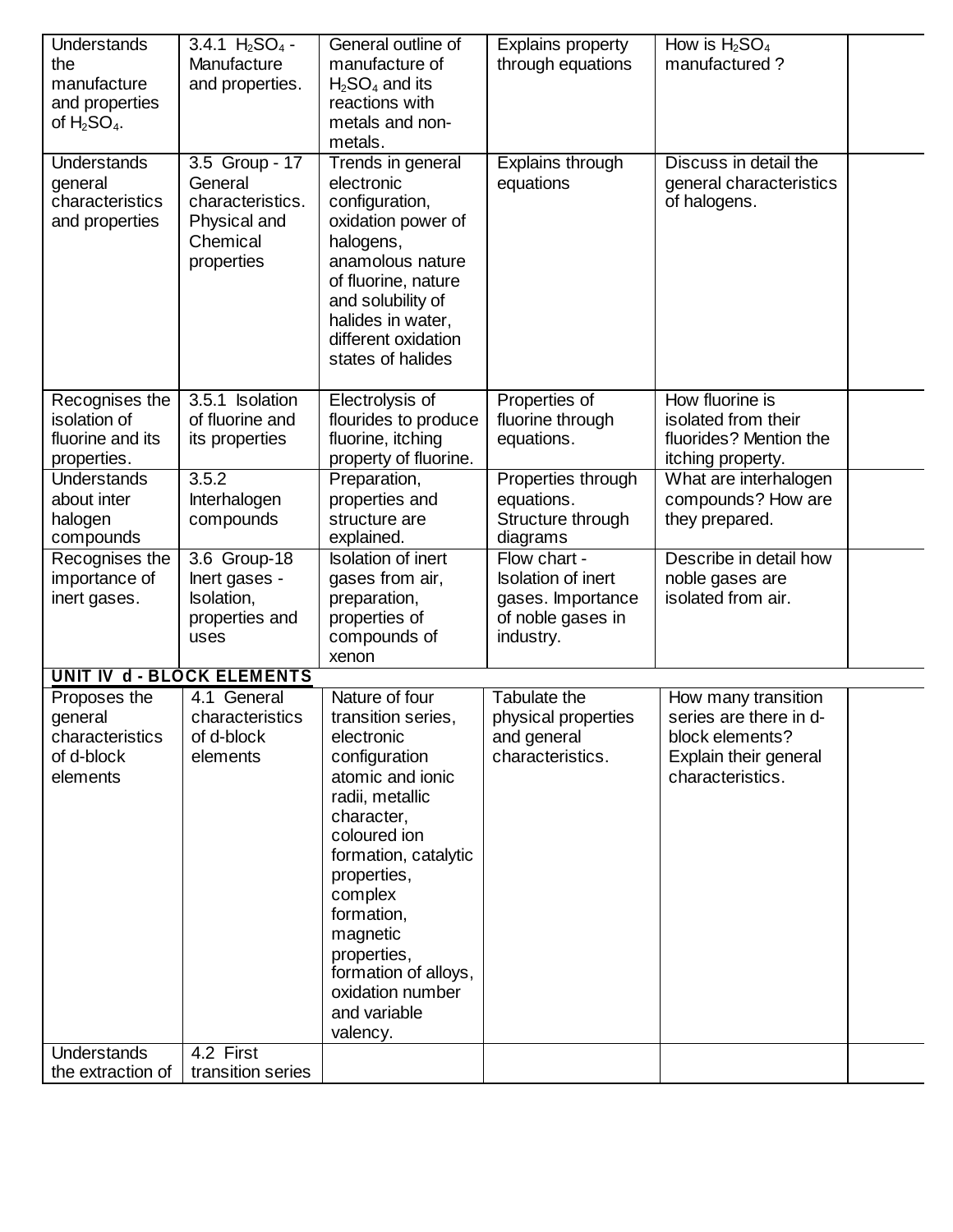| the extraction of<br>chromium,<br>copper and<br>zinc.                               | 4.2.1<br>Occurrence and<br>principles of<br>extraction -<br>chromium,<br>copper and zinc<br>- Alloys.                     | General methods<br>of extraction,<br>purification and<br>properties. Name<br>and uses of alloys.                                                                              | <b>Explain reactions</b><br>through equations.<br>Metallurgy through<br>flow chart. Table of<br>characteristics of<br>alloys. | How is very pure<br>chromium extracted<br>from its oxide ores?<br>Mention any two<br>alloys of chromium<br>and their uses.                     |  |
|-------------------------------------------------------------------------------------|---------------------------------------------------------------------------------------------------------------------------|-------------------------------------------------------------------------------------------------------------------------------------------------------------------------------|-------------------------------------------------------------------------------------------------------------------------------|------------------------------------------------------------------------------------------------------------------------------------------------|--|
| Recognises the<br>extration of                                                      | 4.3 Second<br>transition series                                                                                           |                                                                                                                                                                               |                                                                                                                               |                                                                                                                                                |  |
| silver                                                                              | 4.3.1<br>Occurrence and<br>principles of<br>extraction of<br>silver                                                       | General methods<br>of extraction and<br>purification of<br>silver from its ore<br>and properties.<br>Spitting of Silver.<br><b>Extraction of silver</b><br>from silver coins. | <b>Explain reactions</b><br>through equations.<br>Metallurgy through<br>flowchart.                                            | How is silver<br>extracted from its<br>sulphide ore?<br>Write a note on<br>spitting of silver.                                                 |  |
| Proposes the<br>extraction of                                                       | 4.4 Third<br>transition series                                                                                            |                                                                                                                                                                               |                                                                                                                               |                                                                                                                                                |  |
| gold.                                                                               |                                                                                                                           | General methods<br>of extraction of<br>gold from gold<br>bearing rocks.<br>Gold plating,<br>properties of gold,<br>reactions with<br>aqua regia.                              | Explain metallurgy<br>through flow chart<br>and properties<br>through equations                                               | How is gold extracted<br>from gold bearing<br>rocks?                                                                                           |  |
| Recognises the<br>importance of<br>compounds of<br>transition metal.                | 4.5 Compounds<br>- $K_2Cr_2O_7$ ,<br>$CuSO45H2O$ ,<br>AgNO <sub>3</sub> , $Hq_2Cl_2$ ,<br>$ZnCO3$ , Purple<br>of cassius. | Methods of<br>preparation,<br>properties and<br>uses                                                                                                                          | Explain preparation<br>and properties<br>through equations.                                                                   | How is $K_2Cr_2O_7$<br>prepared from the<br>chrome iron ore?                                                                                   |  |
| <b>UNIT - V f-block elements</b>                                                    |                                                                                                                           |                                                                                                                                                                               |                                                                                                                               |                                                                                                                                                |  |
| Learns the<br>general<br>characteristics<br>of f-block<br>elements &<br>extraction. | 5.1 General<br>characteristics<br>of f-block<br>elements and<br>extraction.                                               | Electronic<br>configuration,<br>oxidation state,<br>ionic radii of<br>trivalent lanthanide<br>ions<br><b>Extraction from</b><br>monozite.                                     | Tabulate general<br>characteristics of f-<br>block elements.<br>Give a flowchart.                                             | Describe in detail<br>general characteristics<br>of f-block elements.<br>Give an account on<br>lanthanide contraction<br>and its consequences. |  |
| Proposes the<br>comparision of<br>lanthanides and<br>actinides                      | 5.2 Comparison<br>of Lanthanides<br>and Actinides.                                                                        | Comparison of<br>properties of<br>Lanthanides and<br>Actinides.                                                                                                               | <b>Tabulate the</b><br>comparison of<br>lanthanides and<br>actinides.                                                         | Compare the<br>properties of<br>lanthanides and<br>actinides.                                                                                  |  |
| Recognises the<br>uses of<br>lanthanides and<br>actinides.                          | 5.3 Uses of<br>lanthanides and<br>actinides                                                                               | Uses of<br>lanthanides and<br>actinides are<br>emphasised.                                                                                                                    | Tabulate the uses of<br>lanthanides and<br>actinides.                                                                         | Mention any three<br>uses of lanthanides<br>and actninides.                                                                                    |  |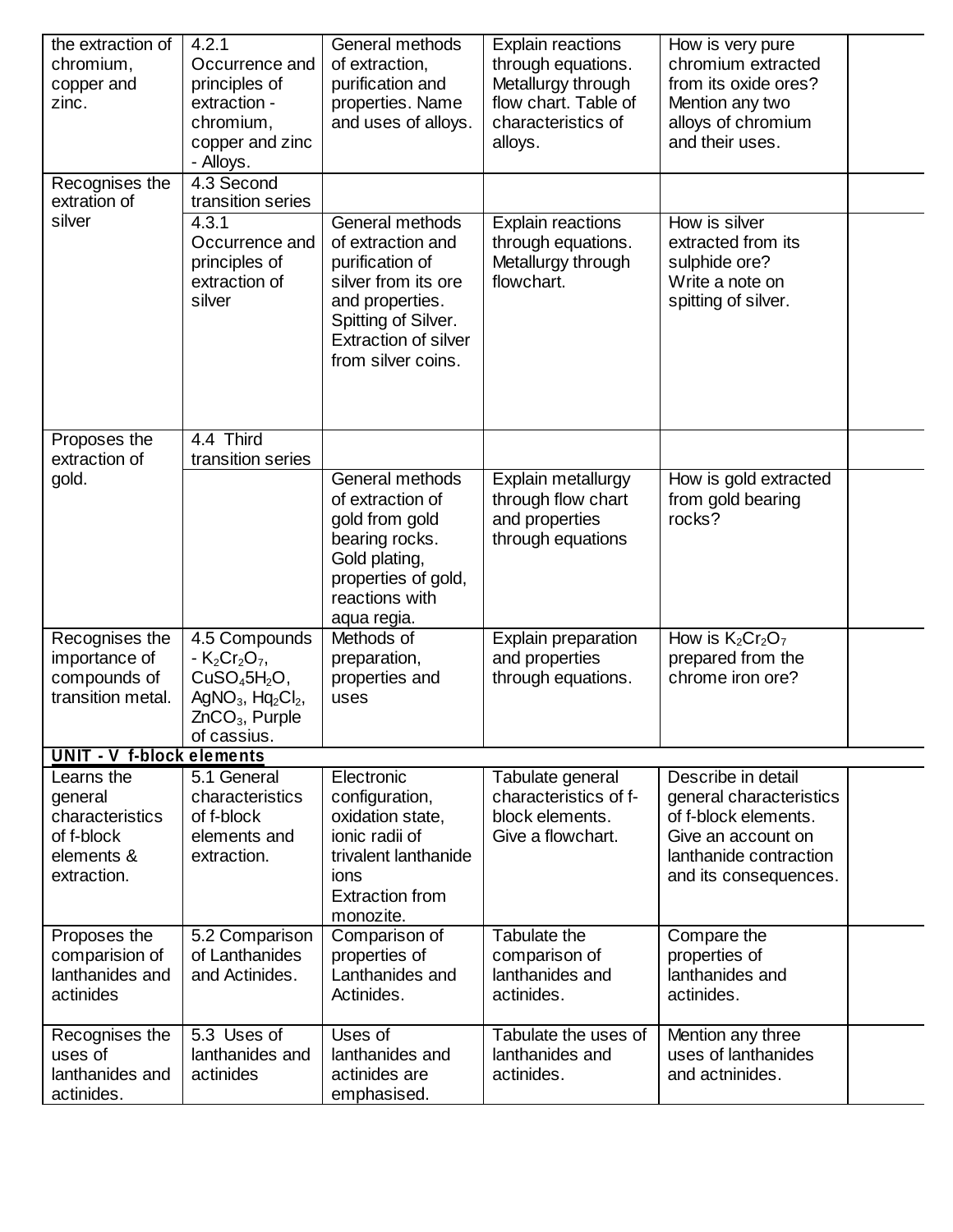## **UNIT – VI COORDINATION COMPOUNDS AND BIO-COORDINATION COMPOUNDS**

| Learns<br>coordination<br>compounds                             | 6.1 An<br>introduction                                                                   | Explanation of<br>simple salts,<br>double salts and<br>complex salts.                                                                                               | Representation of<br>salts through<br>chemical formula                              | Give one example<br>each for double<br>salt and complex<br>salt? In what way<br>complex salt<br>differs from double<br>salt?                      |
|-----------------------------------------------------------------|------------------------------------------------------------------------------------------|---------------------------------------------------------------------------------------------------------------------------------------------------------------------|-------------------------------------------------------------------------------------|---------------------------------------------------------------------------------------------------------------------------------------------------|
| Proposes the<br>terminology in co-<br>ordination<br>chemistry   | 6.2<br>Terminology in<br>coordination<br>chemistry                                       | Defines and<br>explains ligands,<br>central metal ion,<br>coordination<br>number, charge on<br>complex ion,<br>oxidation state of<br>central metal ion,<br>chelates | <b>Explains the</b><br>different types of<br>ligands including<br>chelating legand. | What are ligands<br>and coordination<br>number?                                                                                                   |
| Proposes IUPAC<br>nomenclature of<br>coordination<br>compounds  | 6.3 IUPAC<br>nomenclature of<br>mononuclear<br>coordination<br>compounds                 | Latest<br>nomenclature of<br>coordination<br>compounds by<br>emphasising<br>alphabetical order.                                                                     | Naming cationic<br>complex, anionic<br>complex and<br>neutral complex.              | Give the formula<br>of the following<br>complex<br>compounds.<br>1. Potassium<br>hexacyano<br>ferrate(II)<br>2. Tetramminecopp<br>er(II) sulphate |
| Recognises<br>isomerism in<br>coordination<br>compounds         | 6.4 Isomerism<br>in coordination<br>compounds                                            | Importance of<br>isomerism is<br>explained                                                                                                                          |                                                                                     |                                                                                                                                                   |
| Proposes structural<br><i>isomerism</i>                         | 6.4.1 Structural<br>isomerism                                                            | Gives specific<br>examples with<br>formulae                                                                                                                         | Chart showing<br>different structural<br>isomers                                    | Find the type of<br>isomerism in the<br>following<br>compounds<br>$Fe(NH_3)_2$ Cl <sub>2</sub> $NO_3$                                             |
| Learns geometrical<br>isomerism in<br>coordination<br>compounds | 6.4.2<br>Geometrical<br>isomerism in<br>4 - coordinate,<br>$6$ – coordinate<br>complexes | Any two specific<br>examples                                                                                                                                        | Diagrammatic<br>representation of<br>Geometrical<br>isomerism.                      | Write structure for<br>cis and trans<br>diammine<br>dichloroplatinum(II                                                                           |
| Recognises the<br>theories of<br>coordination<br>compounds      | 6.5 Theories<br>on coordination<br>compounds                                             |                                                                                                                                                                     |                                                                                     |                                                                                                                                                   |
|                                                                 | 6.5.1 Werner's<br>theory (brief)                                                         | Brief concept of<br>Werner's theory                                                                                                                                 |                                                                                     | Write briefly on<br>Werner's theory of<br>coordination<br>compounds.                                                                              |
|                                                                 | 6.5.2 Valence<br>Bond theory                                                             | Postulates with<br>one<br>para                                                                                                                                      | Orbital<br>diagrammatic                                                             | Using VB theory<br>prove $[FeF6]4$ is                                                                                                             |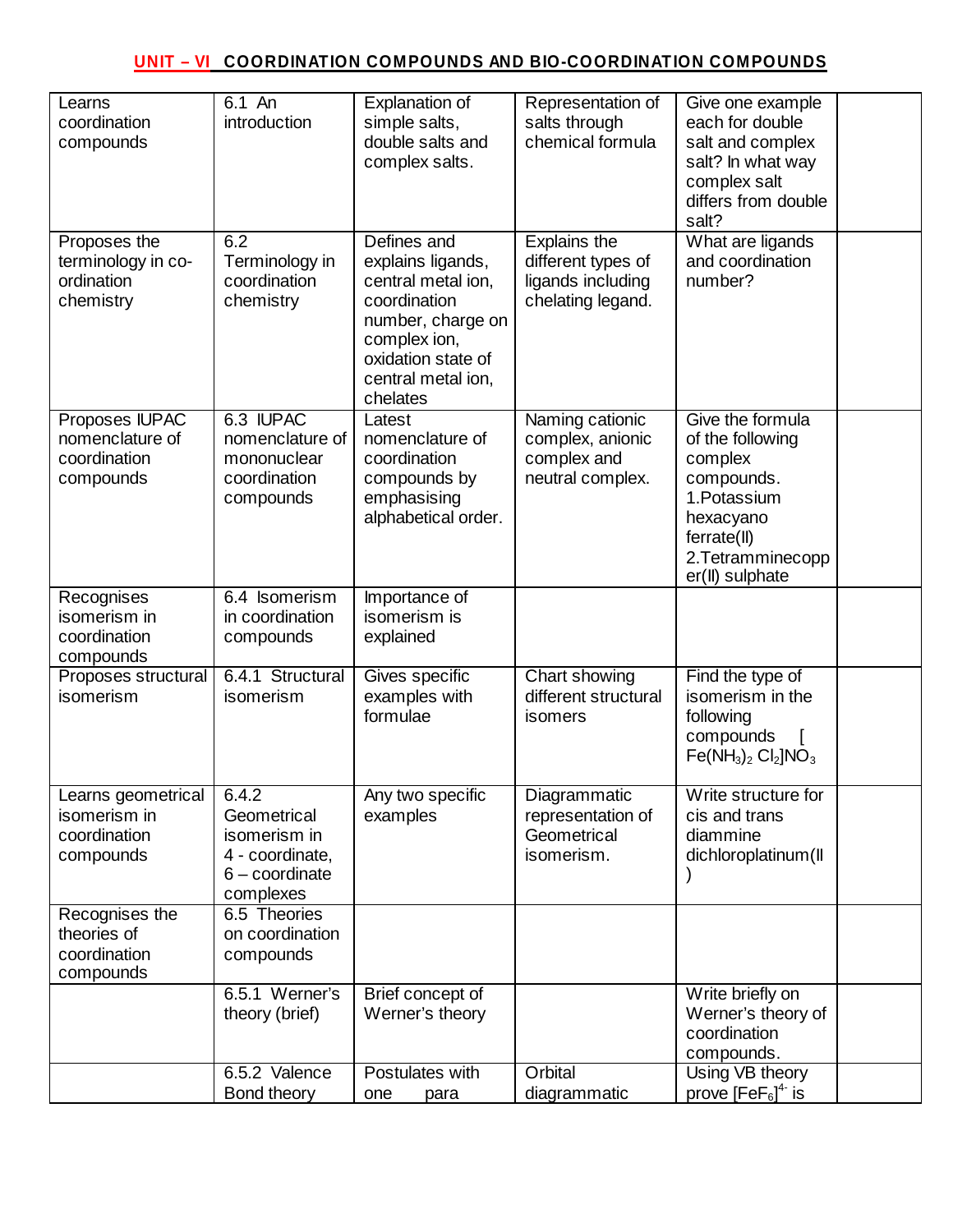|                                                                |                                                                         | magnetic and one<br>diamagnetic<br>complexes                                                                               | representation<br>Explains shape<br>and magnetic<br>properties. | para magnetic<br>whereas<br>$[Fe(CN)6]4$ is<br>diamagnetic.<br><b>Predict their</b><br>shapes.      |  |
|----------------------------------------------------------------|-------------------------------------------------------------------------|----------------------------------------------------------------------------------------------------------------------------|-----------------------------------------------------------------|-----------------------------------------------------------------------------------------------------|--|
|                                                                | 6.5.3 Crystal<br>field theory                                           | Brief concept of<br>crystal field theory                                                                                   | Proposes only<br>elementary idea                                | Compare VB<br>theory and crystal<br>field theories                                                  |  |
| Analyses the<br>importance of the<br>coordination<br>compounds | 6.6 Uses of<br>coordination<br>compounds                                | Role of<br>coordination<br>compounds in<br>analysis is<br>explained.                                                       | Importance of<br>coordination<br>compounds                      | Mention the uses<br>of coordination<br>compounds                                                    |  |
| Learns about Bio<br>coordination<br>compounds                  | 6.7 Bio-<br>coordination<br>compounds<br>Haemoglobin<br>and chlorophyll | <b>Brief explanation</b><br>of haemoglobin<br>and chlorophyll<br>mentioning the<br>central metal ion<br>and ligand system. | Role of<br>Haemoglobin and<br>chlorophyll -<br>tabulated.       | Mention the<br>central metal ion<br>and ligands<br>present in<br>haemoglobin and<br>in chlorophyll. |  |

# **UNIT -VII. Nuclear chemistry**

| Proposes about<br>Nuclear chemistry  | 7 Nuclear<br>chemistry                              | <b>Brief explanation</b><br>of nuclear<br>reactions.                                                                       |                                                        |                                                            |  |
|--------------------------------------|-----------------------------------------------------|----------------------------------------------------------------------------------------------------------------------------|--------------------------------------------------------|------------------------------------------------------------|--|
| Learns nuclear<br>fission and fusion | 7.1 nuclear<br>energy nuclear<br>fission and fusion | <b>Brief explanation</b><br>of nuclear fission<br>and its application<br>to nuclear power<br>generation fusion<br>reaction | Diagrammatic<br>representation of<br>nuclear reactions | Write briefly on<br>nuclear fission and<br>nuclear fusion. |  |
| Recognises radio<br>carbon dating    | 7.2 Radio carbon<br>dating                          | <b>Brief explanation</b><br>of the method                                                                                  | Write simple<br>representation                         | Write briefly on<br>radio carbon                           |  |
|                                      |                                                     |                                                                                                                            | through skeleton<br>equation                           | dating.                                                    |  |
| Knowledge about<br>sun               | 7.3 Nuclear<br>reaction in sun                      | Mention the types<br>of nuclear<br>reactions taking<br>place in sun.                                                       | Tabulate the<br>reactions.                             | Mention the types<br>of reactions take<br>place in sun.    |  |
| Recognises the<br>uses               | 7.4 uses of<br>radioactive<br>isotopes              | Explains the<br>application in<br>medicine,<br>industry and in<br>analyses                                                 | Tabulate the uses                                      | Mention the uses<br>of radioactive<br>isotopes             |  |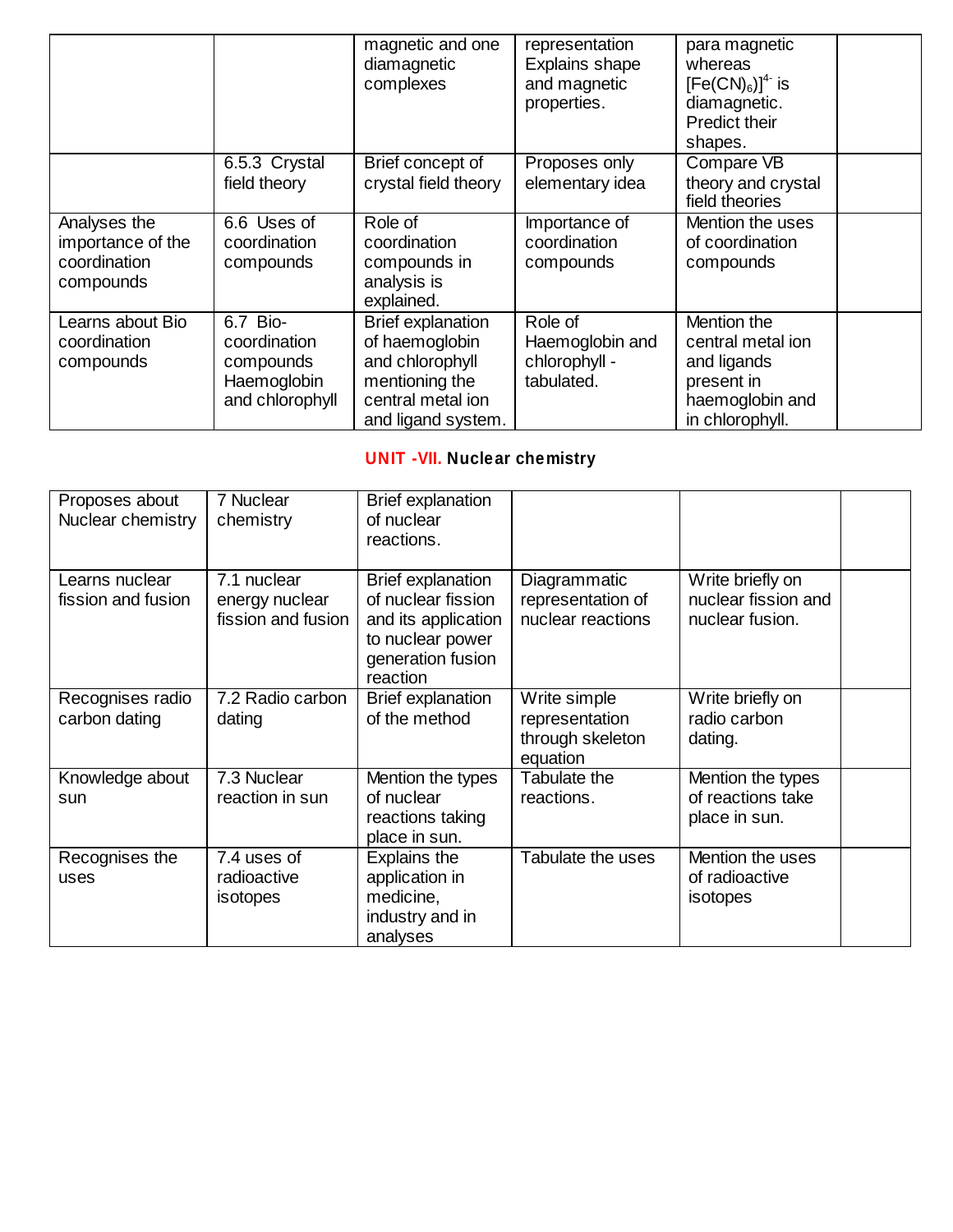#### **UNIT -VIII. Solid state II**

| Learns the        | 8.1 Types of     | bcc, fcc          | Diagrammatic      | Explain different    |  |
|-------------------|------------------|-------------------|-------------------|----------------------|--|
| packing of atoms  | packing in       | arrangements      | representation of | types of             |  |
| in crystals.      | crystals.        |                   | bcc & fcc         | packing of           |  |
|                   |                  |                   | arrangements      | atoms in             |  |
|                   |                  |                   |                   | crystals.            |  |
| Analyses the X-   | 8.2 X-Ray        | Bragg's           | Explain the       | Write briefly on     |  |
| Ray crystal       | crystal          | equation(no       | significance of   | Bragg's method       |  |
| structure.        | structure.       | derivation) Brief | Bragg's equation  | of determining       |  |
|                   |                  | explanation of    | and the Bragg's   | crystal structure    |  |
|                   |                  | the method        | method            |                      |  |
| Recognises the    | 8.3 types of     | $AB$ and $AB_2$   | Significance of   | Give examples        |  |
| types of crystals | ionic crystals   | types with        | AB and $AB2$      | of crystals          |  |
|                   |                  | simple            | types             | which follow AB      |  |
|                   |                  | explanation       |                   | and $AB_2$ types     |  |
| Learns the        | 8.4              | Schotky, Frenkel  | Diagrammatic      | Explain different    |  |
| imperfection in   | Imperfections in | $defects -$       | representation    | imperfections        |  |
| solids            | solids           | elementary idea.  |                   |                      |  |
| Proposes the      | 8.5 Properties   | Elementary idea   | Table showing     | <b>Differentiate</b> |  |
| properties of     | of crystalline   | about             | the difference    | conducting and       |  |
| crystals          | solids           | conducting and    | between           | super                |  |
|                   |                  | super             | conducting and    | conducting           |  |
|                   |                  | conducting        | super             | materials.           |  |
|                   |                  | properties.       | conducting        |                      |  |
|                   |                  |                   | properties.       |                      |  |
| Learns            | 8.6 Amorphous    | Glasses $-$       | Nature of glassy  | Explain the          |  |
| amorphous         | soild            | properties super  | substances        | nature of glass.     |  |
| soilds            |                  | cooled liquids    |                   |                      |  |

### **Unit – IX THERMODYNAMICS - II**

| Recalls I law of | 9.1 Review of    | Limitation of I   |                   | <b>State limitations</b> |
|------------------|------------------|-------------------|-------------------|--------------------------|
| thermodynamics   | I law            | law of            |                   | of I law of              |
|                  |                  | thermodynamics    |                   | thermodynamic            |
|                  |                  |                   |                   | s                        |
| II<br>Proposes   | 9.2 Need for the | Various           | Mathematical      | State II law of          |
| law of           | Il law of        | statements of     | representation of | thermodynamic            |
| thermodynamic    | thermodynamic    | Il law of         | statements.       | s in different           |
|                  | s                | thermodynamics    |                   | ways.                    |
| Recognises       | 9.3              | Brief explanation | Mathematical      | How would you            |
| spontaneous and  | Spontaneous      | with examples.    | representation of | differentiate            |
| non-spontaneous  | and non          |                   | entropy changes   | spontaneous              |
| processes        | spontaneous      |                   | for spontaneous   | and non                  |
|                  | processes        |                   | and non           | spontaneous              |
|                  |                  |                   | spontaneous       | processes                |
|                  |                  |                   | processes.        | through entropy          |
|                  |                  |                   |                   | changes.                 |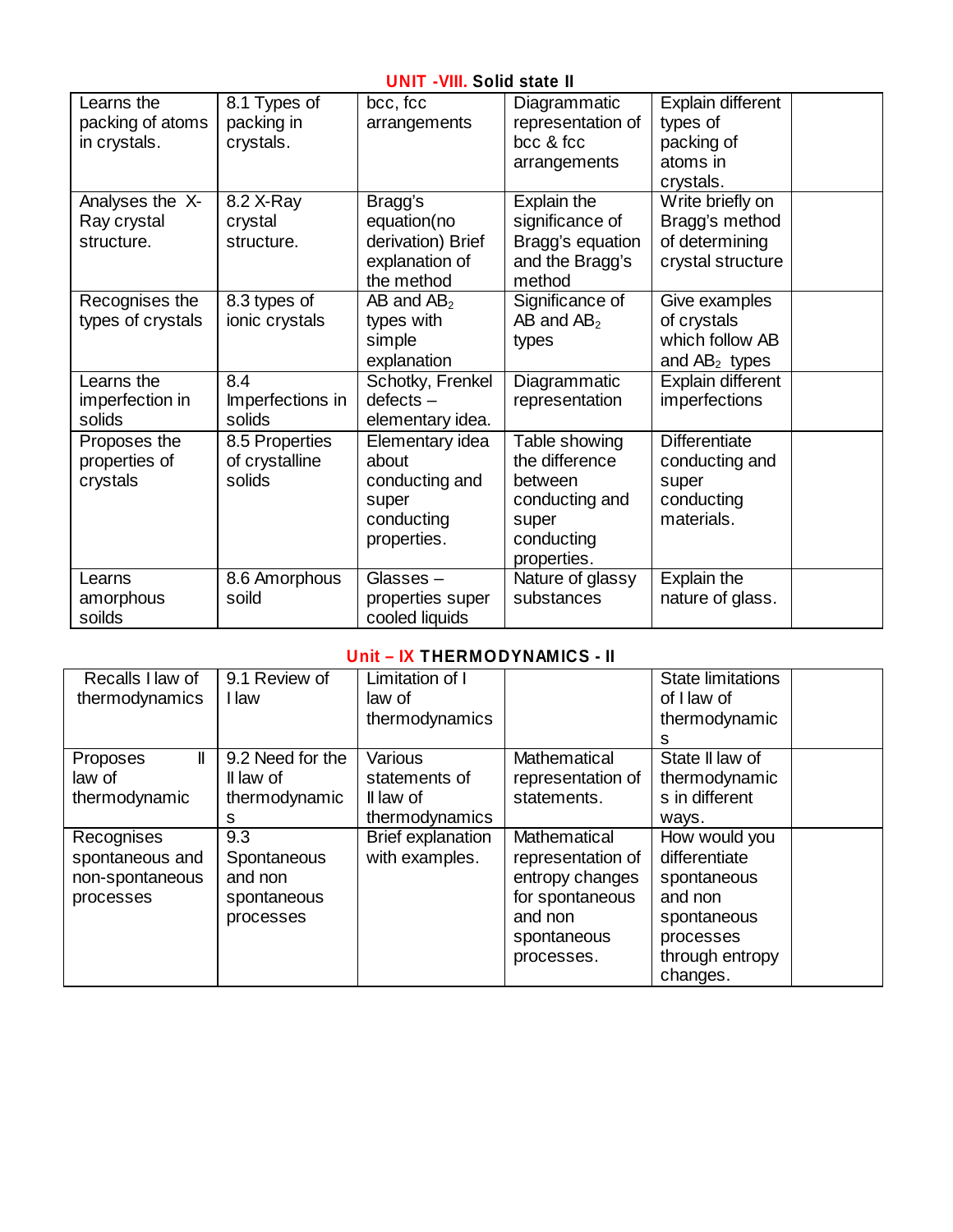| Learn about<br>entropy,<br>Gibb's free<br>energy                 | 9.4 Entropy<br>9.5 Gibb's free<br>energy                   | <b>Brief explanation</b><br>Nature and tool<br>to find out the<br>spontaneity of a<br>process. | Relate<br>$? G = ? H - T? S$                                         | At $25^{\circ}$ C<br>? S=+105 jkmol<br>write the free<br>energy change<br>of the reaction.<br><b>Predict</b><br>spontaneity (or)<br>non<br>spontaneity. |  |
|------------------------------------------------------------------|------------------------------------------------------------|------------------------------------------------------------------------------------------------|----------------------------------------------------------------------|---------------------------------------------------------------------------------------------------------------------------------------------------------|--|
|                                                                  | 9.5.1 Free<br>energy change<br>and chemical<br>equilibrium | Equations only<br>significance of<br>the equations                                             | Condition for<br>equilibrium<br>$? G = O$                            |                                                                                                                                                         |  |
| Understands the<br>concept of third<br>law of<br>thermodynamics. | 9.6 Third law of<br>thermodynamic<br>S                     | Elementary idea<br>of third law and<br>impact on third<br>law of entropy                       | Introduce the<br>concept of third<br>law through<br>entropy concept. | State and<br>explain third law<br>Ωf<br>thermodynamic<br>s.                                                                                             |  |

# **UNIT –X Chemical equilibrium II**

| <b>EXPECTED</b><br><b>SPECIFIC</b><br><b>OUTCOME OF</b><br><b>LEARNING</b> | <b>CONTENT IN</b><br><b>TERMS OF</b><br><b>CONCEPTS</b> | <b>CURRICULUM</b><br><b>TRANSACTIO</b><br><b>NAL</b><br><b>STRATEGIES</b>                                                        | <b>ILLUSTRATIONS</b>                                                                                                                                                                                               | <b>EVALUATION</b>                                                                                                                                                                                                                                                      | <b>SUGGES</b><br>TED NO.<br><b>OF</b><br><b>PERIOD</b><br><b>S</b> |
|----------------------------------------------------------------------------|---------------------------------------------------------|----------------------------------------------------------------------------------------------------------------------------------|--------------------------------------------------------------------------------------------------------------------------------------------------------------------------------------------------------------------|------------------------------------------------------------------------------------------------------------------------------------------------------------------------------------------------------------------------------------------------------------------------|--------------------------------------------------------------------|
| Recalls law of<br>mass action.                                             | 10.1<br>Applications of<br>law of mass<br>action.       | ? $n_g = 0$<br>1)<br>2)<br>? $n_g$ = +ve<br>3)<br>? $n_q = -ve$                                                                  | Derivations of Kp<br>and Kc for the<br>following<br>reactions<br>1) Formation of HI<br>from $H_2$ and $I_2$<br>2) Decomposition<br>of PCI <sub>5</sub><br>3) Formation of<br>$NH3$ from $N2$ and<br>H <sub>2</sub> | Derive Kp and<br>Kc for the<br>formation of<br>ammonia by<br>Haber's<br>Process.                                                                                                                                                                                       |                                                                    |
| Learns<br>Le<br>Chatlier's<br>Principle.                                   | 10.2<br>Le<br>Chatlier's<br>principle.                  | Applications of<br>Le Chatlier's<br>principle to<br>Haber's<br>process and<br>contact process<br>and Birkeland-<br>Eyde process. | Explain the effect<br>of change of<br>temperature and<br>change of<br>pressure on<br>equilibrium.<br>Quantitative<br>calculations on<br>chemical<br>equlibrium.                                                    | Apply Le<br>Chatlier's<br>principle for<br>higher yield of<br>nitric acid<br>through<br>Birkeland-Eyde<br>process.<br>1 mole of<br>nitrogen and 3<br>moles of<br>hydrogen, were<br>mixed at 593 K<br>and $2X107$ Pa.<br>At equilibrium<br>the mixture<br>contained 1.5 |                                                                    |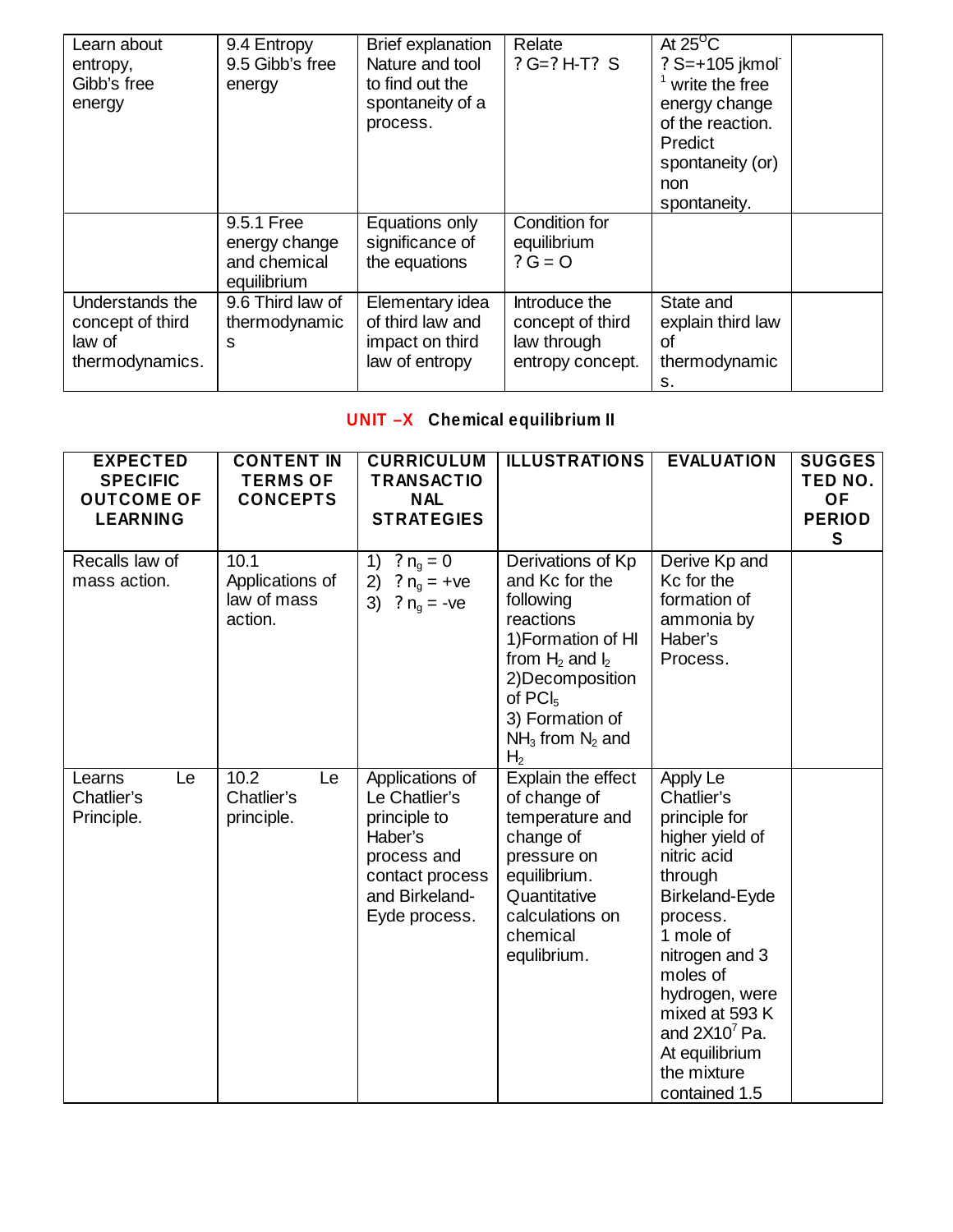|  |  | moles of         |  |
|--|--|------------------|--|
|  |  | ammonia.         |  |
|  |  | Calculate Kp for |  |
|  |  | this reaction.   |  |

### Unit – XI Chemical Kinetics -II

| Recalls order of  | 11.1 First order | Derivation of       |                                      | Derive the rate      |
|-------------------|------------------|---------------------|--------------------------------------|----------------------|
| the reactions     | reaction and     | rate constant of    | Impress the unit<br>of rate constant | constant of first    |
|                   |                  |                     |                                      |                      |
|                   | pseudo first     | first order         | order of                             | order reaction       |
|                   | order reaction   | reaction and        | reactions.                           | and derive the       |
|                   |                  | half - life period. |                                      | suitable unit.       |
| Knowledge about   | 11.2             | Acid hydrolysis     | Impress pseudo                       | How is the rate      |
| the experimental  | Experimental     | of an ester         | first order                          | constant of acid     |
| determination of  | determination of |                     | reactions.                           | hydroysis of         |
| first order       | first order      |                     |                                      | ester                |
|                   | reaction.        |                     |                                      | determined?          |
| Learns the        | 11.3 method of   | Graphical           | Show the nature                      | How will you         |
| methods of        | determining      | method              | of curve                             | differentiate        |
| determining order | order of         |                     | connecting the                       | orders of            |
| of the reaction.  | reaction         |                     | rate Vs                              | chemical             |
|                   |                  |                     | concentraions                        | reaction             |
|                   |                  |                     | and rate Vs                          | through              |
|                   |                  |                     | Conc $n^2$ ,<br>rate                 | graphical            |
|                   |                  |                     | Vs Concn <sup>3</sup>                | method?              |
| Analyses          | 11.4             | Arrhenius           | Significance of                      | Explain the          |
| temperature       | temperature      | equation (no        | activation energy                    | various              |
| effect on rate    | dependence of    | derivation) and     | through graphical                    | parameters           |
| constant.         | rate constant    | the brief           |                                      | found in             |
|                   |                  |                     | representation                       |                      |
|                   |                  | significance of     |                                      | Arrhenius            |
|                   |                  | Arrhenius           |                                      | equation?            |
|                   |                  | parameters          |                                      |                      |
| Learns simple     | 11.5 Simple      | Examples with       | Show the reaction                    | <b>Differentiate</b> |
| and complex       | and complex      | brief               | path.                                | simple and           |
| reactions.        | reactions        | explanation.        |                                      | complex              |
|                   |                  |                     |                                      | reactions.           |

# **UNIT XII – SURFACE CHEMISTRY**

| Learns<br>Adsorption                         | 12.1<br>Adsorption          | Physical and<br>chemical<br>adsorptions.<br><b>Factors</b><br>affecting<br>adsorption. | Tabulate the<br>differences<br>between physical<br>and chemical<br>adsorption. | <b>Differentiate</b><br>physical and<br>chemical<br>adsorption.                    |  |
|----------------------------------------------|-----------------------------|----------------------------------------------------------------------------------------|--------------------------------------------------------------------------------|------------------------------------------------------------------------------------|--|
| Recognises the<br>importance of<br>catalysis | 12.2 Catalysis              | Homogeneous<br>and<br>heterogeneous<br>catalysis and<br>types of<br>catalysts.         | Examples for all<br>types of catalysts.                                        | Write briefly on<br>i)Promoters<br>ii) Active centers<br>iii)Catalytic<br>poisons. |  |
| Understands the<br>theory of catalysis       | 12.3 Theory of<br>catalysis | <b>Heterogeneous</b><br>catalysis and<br>intermediate                                  | Represent<br>theories through<br>equation.                                     | Explain<br>intermediate<br>compound                                                |  |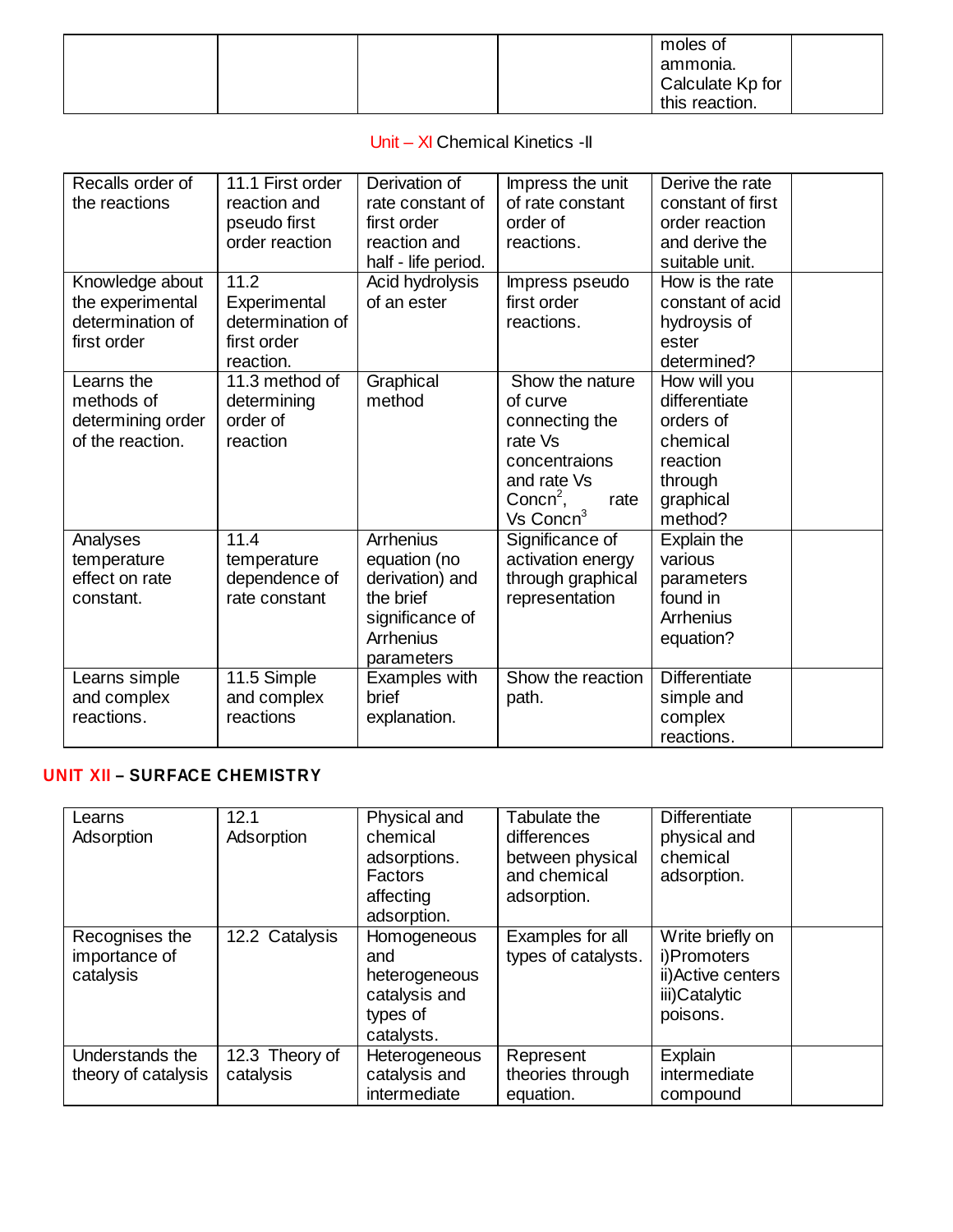|                                                                       |                                     | compound<br>theory.                              |                                                                | theory.                                                                             |  |
|-----------------------------------------------------------------------|-------------------------------------|--------------------------------------------------|----------------------------------------------------------------|-------------------------------------------------------------------------------------|--|
| Learns colloids<br>and their types,<br>preparation and<br>properties. | 12.4 Colloids                       | Nature, types                                    | Tabulate the<br>types                                          |                                                                                     |  |
|                                                                       | 12.5 Preparatio<br>n of<br>colloids | Dispersion and<br>condensation<br>methods        | Explain different<br>dispersion and<br>condensation<br>methods | 1. How colloids<br>are prepared by<br>condensation<br>method ?                      |  |
|                                                                       | 12.6 Properties<br>of colloids      | Kinetic, optical<br>and electrical<br>properties | Explain with<br>diagrams                                       | 2. Write briefly<br>on Tyndall<br>effect, Brownian<br>movement and<br>catephoresis. |  |
| <b>Understands</b><br>about emulsions                                 | 12.7 Emulsions                      | Oil in water and<br>water in oil<br>emulsions    | <b>Explanation with</b><br>examples                            | What are<br>emulsions?<br>Give examples.                                            |  |

# **UNIT XIII – ELECTROCHEMISTRY – I**

| Learns                                               | 13.1                                        | Nature and type                                                                                            | Tabulate the                                                                     | What are semi                                                                                    |
|------------------------------------------------------|---------------------------------------------|------------------------------------------------------------------------------------------------------------|----------------------------------------------------------------------------------|--------------------------------------------------------------------------------------------------|
| conductors,                                          | Conductors,                                 | with examples                                                                                              | differences                                                                      | conductors?                                                                                      |
| insulators and                                       | insulators and                              |                                                                                                            | between three                                                                    |                                                                                                  |
| semi conductors                                      | semi                                        |                                                                                                            | types of                                                                         |                                                                                                  |
|                                                      | conductors                                  |                                                                                                            | conductors                                                                       |                                                                                                  |
| Recognises theory<br>of electrical<br>conductance    | 13.2 Theory of<br>electrical<br>conductance | Brief idea about<br><b>Arrhenius</b><br>theory of<br>electrolytic<br>conductance<br>and its<br>limitations | Applicability of<br>Arrhenius theory<br>to weak<br>electrolyte is<br>emphasized. | What are the<br>limitations of<br><b>Arrhenius</b><br>theory of<br>electrolytic<br>dissociation? |
| Learns theory of                                     | 13.3 Theory of                              | Brief idea about                                                                                           | Explain various                                                                  | Explain the                                                                                      |
| electrolytes                                         | strong                                      | interionic theory                                                                                          | retardation                                                                      | various                                                                                          |
|                                                      | electrolytes                                |                                                                                                            | effects. Mention                                                                 | retardation                                                                                      |
|                                                      |                                             |                                                                                                            | Onsager                                                                          | effects present                                                                                  |
|                                                      |                                             |                                                                                                            | equation.                                                                        | during the                                                                                       |
|                                                      |                                             |                                                                                                            |                                                                                  | migration of                                                                                     |
|                                                      |                                             |                                                                                                            |                                                                                  | ions in solution.                                                                                |
| Recognises the<br>Faraday's laws of<br>electrolysis. | 13.4 Faraday's<br>laws of<br>electrolysis.  | Statement of<br>laws and their<br>significance                                                             | Quantitative<br>calculations on<br>Faraday's laws                                | State and<br>explain<br>Faraday's laws<br>of electrolysis.                                       |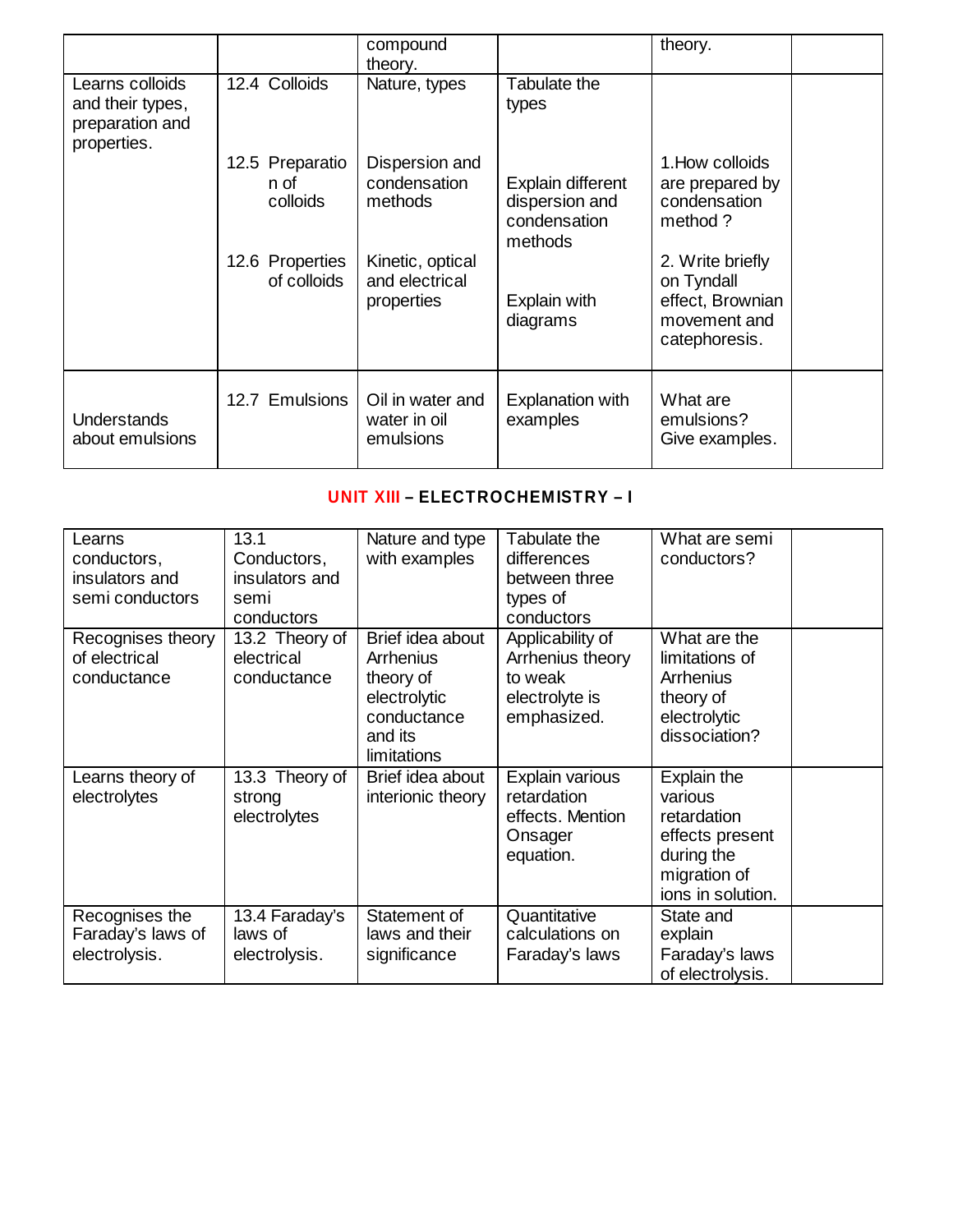| Applies knowledge<br>on conductance                                         | 13.5 Specific<br>resistance,<br>specific<br>conductance,<br>equivalent and<br>molar<br>conductance. | Definition and<br>explanation                                                                                          | Explanation<br>through<br>mathematical<br>explanation.                   | Define specific,<br>equivalent and<br>molar<br>conductance.                             |  |
|-----------------------------------------------------------------------------|-----------------------------------------------------------------------------------------------------|------------------------------------------------------------------------------------------------------------------------|--------------------------------------------------------------------------|-----------------------------------------------------------------------------------------|--|
| Analysis the effect<br>of dilution on<br>conductance.                       | 13.6 Variation<br>of conductance<br>with dilution                                                   | Nature of<br>variation of<br>strong and<br>weak<br>electrolytic<br>solutions                                           | Graphical<br>representations of<br>conductance Vs<br>concentration.      | Indicates the<br>types of curves<br>obtained for<br>strong and<br>weak-<br>electrolyte. |  |
| Recognises the<br>law                                                       | 13.7<br>Kohlrausih's<br>law                                                                         | Statement and<br>significance                                                                                          | Explanation<br>through examples                                          | State and<br>explain<br>Kohlrausih's<br>law?                                            |  |
| Learns the<br>concept of ionic<br>product of water,<br>$p^H$ and $p^{OH}$ . | $\overline{13.8}$ lonic<br>product of<br>water, p <sup>H</sup> and<br>$p^{\overrightarrow{OH}}$     | Definition,<br>explanation                                                                                             | Quantitative<br>calculations on<br>lonic product, $pH$<br>and $p^{OH}$ . | Calculate p <sup>H</sup><br>and $p^{OH}$ of 0.1m<br>HCI.                                |  |
| <b>Understands</b><br>buffer solutions                                      | 13.9 Buffer<br>solutions                                                                            | Nature,<br>Explanation<br>Henderson<br>equation<br>Importance of<br>buffer solution<br>in domestic and<br>in industry. | Nature of acidic,<br>basic buffer.                                       | <b>Derive</b><br>Henderson<br>equation for<br>acid buffer.                              |  |
| Recognises the<br>uses of $pH$ values                                       | 13.10 Use of<br>$pH$ values                                                                         | p <sup>H</sup> scale- p <sup>H</sup><br>range of<br>indicators in<br>titrations.                                       | Nature of p <sup>H</sup><br>range for different<br>types of titrations.  | How indicators<br>are chosen for<br>acid, base<br>titrations.                           |  |

# **UNIT XIV – ELECTROCHEMISTRY - II**

| Understands cells | 14.1 Cells | Electrolytic and<br>Electrochemical<br>cells | Interconversion of<br>electrical and<br>chemical energy<br>is emphasized. | Explain<br>electrolytic and<br>electrochemical<br>cell with<br>suitable<br>examples. |  |
|-------------------|------------|----------------------------------------------|---------------------------------------------------------------------------|--------------------------------------------------------------------------------------|--|
|-------------------|------------|----------------------------------------------|---------------------------------------------------------------------------|--------------------------------------------------------------------------------------|--|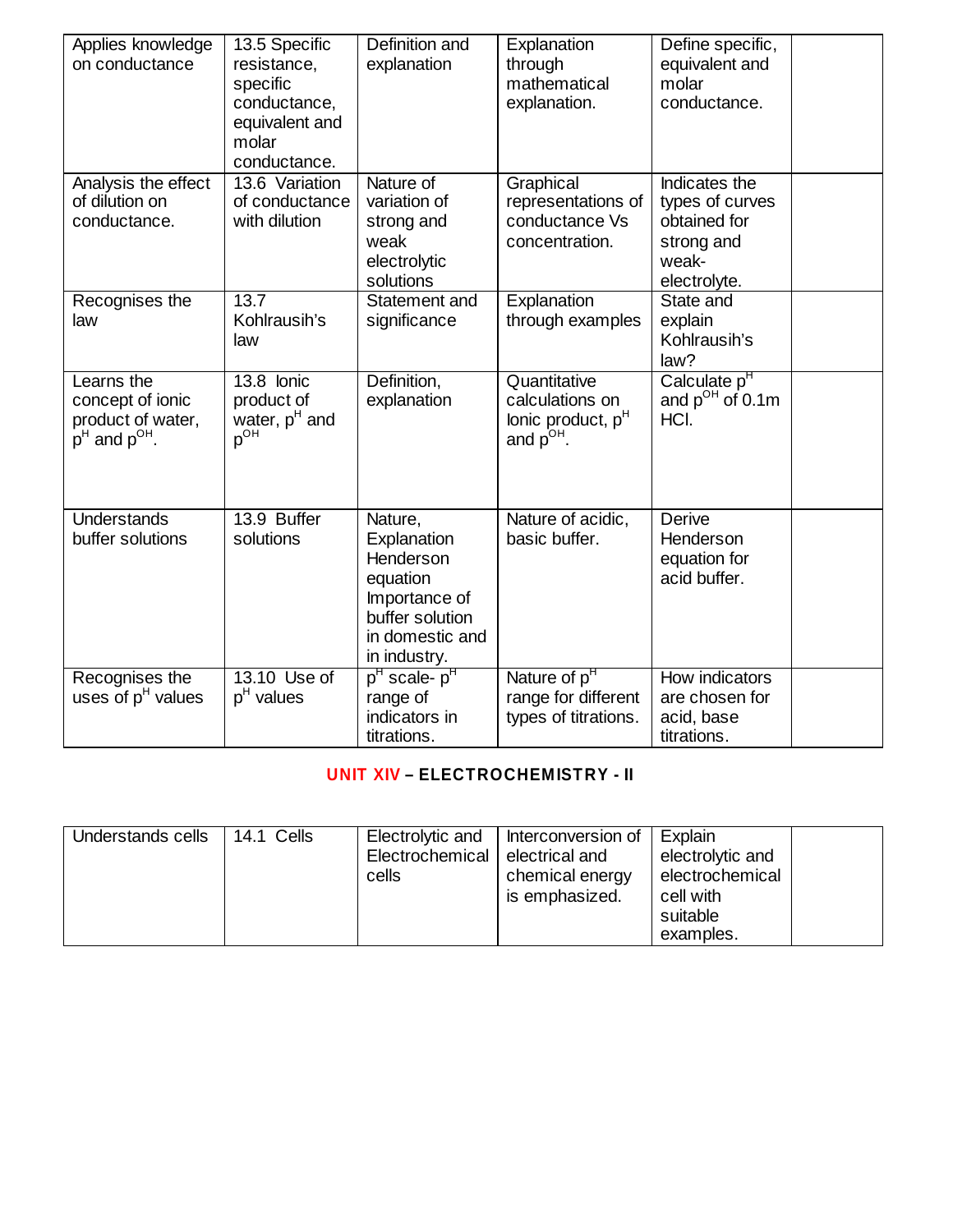| Proposes<br>electrodes and<br>electrode<br>potentials      | 14.2<br>Electrodes and<br>electrode<br>potentials | Metal-Metal ion<br>electrode and<br>hydrogen<br>$electrode -$<br>calculation of<br>electrode<br>potential from<br><b>Nernst</b><br>equations | Impress relation<br>between<br>$? G = -nEF$<br>occurring in cells                    | Explain<br>relationship<br>between<br>change of free<br>energy and<br>electrode<br>potentials. |  |
|------------------------------------------------------------|---------------------------------------------------|----------------------------------------------------------------------------------------------------------------------------------------------|--------------------------------------------------------------------------------------|------------------------------------------------------------------------------------------------|--|
| Learns the<br>construction of<br>cells using<br>electrodes | 14.3<br>Construction of<br>cell and EMF           | Using standard<br>electrodes the<br>method of<br>constructing a<br>cell                                                                      | Construction of<br>Daniel cell - cell<br><b>EMF</b> from<br>electrodes<br>potentials | Represent the<br>emf of Daniel<br>cell from<br>electrode<br>potential                          |  |
| Recalls corrosion<br>and its preventions                   | 14.4 corrosion<br>and its<br>preventions          | Electrochemical<br>corrosion and<br>the concept                                                                                              | Electrochemical<br>relations involved<br>in corrosion                                | Explain electro<br>chemical<br>corrosion                                                       |  |
| Applies knowledge<br>of electrochemistry                   | 14.5<br>commercial<br>production of<br>chemicals  | Production of<br>NaOH,<br>Extraction AI,<br>Na and $Cl2$ .                                                                                   | Only principles<br>(not the detailed<br>procedures)                                  | Mention the<br>principle in<br>electrolytic<br>preparation of<br>Na from NaOH<br>?             |  |
| Realises the<br>importance of fuel<br>cells                | 14.6 Fuel cells                                   | Primary,<br>Secondary<br>including fuel<br>cells                                                                                             | Importance of<br>primary,<br>secondary and<br>fuel cells                             | Write briefly on<br>fuel cells.                                                                |  |

### **UNIT XV – ISOMERISM IN ORGANIC CHEMISTRY**

| Learns<br>geometrical<br>isomerism                | 15.1<br>Geometrical<br>isomerism.               | Geometrical or<br>Cis-trans<br>isomerism in<br>alkenes.                                                             | Explain the<br>meaning of cis-<br>trans isomerism<br>with examples              | Draw the<br>structures of cis<br>and trans<br>isomers of 1,2-<br>dibromoethene<br>and $2,3-$<br>butadiene. |  |
|---------------------------------------------------|-------------------------------------------------|---------------------------------------------------------------------------------------------------------------------|---------------------------------------------------------------------------------|------------------------------------------------------------------------------------------------------------|--|
| Recognises<br>conformation of<br>cyclic compounds | 15.2<br>Conformations<br>of cyclic<br>compounds | Discuss the<br>conformation in<br>cyclohexanol.                                                                     |                                                                                 | Drwa the<br>structures of<br>different<br>conformers of<br>cyclohexanol.                                   |  |
|                                                   | 15.3 Optical<br>isomerism                       | Explain the<br>meaning of the<br>terms<br>asymmetric<br>carbon,<br>enantiomers,<br>racemic<br>mixture,<br>chirelity | Represent<br>asymmetric<br>nature of carbon<br>in optically active<br>compounds | Explain the<br>terms:<br>Asymmetric<br>carbon,<br>enantiomers,<br>racemic mixture                          |  |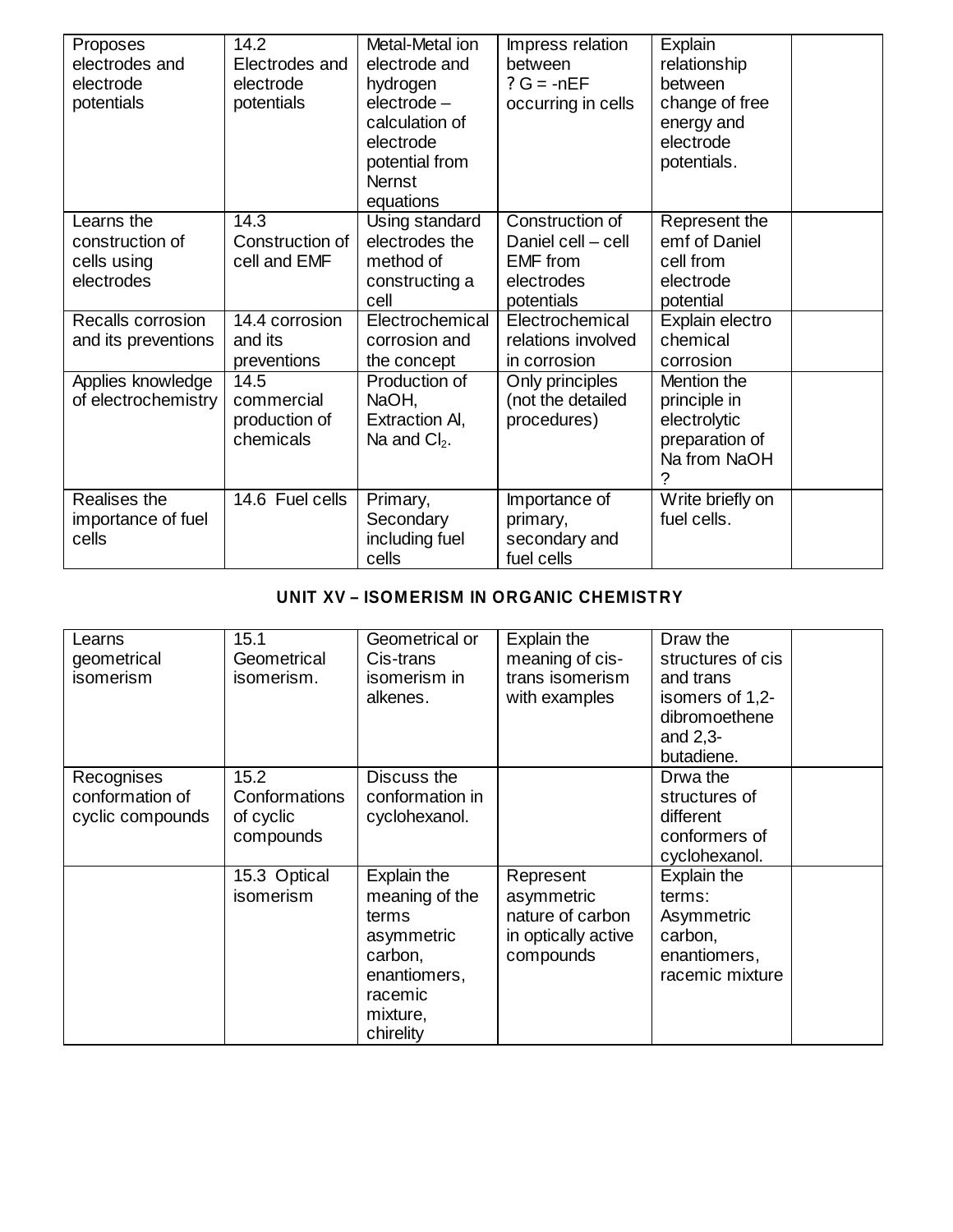| Learn optical<br>activity                                      | 15.3.1 Optical<br>activity                          | Explain the<br>phenomenon of<br>optical activity<br>and conditions<br>for optical<br>activity. | Give examples of<br>compounds<br>showing optical<br>activity                                                                                   | What are the<br>conditions for<br>optical activity.                                                                                     |  |
|----------------------------------------------------------------|-----------------------------------------------------|------------------------------------------------------------------------------------------------|------------------------------------------------------------------------------------------------------------------------------------------------|-----------------------------------------------------------------------------------------------------------------------------------------|--|
| Proposes chivality                                             | 15.3.2<br>Chirality                                 | Concept of<br>chirality is<br>explained.                                                       | <b>Chirality-Nature</b><br>and meaning                                                                                                         | What is meant<br>by chiral<br>carbon.                                                                                                   |  |
| Identifies the chiral<br>centres in<br>compounds               | 15.3.3<br>Compounds<br>containing<br>chiral centres | Give examples<br>of compounds<br>containing<br>chiral centre.                                  | Diagrammatic<br>representation of<br>optical isomers of<br>lactic acid (one<br>chiral centre) and<br>tartanic<br>acids.(two chiral<br>centres) | Give the optical<br>isomers of lactic<br>and tartaric<br>acid.                                                                          |  |
| Recognises the D-<br>L and R-S notation<br>of optical isomers. | $15.3.4$ D-L<br>and R-S<br>notation.                | D-L and R-S<br>notation of<br>optical isomers<br>$-$ elementry<br>idea is given.               | Representation of<br>D-L and R-S<br>notations through<br>diagram.                                                                              | Identify each of<br>the following<br>structures<br>as R or S<br>CH <sub>3</sub><br>CH <sub>3</sub><br><b>I-C-H H-C-CI</b><br>CBr3<br>Br |  |
| Recognises the<br>isomerism in<br>distributed<br>benzene1      | 15.4<br>Isomerism in<br>distributed<br>benzene      | Nature of O,P<br>and m-isomers<br>of distributed<br>benzene is<br>explained.                   | Represents the<br>isomers in the<br>term of equations                                                                                          |                                                                                                                                         |  |

### **UNIT XVI – HYDROXY DERIVATIVES**

| Learns the naming<br>of alcohols            | 16.1<br>Nomenclature<br>of alcohols          | <b>IUPAC</b> names<br>of first few<br>members of<br>alcohol series                                                                              | Table showing<br>structural formula<br><b>IUPAC</b> name and<br>common names<br>of first few<br>members of the<br>series. | Write the<br>structure of the<br>following<br>compounds<br>3-Hexanol<br>2,3-Dimethyl-2-<br>butanol |  |
|---------------------------------------------|----------------------------------------------|-------------------------------------------------------------------------------------------------------------------------------------------------|---------------------------------------------------------------------------------------------------------------------------|----------------------------------------------------------------------------------------------------|--|
| Learns the<br>classification of<br>alcohols | 16.2<br><b>Classification</b><br>of alcohols | Classification of<br>alcohols $-$<br>Monohydric,<br>dihydric and<br>polyhydric<br>alcohols.Primar<br>y, secondary<br>and teritiary<br>alcohols. | Give examples<br>for each type of<br>alcohols.                                                                            | Give one<br>example each<br>for $1^0, 2^0$ and $3^0$<br>alcohols.                                  |  |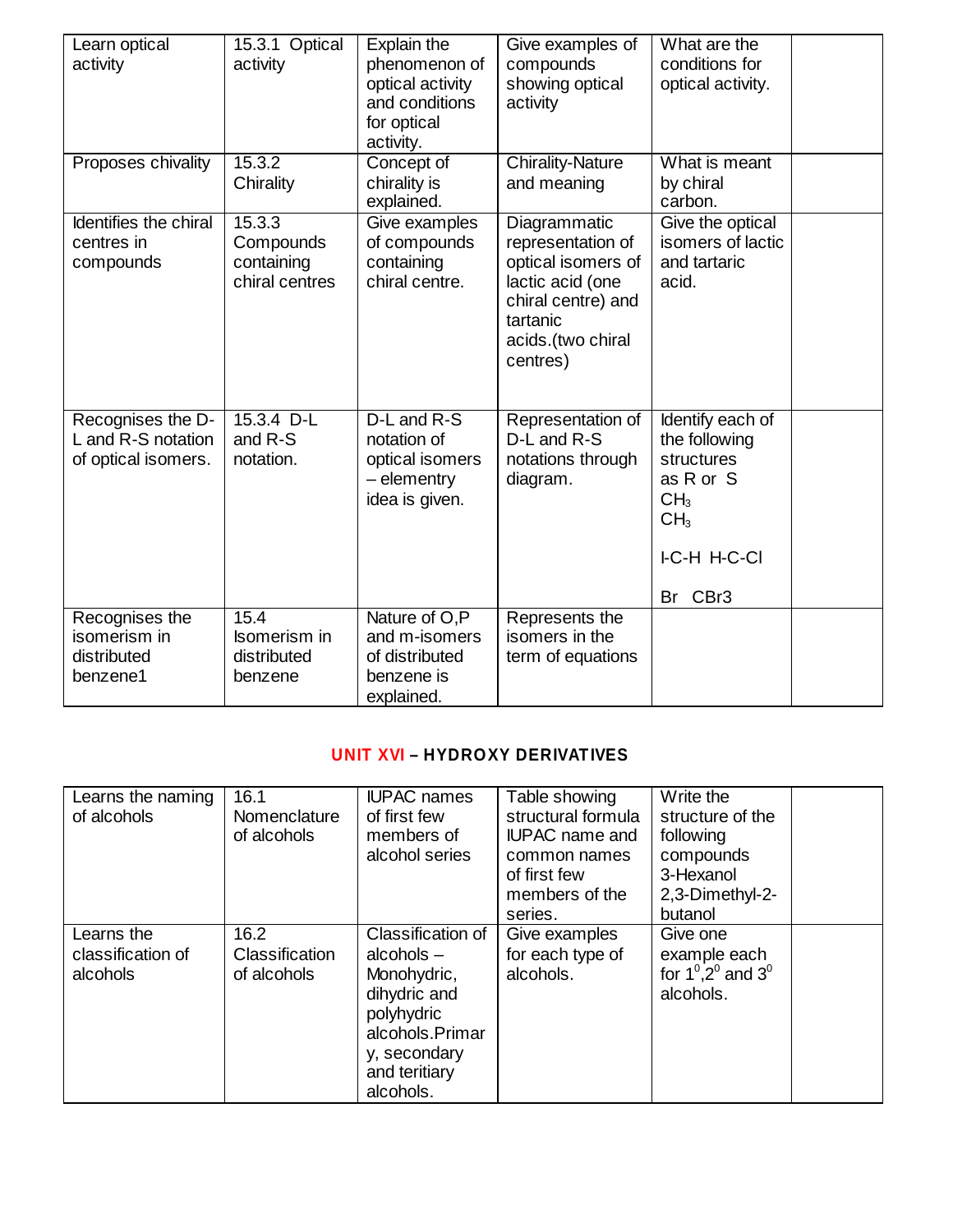| Learns the general<br>methods of<br>preparation,<br>properties and<br>uses of alcohols.     | 16.3 General<br>methods of<br>preparation of<br>primary<br>alcohols                                       | Mention the<br>preparation of<br>alcohols from<br>alkenes,<br>alkylhalides,<br>aldehydes,<br>Grignard<br>reagents,<br>primary amines.                                                                                                               | Represent the<br>reactions with<br>chemical<br>equations  | How will you<br>obtain<br>ethylalcohol<br>using grignard<br>reagents.                                                                           |
|---------------------------------------------------------------------------------------------|-----------------------------------------------------------------------------------------------------------|-----------------------------------------------------------------------------------------------------------------------------------------------------------------------------------------------------------------------------------------------------|-----------------------------------------------------------|-------------------------------------------------------------------------------------------------------------------------------------------------|
|                                                                                             | 16.3.1<br>Properties                                                                                      | <b>Mention</b><br>inportant<br>physical<br>properties -<br>chemical<br>properties -<br><b>Reaction with</b><br>metals,<br>phosphorous<br>halides, thionyl<br>chloride,<br>hydrogen<br>halide,<br>carboxylic acid,<br>acid halides<br>and anhydrides | Represent the<br>reactions with<br>chemical<br>equations  | Complete the<br>following<br>$i)C_2H_5OH + Na$<br>✍<br>ii) $ROH + PCI_5$<br>Ø<br>iii) $C_2H_5OH +$<br>SOCI <sub>2</sub> $\mathscr{\mathscr{C}}$ |
| Distinguishes 1 <sup>0</sup> ,<br>$2^0$ and $3^0$ alcohols.                                 | 16.3.2<br>Methods of<br>distinction<br>between three<br>classes of<br>alcohols $(1^0,2^0)$<br>and $3^0$ ) | 16.3.2 Explain<br>the methods of<br>distinction -<br>Lucas test,<br>oxidation test,<br>catalytic<br>dehydrogenatio<br>n and Victor<br>Meyer's test.                                                                                                 | Give suitable<br>chemical<br>equations                    | How will you<br>distinguish $1^\circ$ ,<br>$2^{\circ}$ and $3^{\circ}$<br>alcohols ?                                                            |
| Learns the<br>methods of<br>preparation,<br>properties and<br>uses of dihydric<br>alcohols. | 16.4 Methods<br>of preparation<br>of dihydric<br>alcohols.(glyco<br>$I$ ).                                | Explain the<br>preparation of<br>ethylene glycol.                                                                                                                                                                                                   | Represent the<br>reactions with<br>chemical<br>equations. | How will you<br>prepare<br>ethylene glycol<br>from<br>i) ethylene oxide<br>ii)ethylene<br>diamine.                                              |
|                                                                                             | 16.4.1<br>Properties                                                                                      | Mention the<br>physical<br>properties.<br>Chemical<br>properties-<br>reaction with<br>Na, $PCI5$ , HCI,<br>Carboxylic acid,<br>HNO <sub>3</sub><br>terephthalic<br>acid, action of<br>heat and<br>oxidation.                                        | Represent the<br>chemical<br>reactions with<br>equations  | How will you<br>convert<br>ethylene glycol<br>into<br>i) glycol nitrate<br>ii)terylene<br>iii) oxalic acid.                                     |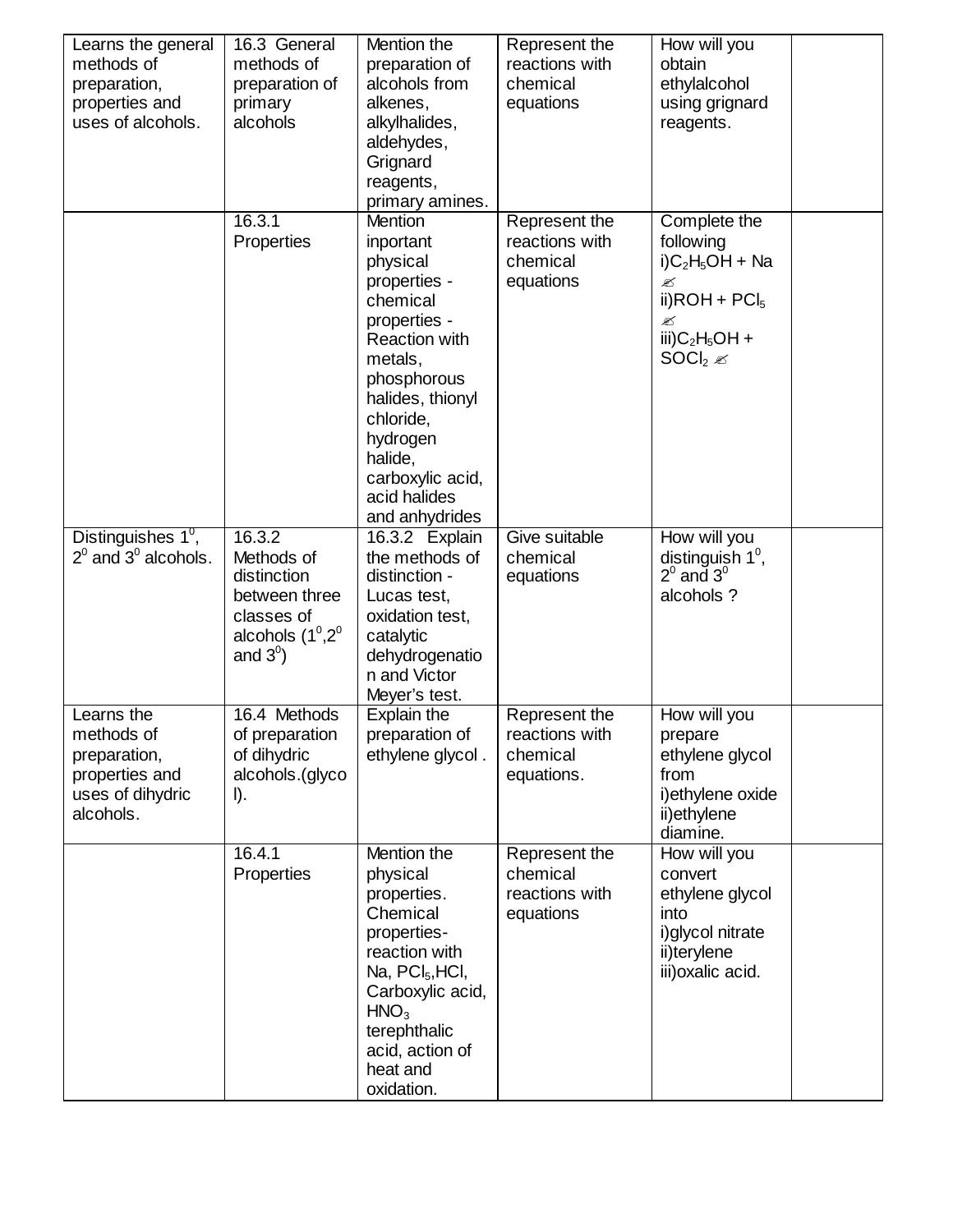|                                                                                                        | 16.4.2 Uses                                                 | Mention the<br>uses of glycol.                                                                                                                                                                 |                                                             |                                                                                                                                        |  |
|--------------------------------------------------------------------------------------------------------|-------------------------------------------------------------|------------------------------------------------------------------------------------------------------------------------------------------------------------------------------------------------|-------------------------------------------------------------|----------------------------------------------------------------------------------------------------------------------------------------|--|
| Learns the<br>methods of<br>preparation,<br>properties and<br>uses of trihydric<br>alcohols.           | 16.5 Methods<br>of preparation<br>of trihydric<br>alcohols. | Synthesis from<br>esters of fatty<br>acids and<br>propene.                                                                                                                                     | Give the chemical<br>equations of the<br>reactions.         | How will you<br>prepare glycol<br>from propene.                                                                                        |  |
|                                                                                                        | 16.5.1<br>Properties                                        | Mention the<br>physical<br>properties. The<br>chemical<br>properties -<br>Reaction with<br>Na, HCI, PCI5,<br>acetic acid,<br>nitric acid,<br>oxalic acid, HI,<br>dehydration and<br>oxidation. | Represent the<br>reactions with<br>chemical<br>equations.   | Give the<br>chemical<br>equations for<br>the conversion<br>of glycol into<br>i) glycol trinitrate<br>ii)acrolein<br>iii) allyl alcohol |  |
|                                                                                                        | 16.5.2 Uses                                                 | Give the uses<br>of glycol.                                                                                                                                                                    |                                                             |                                                                                                                                        |  |
| <b>Understands the</b><br>methods of<br>preparation of<br>properties and<br>uses of benzyl<br>alcohol. | 16.6. Aromatic<br>alcohols.                                 |                                                                                                                                                                                                |                                                             |                                                                                                                                        |  |
|                                                                                                        | 16.6.1<br>Methods of<br>preparation of<br>benzyl alcohol.   | Preparation<br>from benzyl<br>chloride and<br>benaldehyde<br>and<br>bycannizaro<br>reaction.                                                                                                   | Give suitable<br>chemical<br>equations                      | Describe the<br>preparation of<br>glycol by<br>Cannizzarro's<br>reaction.                                                              |  |
|                                                                                                        | 16.6.2<br>Properties                                        | Physical<br>properties<br>Chemical<br>properties -<br>Reaction due to<br>primary<br>alcoholic group<br>and benzene<br>ring.                                                                    | Represent the<br>reactions with<br>chemical<br>equations.   |                                                                                                                                        |  |
|                                                                                                        | 16.6.3 Uses                                                 | Use in<br>cosmetics and<br>in medical field.                                                                                                                                                   |                                                             |                                                                                                                                        |  |
| Understands the<br>classification of<br>phenols.                                                       | 16.7 Phenols.                                               | Classification<br>into<br>monohydric,<br>dihydric and<br>trihydric<br>phenols.                                                                                                                 | Draw the<br>structures of<br>different types of<br>phenols. |                                                                                                                                        |  |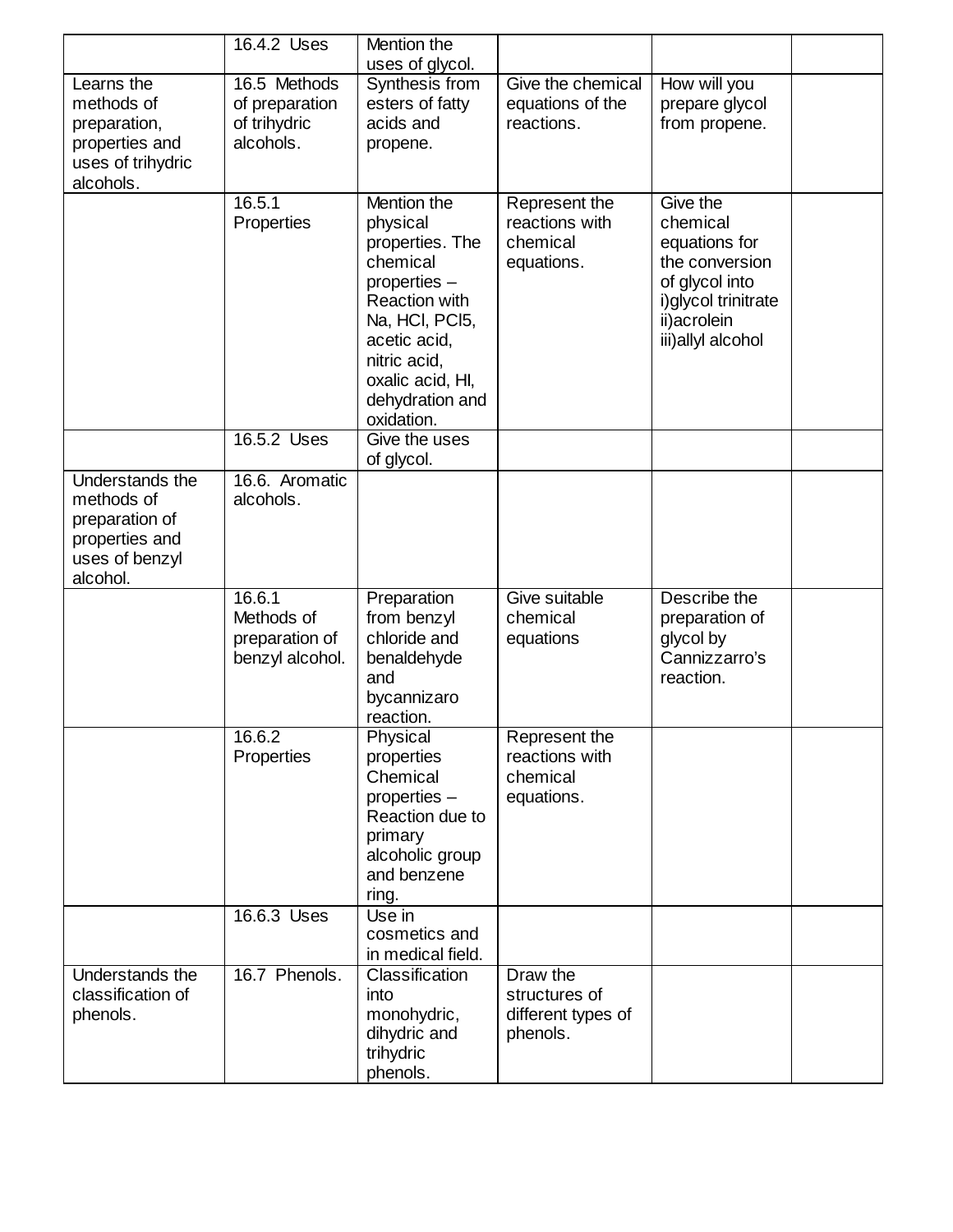| 16.7.1<br>Manufacture of<br>phenols | Manufacture of<br>phenol from<br>chlorobenzene,<br>diazonium salt<br>and benzene.             | Give suitable<br>chemical<br>reactions            | How phenol is<br>synthesized<br>from Benzene<br>diazonium<br>chloride.                                        |  |
|-------------------------------------|-----------------------------------------------------------------------------------------------|---------------------------------------------------|---------------------------------------------------------------------------------------------------------------|--|
| 16.7.2<br>Properties                | Physical<br>properties<br>Acidic nature of<br>phenol.                                         | Explain the<br>acedic nature of<br>phenol.        | Why phenol is<br>more acidic<br>then alcohols.                                                                |  |
| 16.7.3<br>Chemical<br>properties    | Reactions of<br>hydroxyl group<br>and benzene<br>ring are<br>explained.(All<br>name-reaction) | Represent with<br>suitable chemical<br>equations. | Write notes on<br>Reimer-<br>Tiemann<br>reaction, Kolbe<br>reaction and<br>coupling<br>reaction of<br>phenols |  |
| 16.7.4 Uses of<br><b>Phenols</b>    | Industrial and<br>domestic uses                                                               |                                                   |                                                                                                               |  |

# **UNIT – XVII ETHERS**

| Recognises<br>classification,<br>nomenclature and<br>isomerism in<br>ethers                       | 17.1 Ethers                                                      | Classification,<br>nomenclature<br>and isomerism<br>in ethers are<br>explained with<br>examples                                                                           |                                                           | Mention the<br>types of<br>isomerism<br>found in ehters                  |  |
|---------------------------------------------------------------------------------------------------|------------------------------------------------------------------|---------------------------------------------------------------------------------------------------------------------------------------------------------------------------|-----------------------------------------------------------|--------------------------------------------------------------------------|--|
| Learns the general<br>methods of<br>preparation,<br>properties and<br>uses of aliphatic<br>ethers | 17.2 General<br>methods of<br>preparation of<br>aliphatic ethers | Dehydration of<br>alcohols,<br>Williamson's<br>synthesis using<br>Grignard<br>reagents and<br>from alkyl<br>halides.                                                      | Represent the<br>reactions with<br>chemical<br>equations. | How will you<br>obtain diethyl<br>ether by<br>Williamson's<br>synthesis. |  |
|                                                                                                   | 17.2.1<br>Properties                                             | Physical<br>properties,<br>chemical<br>properties $-$<br>Reaction with<br>$Cl2$ , Pcl <sub>5</sub> ,<br>$H2SO4$ , HI and<br>formation of<br>peroxide and<br>oxonium salts | Give suitable<br>chemical<br>equations                    | Give two types<br>of reactions of<br>$Cl2$ with diethyl<br>ether.        |  |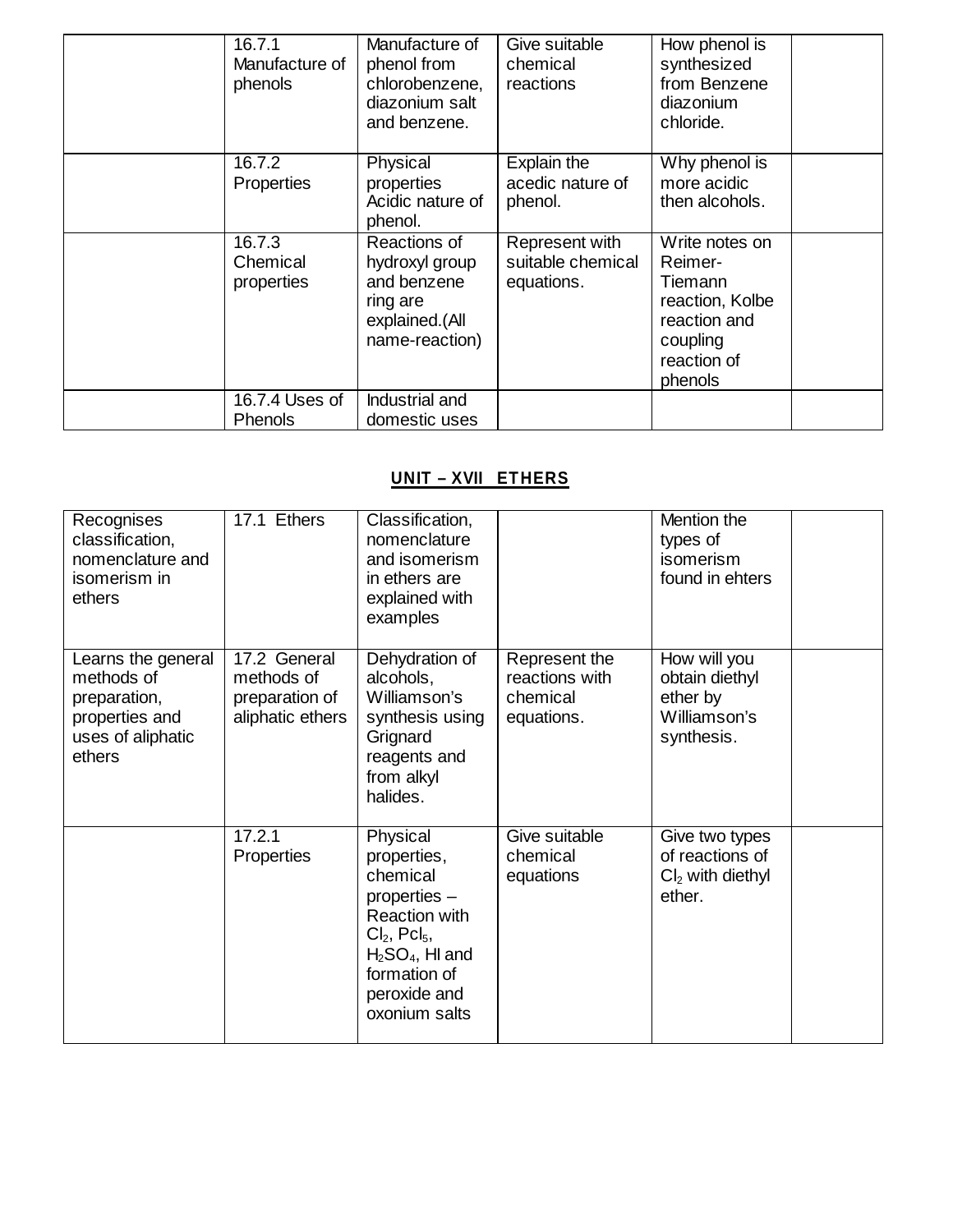|                                                                       | 17.2.2 Uses                         | Mention its use<br>as solvent,<br>anaesthetic,<br>substitute for<br>petrol etc. |                                | Give any two<br>uses of ethers?                            |  |
|-----------------------------------------------------------------------|-------------------------------------|---------------------------------------------------------------------------------|--------------------------------|------------------------------------------------------------|--|
| Understands the<br>preparation,<br>properties and<br>uses of anisole. | 17.3 Aromatic<br>ethers             | <b>Mention</b><br>important<br>aromatic ethers<br>- anisole,<br>phenotole       |                                | Give the IUPAC<br>name of<br>anisole.                      |  |
|                                                                       | 17.3.1<br>Preparation of<br>anisole | Give the<br>preparation of<br>anisole by<br>Williamson's<br>synthesis.          | Give the chemical<br>equations | Write the<br>synthesis of<br>anisole.                      |  |
|                                                                       | 17.3.2<br>Reactions of<br>anisole   | <b>Reaction with</b><br>$Cl2$ , HI &<br>nitration.                              |                                | Complete the<br>reaction<br>Anisole +<br>$Br_2/H_2O \ll ?$ |  |
|                                                                       | 17.3.3 Uses                         | Mention its<br>uses.                                                            |                                |                                                            |  |

# **UNIT – XVIII Carbonyl Compounds.**

| <b>Understands</b><br>nomenclature of<br>carbonyl<br>compounds.                         | 18.1<br>Nomenclature<br>of carbonyl<br>compounds.         | Nomenclature<br>of aldehydes<br>and ketones of<br>lower members.                                                |                                                                 | Write the<br>structures of the<br>following<br>3-<br>hydroxybutanal<br>3- pentanone |  |
|-----------------------------------------------------------------------------------------|-----------------------------------------------------------|-----------------------------------------------------------------------------------------------------------------|-----------------------------------------------------------------|-------------------------------------------------------------------------------------|--|
| Recognises<br>similarities and<br>differences<br>between<br>aldehydes and<br>ketones    | 18.2<br>Comparison of<br>aldehydes and<br>ketones.        | Compare<br>aldehydes and<br>ketones with<br>corresponding<br>reactions.                                         | Table showing<br>the Comparison<br>of aldehydes and<br>ketones. |                                                                                     |  |
| Learns general<br>methods of<br>preparation of<br>aldehydes,<br>properties and<br>uses. | 18.3 General<br>methods of<br>preparation of<br>aldehydes | Preparation<br>from alcohols,<br>alkenes, acid<br>chlorides<br>acetylene, and<br>calcium salt of<br>fatty acid. | Give suitable<br>chemical<br>reactions.                         | Explain the<br>preparation of<br>acetaldehyde<br>from ethanol.<br>and acetylene.    |  |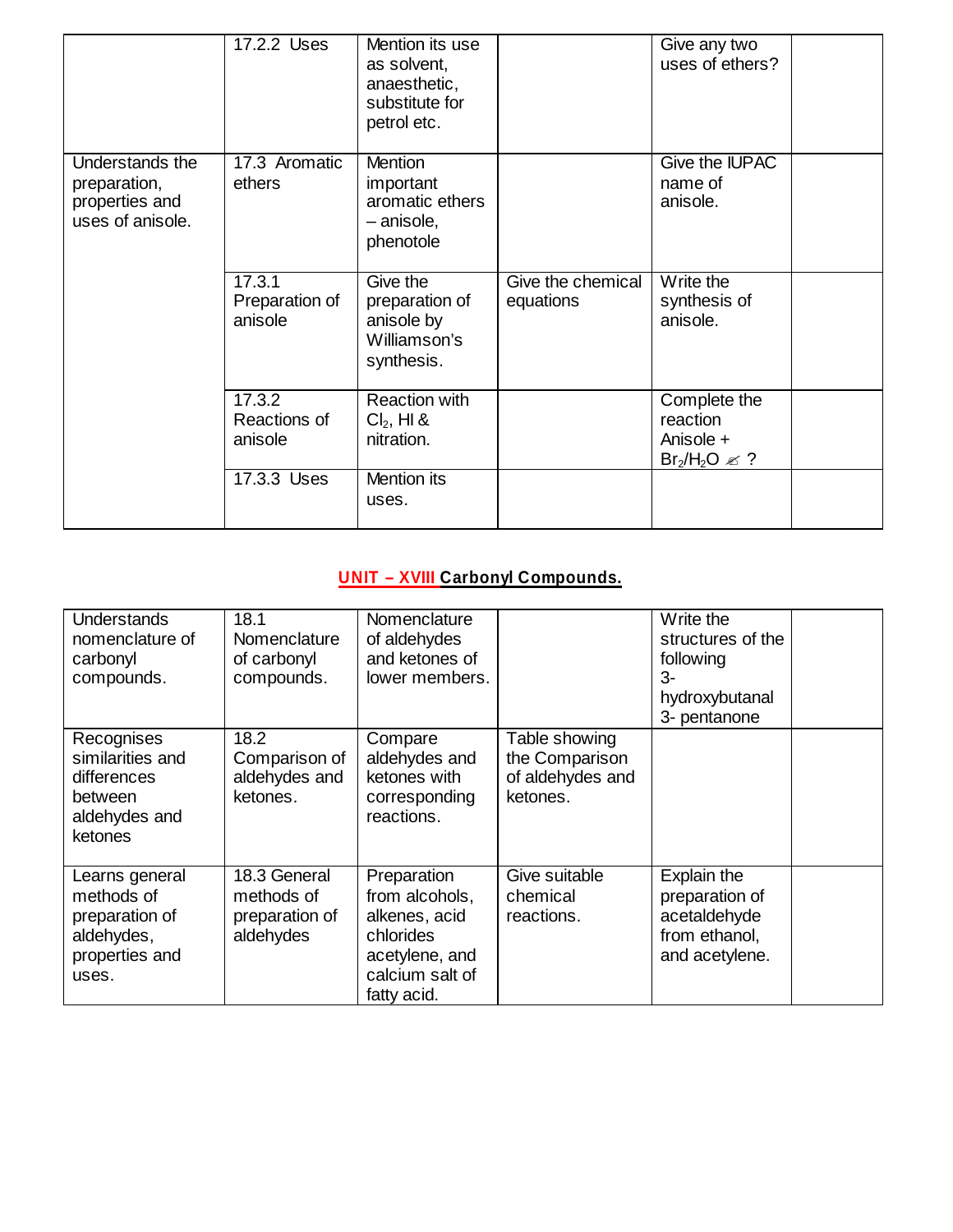|                  | 18.3.1         | Physical        | Represent the     | Complete the              |  |
|------------------|----------------|-----------------|-------------------|---------------------------|--|
|                  | properties     | properties      | reactions with    | following                 |  |
|                  |                | Chemical        | suitable chemical | 1) HCHO $+$               |  |
|                  |                | properties      | equations.        | $NH3$ $\ll$               |  |
|                  |                | - nucleophilic  |                   | 2) $CH3CHO+N$             |  |
|                  |                | addition        |                   | $H_2NH_2 \mathcal{L}$     |  |
|                  |                | reactions with  |                   | 3) $CH3CHO+O$             |  |
|                  |                | $NaHSO3$ , HCN, |                   | $H + Cu^{2+} \mathscr{A}$ |  |
|                  |                | ammonia         |                   |                           |  |
|                  |                | derivatives,    |                   |                           |  |
|                  |                | Grignard        |                   |                           |  |
|                  |                | reagents,       |                   |                           |  |
|                  |                | reduction and   |                   |                           |  |
|                  |                | oxidation       |                   |                           |  |
|                  |                | reactions,      |                   |                           |  |
|                  |                | Schiff's test,  |                   |                           |  |
|                  |                | reaction with   |                   |                           |  |
|                  |                | NaOH, $Cl2$     |                   |                           |  |
|                  |                | haloform        |                   |                           |  |
|                  |                | reaction and    |                   |                           |  |
|                  |                | polymerisation  |                   |                           |  |
|                  |                | reaction.       |                   |                           |  |
|                  |                |                 |                   |                           |  |
|                  | 18.3.2 Uses    | Mention the     |                   | Mention the               |  |
|                  |                | commercial and  |                   | uses of                   |  |
|                  |                | synthetic uses  |                   | formaldehyde              |  |
|                  |                | of formaldehyde |                   | and                       |  |
|                  |                | and             |                   | acetaldehyde              |  |
|                  |                | acetaldehyde    |                   |                           |  |
| Learns aromatic  | 18.4 Aromatic  | Formulae and    |                   |                           |  |
| aldehydes        | aldehydes      | names of        |                   |                           |  |
| -preparation and |                | inportant       |                   |                           |  |
| properties       |                | aromatic        |                   |                           |  |
|                  |                | aldehydes       |                   |                           |  |
|                  | 18.5           | Preparation by  | Represent with    | How will you              |  |
|                  | Preparation of | oxidation,      | chemical          | obtain                    |  |
|                  | benzaldehyde.  | hydrohysis and  | equations.        | benzaldehyde              |  |
|                  |                | from calcium    |                   | from benzal               |  |
|                  |                | salt of fatty   |                   | chloride?                 |  |
|                  |                | acids.          |                   |                           |  |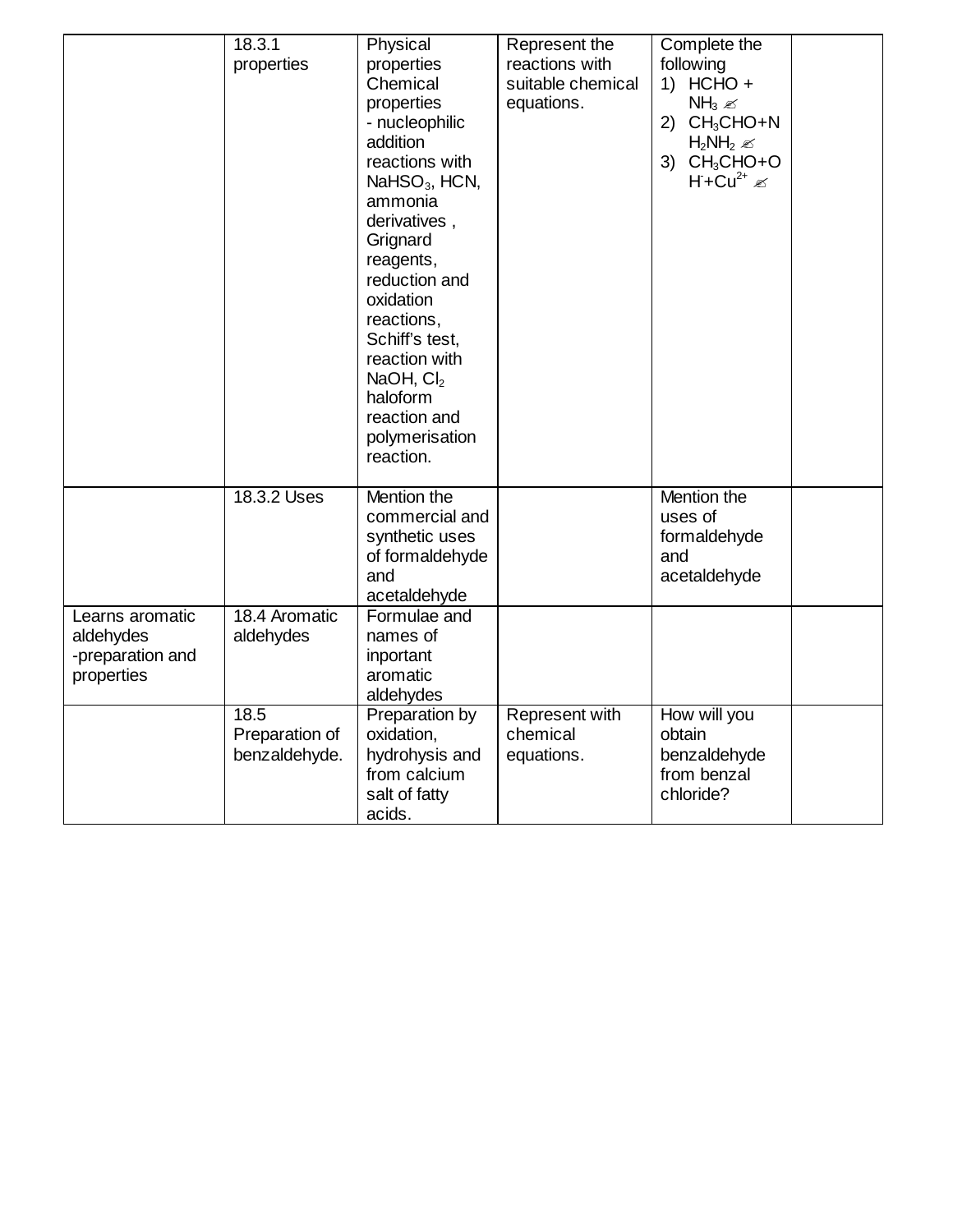|                  | 18.5.1               | Physical                        | Represent the            | Writre note on   |  |
|------------------|----------------------|---------------------------------|--------------------------|------------------|--|
|                  | Properties           | properties                      | reactions with           | Cannizzaro<br>1) |  |
|                  |                      | Chemical                        | chemical                 | reaction         |  |
|                  |                      | properties                      | equations.               | 2) Benzoin       |  |
|                  |                      | reactions                       |                          | condensatio      |  |
|                  |                      | similar to                      |                          | n                |  |
|                  |                      | aliphatic                       |                          | Perkin's<br>3)   |  |
|                  |                      | aldehydes and                   |                          | reaction         |  |
|                  |                      | reactions                       |                          | Claisen<br>4)    |  |
|                  |                      | different from                  |                          | reaction         |  |
|                  |                      | aliphatic                       |                          |                  |  |
|                  |                      | aldehydes $-$                   |                          |                  |  |
|                  |                      | nucleophilic                    |                          |                  |  |
|                  |                      | substitution                    |                          |                  |  |
|                  |                      | reactions and                   |                          |                  |  |
|                  |                      | naming                          |                          |                  |  |
|                  |                      | reactions.                      |                          |                  |  |
|                  | 18.5.2 Uses          | Mention the                     |                          |                  |  |
|                  |                      | uses of                         |                          |                  |  |
|                  |                      | benzaldehyde                    |                          |                  |  |
| Learns about     | 18.6 Ketones         | Classification                  | <b>Classifies as</b>     | Write the        |  |
| aliphatic and    |                      | ketones                         | aliphatic, mixed         | structure of     |  |
| aromatic ketones |                      |                                 | and aromatic             | arisole,         |  |
|                  |                      |                                 | ketones                  | benzophenone     |  |
|                  | 18.7 general         | Give the                        | Represents               | How acetone is   |  |
|                  | methods of           | preparation of                  | equations for all        | obtained from    |  |
|                  | preparation of       | acetone from                    | the synthetic<br>methods | isopropylalcohol |  |
|                  | aliphatic<br>ketones | isopropyl                       |                          | and calcium salt |  |
|                  |                      | alcohol, calcium                |                          | of fatty acids.  |  |
|                  | (acetone)            | salt of fatty<br>acids and      |                          |                  |  |
|                  |                      |                                 |                          |                  |  |
|                  |                      | hydrolyses of<br>isopropylidene |                          |                  |  |
|                  |                      | chloride.                       |                          |                  |  |
|                  | 18.7.1               | Physical                        | Mention common           | In what way      |  |
|                  | Properties           | properties                      | Physical                 | aldehydes differ |  |
|                  |                      | Chemical                        | properties               | from ketones?    |  |
|                  |                      | properties                      | Give suitable            |                  |  |
|                  |                      | Reactions                       | Chemical                 |                  |  |
|                  |                      | common to both                  | equations.               |                  |  |
|                  |                      | aldehydes and                   |                          |                  |  |
|                  |                      | ketones                         |                          |                  |  |
|                  |                      | reactions                       |                          |                  |  |
|                  |                      | different from                  |                          |                  |  |
|                  |                      | aldehyde.                       |                          |                  |  |
|                  |                      |                                 |                          | Mention the      |  |
|                  | 18.7.2 Uses          | Mention the                     |                          |                  |  |
|                  |                      | uses of                         |                          | uses of acetone  |  |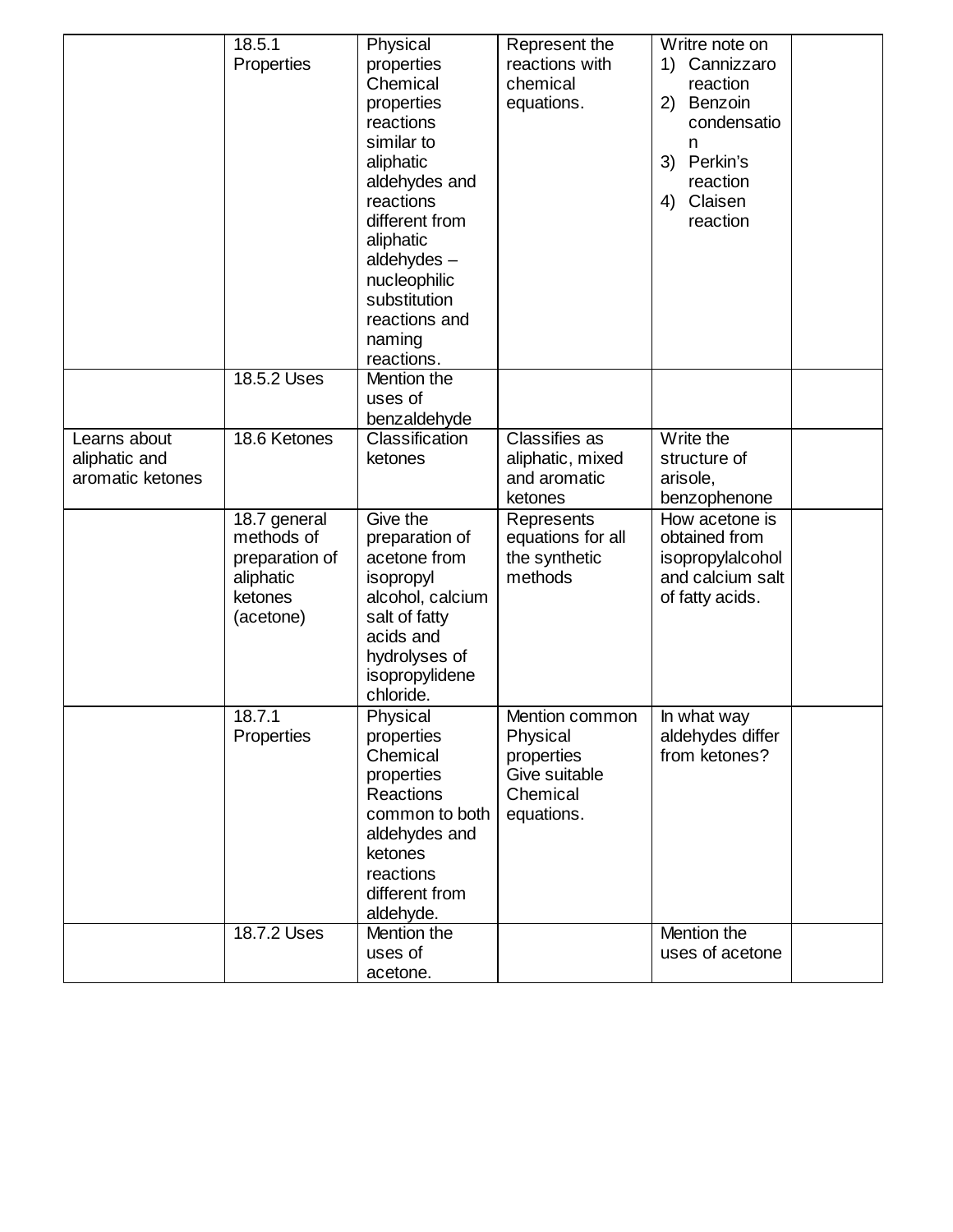| 18.8 Aromatic<br>ketones                 | Formulae and<br><b>IUPAC</b> names<br><b>of</b><br>acetophenone<br>and<br>benzophenone.                                                                    |                                                  |                                                                                                            |  |
|------------------------------------------|------------------------------------------------------------------------------------------------------------------------------------------------------------|--------------------------------------------------|------------------------------------------------------------------------------------------------------------|--|
| 18.8.1<br>preparation of<br>acetophenone | Preparation by<br>Friedel -Craft's<br>reaction and<br>calcium salts.                                                                                       | Give the chemical<br>equation                    | Describe any<br>two methods of<br>preparation of<br>acetophnone.                                           |  |
| 18.8.2<br>Properties                     | Physical<br>properties<br>Chemical<br>properties<br>Reduction,<br>oxidation<br>halogenation,<br>electrophilic<br>substitution and<br>haloform<br>reaction. | Represent with<br>suitable chemical<br>equations | What happens<br>when<br>acetophenone<br>reaction with<br>chlorine in<br>presence of<br>halogen<br>carried? |  |
| 18.8.3 Uses                              | Mention the<br>uses of<br>acetophenone.                                                                                                                    | List the uses.                                   | Mention any<br>two uses of a<br>acetophenone                                                               |  |
| 18.9<br>preparation of<br>benzophenone   | By Friedel-<br>Craft's reaction,<br>and distillation<br>of calcium<br>benzoate.                                                                            | Represent<br>preparation<br>through equation     | How<br>benzophenone<br>is prepared<br>from benzene                                                         |  |
| 18.9.1Properti<br>es                     | Physical<br>properties<br>Chemical<br>properties<br>Oxidation,<br>reduction,<br>fusion with solid<br><b>KOH</b>                                            |                                                  | <b>Mention</b><br>oxidation<br>properties of<br>benzophenone                                               |  |

## **UNIT XIX – CARBOXYLIC ACIDS**

| Recalls the<br>nomenclature of<br>carboxylic acids | 19.1<br>Nomenclature | Nomenclature<br>of carboxylic<br>acids | Tabulates the<br><b>IUPAC and</b><br>common names<br>and structure of<br>lower members of |  |
|----------------------------------------------------|----------------------|----------------------------------------|-------------------------------------------------------------------------------------------|--|
|                                                    |                      |                                        | the series                                                                                |  |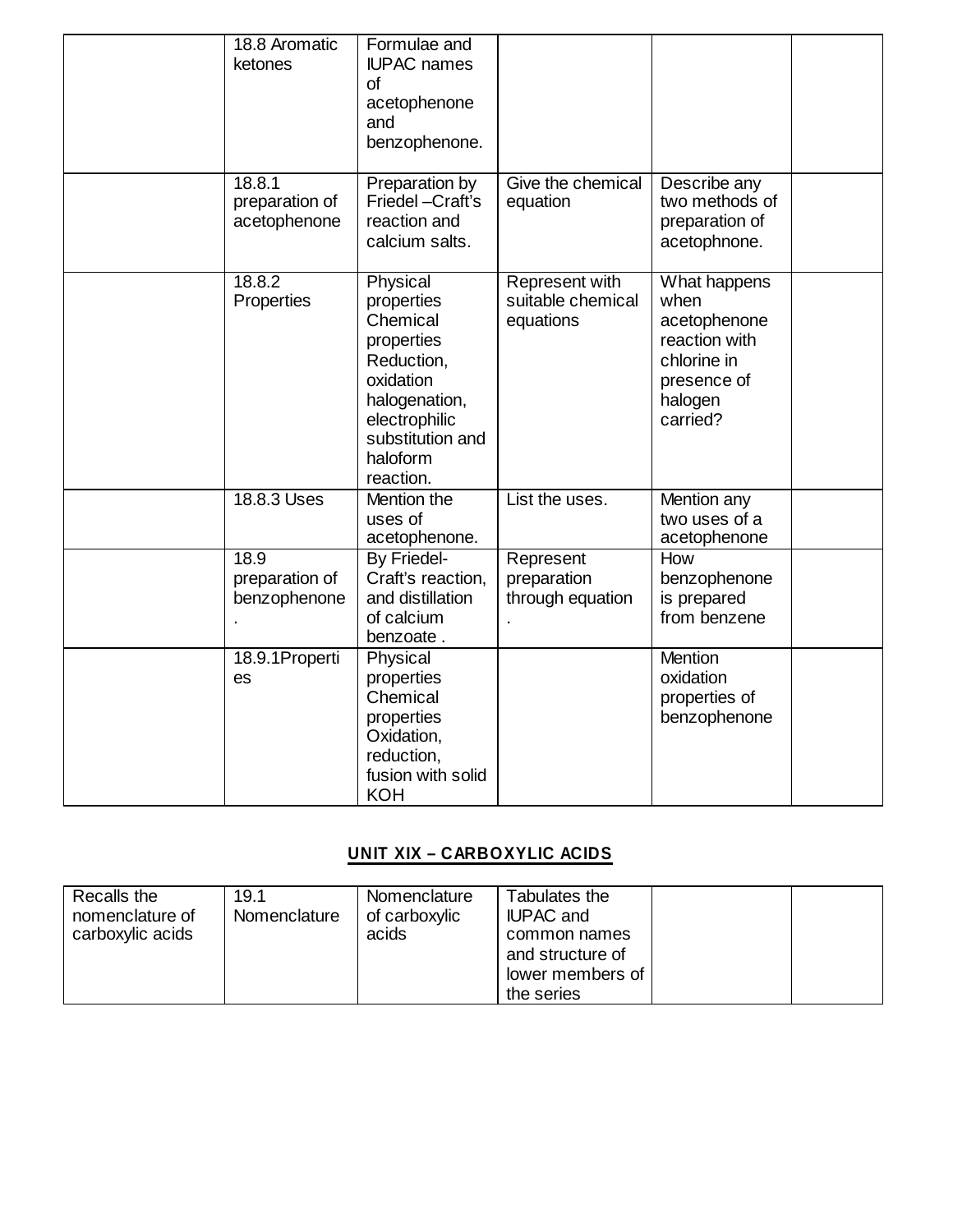| Understands the              | 19.2             | Oxidation of      | Explains the      | How will you                     |  |
|------------------------------|------------------|-------------------|-------------------|----------------------------------|--|
| preparation,                 | Preparation of   | methanal,         | preparation with  | prepare formic                   |  |
| properties of                | aliphatic        | hydrolysis of     | suitable chemical | acid from HCN.                   |  |
| formic acid.                 | monocarboxyli    | HCN and from      | equations         |                                  |  |
|                              | $c$ acids $-$    | oxalic acid.      |                   |                                  |  |
|                              | formic acid.     |                   |                   |                                  |  |
| Δ                            | 19.2.1           | Physical          | Mention the       | Complete the                     |  |
|                              | Properties       | properties        | characteristic    | following                        |  |
|                              |                  |                   | physical          | i)HCOOH+PCI <sub>5</sub>         |  |
|                              |                  |                   | properties.       | ✍                                |  |
|                              |                  |                   | Explains the      | ii) $HCOOH + NH3$                |  |
|                              |                  |                   | important         | ✍                                |  |
|                              |                  |                   | chemical          | iii)HCOOH+Ag <sub>2</sub><br>O ≪ |  |
|                              |                  |                   | reactions with    |                                  |  |
|                              |                  |                   | equations.        | iv)HCOOH                         |  |
| Recognises the               | 19.2.2 Uses      | Mention the       |                   |                                  |  |
| uses of formic acid          |                  | industrial uses   |                   |                                  |  |
| Learnsto test the            | 19.2.3 Tests     | Litmus test,      | Illustration by   |                                  |  |
| presence of                  | for carboxylic   | reaction with     | doing             |                                  |  |
| carboxylic acid              | acid             | $NaHCO3$ and      | experiments.      |                                  |  |
| group                        |                  | alcohol.          |                   |                                  |  |
| Recalls the                  | 19.3 Monohyd     | Give examples.    |                   |                                  |  |
| functional group,            | roxy             |                   |                   |                                  |  |
| formula and                  | monocar          |                   |                   |                                  |  |
| nomenclature                 | boxylic          |                   |                   |                                  |  |
| Recalls the natural          | acids.           |                   |                   |                                  |  |
| sources of lactic            |                  |                   |                   |                                  |  |
| acid                         |                  |                   |                   |                                  |  |
| Learns the                   |                  |                   |                   |                                  |  |
| synthesis of lactic<br>acid. |                  |                   |                   |                                  |  |
|                              | 19.3.1<br>Lactic | Give the natural  |                   |                                  |  |
|                              | $acid -$         | sources of lactic |                   |                                  |  |
|                              | Source           | acid.             |                   |                                  |  |
|                              | s                |                   |                   |                                  |  |
|                              |                  |                   |                   |                                  |  |
|                              | 19.3.2 Synthe    | Synthesis from    | Give suitable     | How will you                     |  |
|                              | sis of           | acetaldehyde,     | chemical          | prepare lactic                   |  |
|                              | lactic           | molasses and      | equations         | acdi from                        |  |
|                              | acid             | ?-substituted     |                   | $? -$                            |  |
|                              |                  | propionic acid.   |                   | chloropropionic                  |  |
|                              |                  |                   |                   | acid?                            |  |
|                              | 19.4 Aliphatic   | Mention the       |                   |                                  |  |
|                              | dicarboxylic     | lower members     |                   |                                  |  |
|                              | acids            |                   |                   |                                  |  |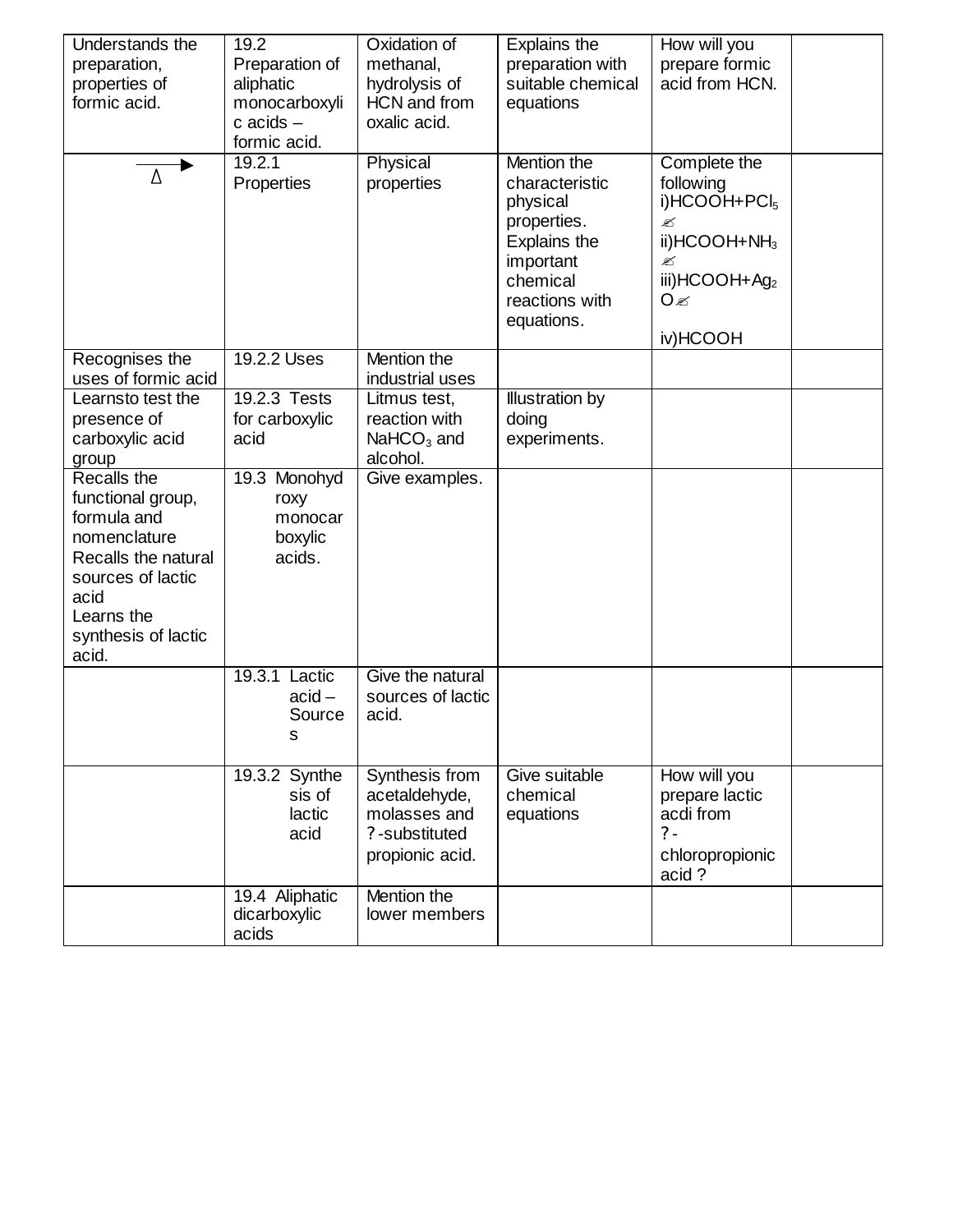| Learns the<br>preparation of<br>dicarboxylic acids.              | 19.4.1.<br>preparation of<br>dicarboxylic<br>$acids - oxalic$<br>and succinic<br>acids | Preparation of<br>oxalic acid from<br>sucrose.<br>cyanogens and<br>glycol.<br>Preparation of<br>succinic acid<br>from ethylene<br>cyanide and<br>ethylene. | Explains with<br>chemical<br>equations.                                            | Give the<br>preparation of<br>oxalic acid and<br>succinic acid.                                                                                             |  |
|------------------------------------------------------------------|----------------------------------------------------------------------------------------|------------------------------------------------------------------------------------------------------------------------------------------------------------|------------------------------------------------------------------------------------|-------------------------------------------------------------------------------------------------------------------------------------------------------------|--|
| Learns the<br>properties of<br>dicarboxylic acids.               | 19.4.2<br>Properties                                                                   | Physical<br>properties<br>Chemical<br>properties-                                                                                                          | Explains the<br>chemical<br>reactions with<br>equations.                           | Give the<br>reactions of<br>oxalic acid and<br>succinic acid<br>with<br>i)NaOH ii)PCI <sub>5</sub><br>iii) $NH3$<br>iv) action of heat                      |  |
| Recognises the<br>strength of<br>carboxylic acid                 | 19.5 Strengths<br>of carboxylic<br>acids.                                              | Resonance<br>effect                                                                                                                                        | Draw the<br>resonance<br>structure of<br>carboxylic acid<br>and carboxylic<br>ion. | Formic acid is<br>stronger than<br>acetic acid.<br>Explain                                                                                                  |  |
|                                                                  | 19.6 Aromatic<br>acids                                                                 | Mention<br>important acids                                                                                                                                 |                                                                                    |                                                                                                                                                             |  |
| Learns the<br>methods of<br>preparation of<br>benzoic acid.      | 19.6.1<br>Preparation of<br>benzoic acid.                                              | Gives the<br>methods of<br>preparation of<br>benzoic acid.                                                                                                 | Represent with<br>suitable chemical<br>equations.                                  | How will you<br>prepare benzoic<br>acid from the<br>following?<br>i)benaldehyde<br>ii)toluene<br>iii)phenyl<br>cyanide<br>iv)phenyl<br>magnesium<br>bromide |  |
| Understands the<br>properties of<br>benzoic acid.                | 19.6.2<br>Properties                                                                   | Physical<br>properties<br>Chemical<br>properties -<br>reactions of<br>carboxylic<br>group and<br>benzene.                                                  | Write equations.                                                                   | Complete the<br>following<br>$i)C_6H_5COOH$<br>+ $C_2H_5OH \otimes$<br>ii) $C_6H_5COOH$<br>+ $NH3$<br>iii) $C_6H_5COOH$<br>+ $Cl2 \mathscr{A}$              |  |
| Recognises the<br>uses of benzoic<br>acid in day to day<br>life. | 19.6.3 Uses                                                                            | Mention the<br>uses of benzoic<br>acid.                                                                                                                    |                                                                                    | What are the<br>uses of benzoic<br>acid?                                                                                                                    |  |
| Learns the<br>preparation of<br>Salicylic acid.                  | 19.7<br>Preparation of<br>salicylic acid.                                              | Preparation of<br>salicylic acid<br>from phenol.                                                                                                           | Give the chemical<br>equation.                                                     | Write<br>preparation of<br>salicylic acid<br>from phenol.                                                                                                   |  |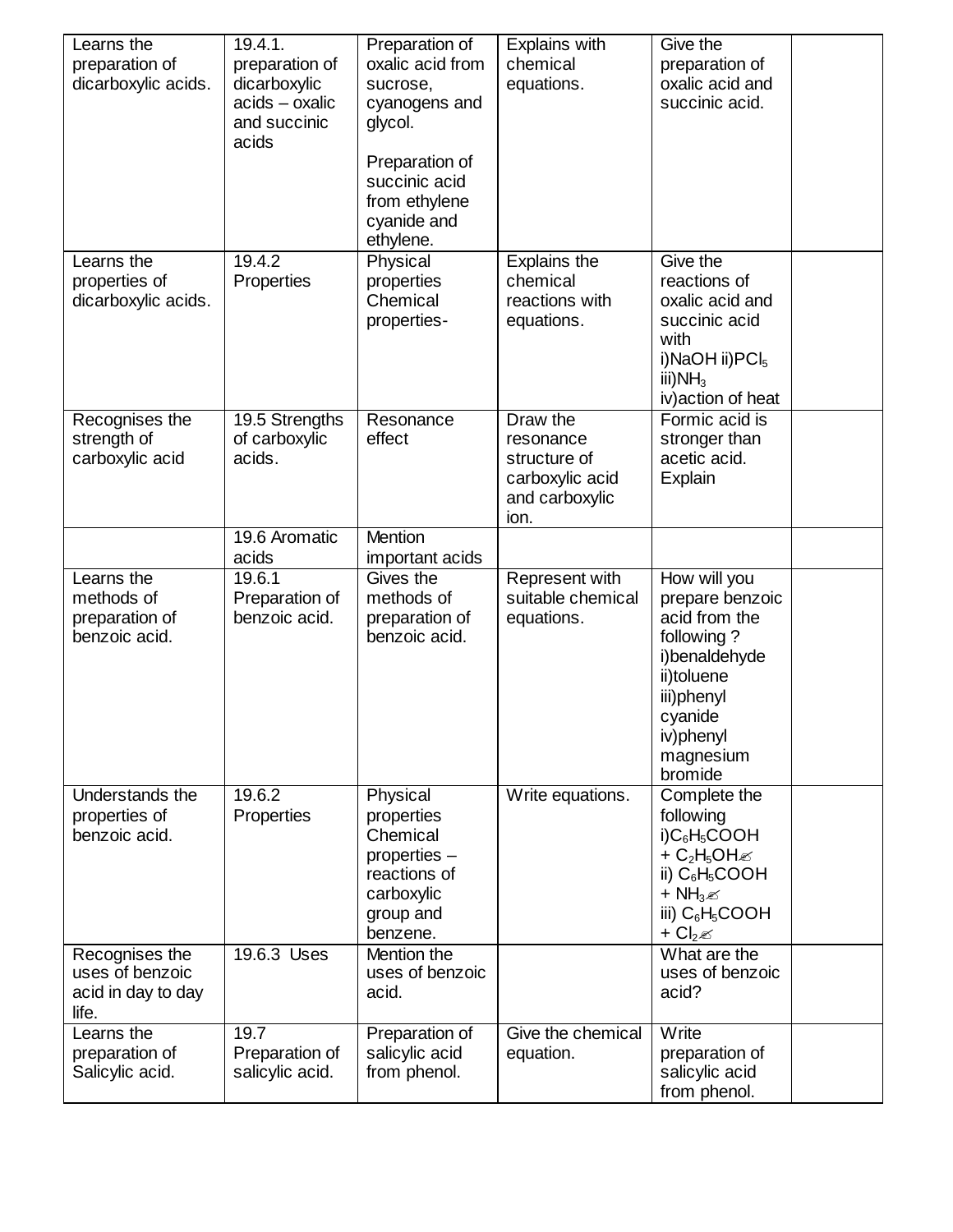| Understands the      | 19.7.1                 | Physical           | Write the         | Explain the                                |  |
|----------------------|------------------------|--------------------|-------------------|--------------------------------------------|--|
| properties of        | Properties             | properties         | chemical          | reaction of                                |  |
| salicylic acid.      |                        | Chemical           | equations.        | salicylic acid                             |  |
|                      |                        | properties-        |                   | with sodium                                |  |
|                      |                        | reactions of       |                   | carbonate and                              |  |
|                      |                        | phenolic group     |                   | actylchloride.                             |  |
|                      |                        | and carboxylic     |                   |                                            |  |
|                      |                        | acid group.        |                   |                                            |  |
| Recognises the       | 19.7.2 Uses            | Mention the        |                   |                                            |  |
| uses of salicylic    |                        | important uses     |                   |                                            |  |
| acid.                |                        |                    |                   |                                            |  |
| Recognises the       | 19.8                   | Mention the        | Tabulate the      |                                            |  |
| different functional | Derivatives of         | functional         | structural        |                                            |  |
| derivatives of       | carboxylic             | derivatives of     | relationship      |                                            |  |
| carboxylic acid.     | acids.                 | carboxylic acid    | among the         |                                            |  |
|                      |                        | and give their     | derivatives with  |                                            |  |
|                      |                        | nomenclature.      | specific example. |                                            |  |
| Learns the           | 19.9.1                 | By action of       |                   | Complete the                               |  |
| preparation and      | Preparation of         | pcl5 and $SOCl2$   |                   | following.                                 |  |
| properties of        | acid chloride -        | on carboxylic      |                   | i)CH <sub>3</sub> COOH+P                   |  |
| acetyl chloride.     | acetyl chloride        | acids.             |                   | $Cl_5 \mathscr{L}$                         |  |
|                      | (CH <sub>3</sub> COCl) |                    |                   | ii)CH <sub>3</sub> COOH+S                  |  |
|                      |                        |                    |                   | OCl <sub>2</sub>                           |  |
|                      | 19.9.2                 | Physical           | Write the         | Give the                                   |  |
|                      | Properties             | properties         | chemical          | products of                                |  |
|                      |                        | Chemical           | equations         | reaction of                                |  |
|                      |                        | properties -       |                   | acetyl chloride                            |  |
|                      |                        | Representative     |                   | i)Water                                    |  |
|                      |                        | reactions of       |                   | ii)Ammonia                                 |  |
|                      |                        | acetyl chloride.   |                   | iii) Ethanol                               |  |
| Recognises the       | 19.9.3 Uses            | <b>Mention</b> its |                   |                                            |  |
| uses of acetyl       |                        | uses.              |                   |                                            |  |
| chloride.            |                        |                    |                   |                                            |  |
| Learns the           | 19.10                  | Preparation        | Represent with    | Write the                                  |  |
| preparation and      | Preparation of         | from               | suitable          | preparation of                             |  |
| properties of        | acetamide              | ammonium           | equations.        | acetamide.                                 |  |
| acetamide.           |                        | acetate and        |                   |                                            |  |
|                      |                        | methyl cyanide.    |                   |                                            |  |
|                      | 19.10.1                | Physical           |                   | complete the                               |  |
|                      | Properties             | properties         |                   | following                                  |  |
|                      |                        | Chemical           |                   | $i)$ CH <sub>3</sub> CONH <sub>2</sub> +N  |  |
|                      |                        | properties-        |                   | aOH                                        |  |
|                      |                        | reaction with      |                   | $ii)$ CH <sub>3</sub> CONH <sub>2</sub> +H |  |
|                      |                        | NaOH, HCI and      |                   | $Cl_{\mathscr{C}}$                         |  |
|                      |                        | $P_2O_5$           |                   |                                            |  |
| Understands the      | 19.11                  | By the reaction    | Give the chemical | How will you                               |  |
| preparation and      | Preparation of         | of acetyl          | equations         | obtain acetic                              |  |
| properties of        | acetic                 | chloride with      |                   | anhydride from                             |  |
| acetic anhydride.    | anhydride.             | sodium acetate     |                   | acetyl chloride?                           |  |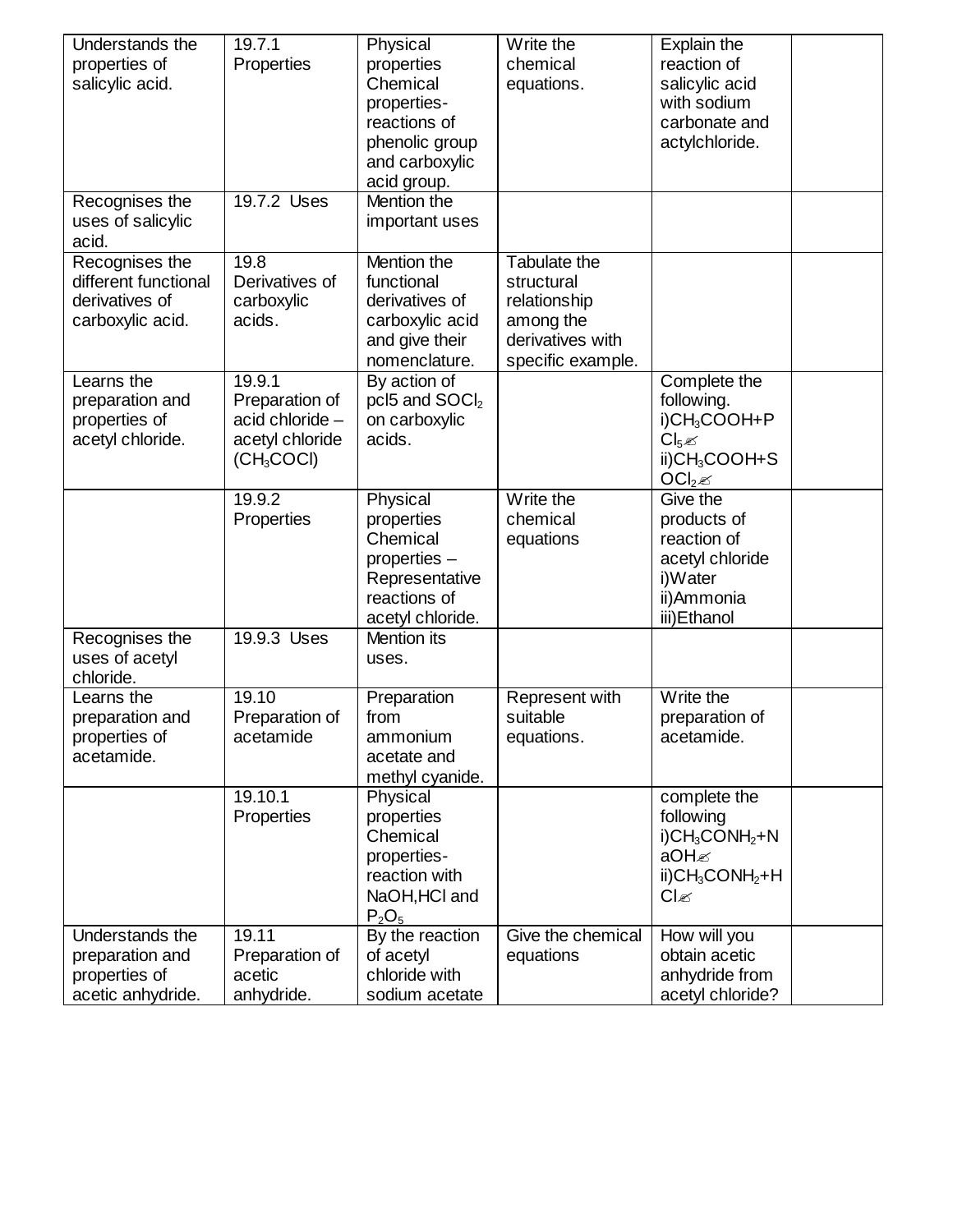|                                                                   | 19.11.1<br><b>Properties</b>                        | Physical<br>properties<br>Chemical<br>properties-<br>Hydrolysis, alco<br>holyser,<br>ammonolysis,<br>reaction with<br>$HCl$ and $PCl5$ .                      | Write the<br>chemical<br>equations                               | Write the<br>reactions of<br>acetic<br>anhydride with<br>i)water<br>ii)ammonid<br>iii)HCI |
|-------------------------------------------------------------------|-----------------------------------------------------|---------------------------------------------------------------------------------------------------------------------------------------------------------------|------------------------------------------------------------------|-------------------------------------------------------------------------------------------|
| Learns the<br>preparation and<br>properties of<br>methyl acetate. | 19.12<br>Preparation of<br>esters-methyl<br>acetate | Esterification of<br>carboxylic acid<br>from acid<br>chloride.                                                                                                | Give the chemical<br>reactions.                                  |                                                                                           |
| Understands the<br>properties of<br>methyl acetate.               | 19.12.1<br><b>Properties</b>                        | Physical<br>properties<br>Chemical<br>properties-<br>Hydrolysis (both<br>acid and alkali),<br>alcoholysis and<br>ammonolysis<br>claisen ester<br>condensation | Represent the<br>reaction with<br>suitable chemical<br>equations | Write notes on<br>claisen ester<br>condensation.                                          |

# **UNIT – XX Organic Nitrogen Compounds.**

| Recalls the<br>nomenclature and<br>isomerism in<br>aliphatic nitro<br>compounds | 20.1 Aliphatic<br>nitro<br>compounds                   | Nomenclature<br>and isomerism<br>in aliphatic nitro<br>compounds                                                                                                     | Represent<br><i>isomerism</i><br>through<br>structures    | Discuss the<br>isomerism<br>exhibited by<br>nitroalkanes.                                 |  |
|---------------------------------------------------------------------------------|--------------------------------------------------------|----------------------------------------------------------------------------------------------------------------------------------------------------------------------|-----------------------------------------------------------|-------------------------------------------------------------------------------------------|--|
| Learns preparation<br>and properties                                            | 20.2.1<br>Preparation of<br>aliphatic<br>nitroalkanes. | Preparation<br>from alkanes<br>and alkyl<br>halides.                                                                                                                 | Give the suitable<br>chemical<br>equations                | What happens<br>when methyl<br>bromide is<br>heated with<br>silver nitrite in<br>ethanol. |  |
|                                                                                 | 20.2.2<br><b>Properties</b>                            | Physical<br>properties<br>Chemical<br>properties<br>Reduction,<br>hydrolysis,<br>halogenation,<br>reaction with<br>alkali, nitrous<br>acid, aldehydes<br>and ketones | Represent the<br>chemical<br>reactions with<br>equations. | <b>Discuss</b><br>different<br>reduction<br>products of<br>nitromethane                   |  |
| Recognises the<br>uses                                                          | 20.2.3 Uses                                            | Mention the<br>synthetic uses<br>of nitroalkanes                                                                                                                     |                                                           |                                                                                           |  |
|                                                                                 | 20.3 Aromatic                                          | <b>Draws Structure</b>                                                                                                                                               |                                                           |                                                                                           |  |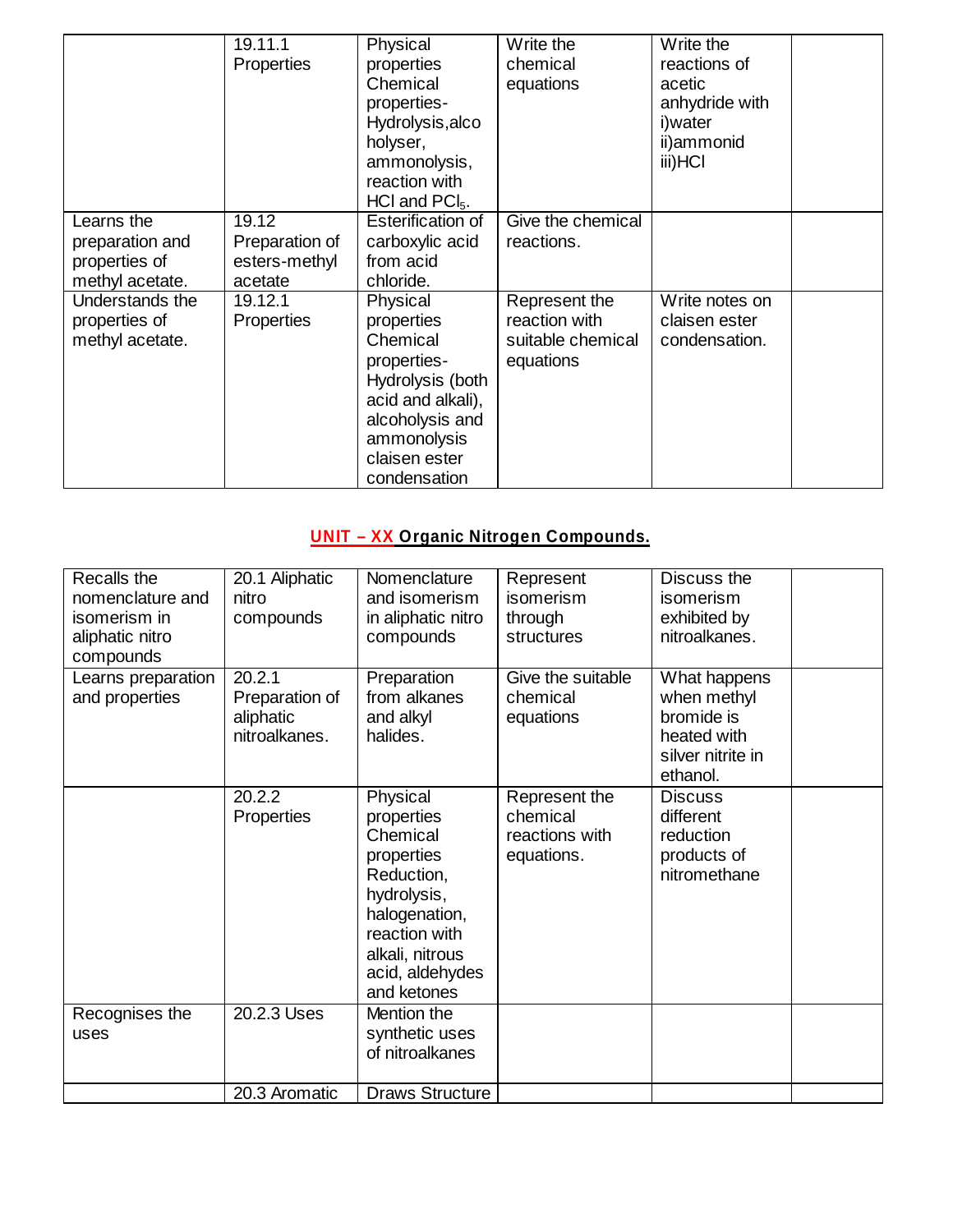|                                                                                                  | nitro<br>compounds                                                                       | and names<br>aromatic<br>nitrocompounds                                                       |                                                                                     |                                                                                                    |  |
|--------------------------------------------------------------------------------------------------|------------------------------------------------------------------------------------------|-----------------------------------------------------------------------------------------------|-------------------------------------------------------------------------------------|----------------------------------------------------------------------------------------------------|--|
| Learns the<br>mechanism of<br>nitration                                                          | 20.3.1<br>Preparation                                                                    | Nitration of<br>benzene                                                                       | Explain the<br>mechanism                                                            | Give the<br>mechanism of<br>nitration of<br>benzene                                                |  |
| <b>Understands the</b><br>reduction of<br>nitrobenzene<br>under different<br>conditions.         | $\overline{20.3.2}$<br>Properties                                                        | Reduction of<br>nitrobenzene                                                                  | Show the<br>experiments to<br>illustrate the<br>properties of<br>nitrobenzene       |                                                                                                    |  |
| Identifies the uses<br>of nitrobenzene                                                           | 20.3.3 Uses                                                                              |                                                                                               |                                                                                     |                                                                                                    |  |
| <b>Distinguishes</b><br>based on tests                                                           | 20.3.4<br><b>Distinction</b><br>between<br>aliphatic and<br>aromatic nitro<br>compounds. | Tabulate the<br>distinguishing<br>tests                                                       |                                                                                     | Mention the<br>tests to<br>distinguish<br>between<br>aliphatic and<br>aromatic nitro<br>compounds. |  |
|                                                                                                  | 20.4 Amines                                                                              |                                                                                               |                                                                                     |                                                                                                    |  |
| Recalls the<br>structure                                                                         | 20.4.1<br>Aliphatic<br>amines                                                            | Structure,<br>nomenclature<br>and<br>classification<br>into 1°,2°, and<br>3° amines.          | Explains the<br>general formula,<br>structure and<br>classification                 |                                                                                                    |  |
| Learns the general<br>methods of<br>preparation of<br>aliphatic amines.                          | 20.4.2 General<br>methods of<br>preparation.                                             | Give the<br>general<br>methods of<br>preparation                                              | Write the<br>chemical<br>equations                                                  | Give the<br>mechanism of<br>Hoffmann<br>method of<br>preparation of<br>methylamine                 |  |
| Learns to write the<br>chemical<br>equations to<br>explain the various<br>reactions of<br>amines | $\overline{20.4.3}$<br>Properties                                                        | Physical<br>properties<br>chemical<br>proerties                                               | Explain the basic<br>nature and<br>important<br>chemical<br>reactions of<br>amines. | Give short<br>notes on the<br>basic nature of<br>aliphatic<br>primary amines.                      |  |
| <b>Distinguishes</b><br>between three<br>types of amines                                         | 20.4.4<br><b>Distinction</b><br>between 1°,2°,<br>and 3° amines.                         | Give<br>distinguishing<br>test between<br>$1^{\circ}, 2^{\circ}$ , and $3^{\circ}$<br>amines. | Tabulate the<br>differences<br>between 1°,2°,<br>and $3^\circ$ amines.              | Distinguish<br>between<br>aliphatic<br>primary,<br>secondary and<br>tertiary amines.               |  |
| Recall the<br>structure and<br>types of aromatic<br>amines.                                      | 20.4.5<br>Aromatic<br>amines.                                                            | Types of<br>aromatic<br>amines.                                                               |                                                                                     |                                                                                                    |  |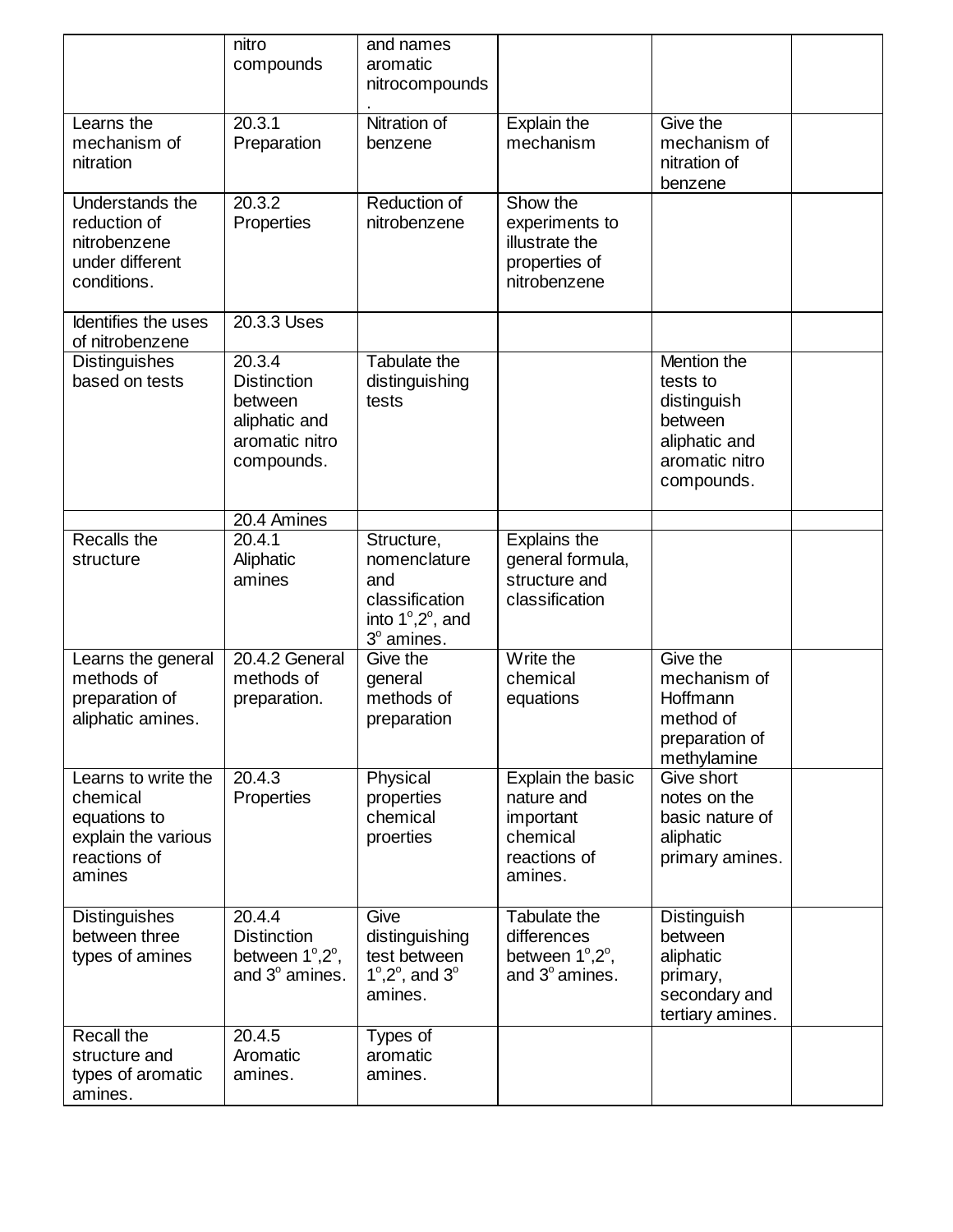|                    | 20.4.6             | Give the                    | Gives equation of   | How is               |  |
|--------------------|--------------------|-----------------------------|---------------------|----------------------|--|
|                    | Synthesis of       | preparation of              | preparation         | benzylamine          |  |
|                    | benzylamine        | benzylamine                 |                     | prepared?            |  |
|                    | 20.4.7             | Physical                    | Explain the         |                      |  |
|                    | Properties         | properties                  | reaction with       |                      |  |
|                    |                    | Chemical                    | acids,              |                      |  |
|                    |                    | properties                  | alkylhalides, acid  |                      |  |
|                    |                    |                             | chloride and        |                      |  |
|                    |                    |                             | nitrous acid        |                      |  |
|                    | 20.4.8 Aniline     | Synthesis of                | Explain the         | How is aniline       |  |
|                    | -preparation.      | aniline from                | chemical            | synthesised          |  |
|                    |                    | nitrobenzene,               | reactions.          | from nitro           |  |
|                    |                    | chlorobenzene,              |                     | benzene?             |  |
|                    |                    | and benzamide               |                     |                      |  |
| Recognises the     | 20.4.9             | Physical                    | Demonstrates the    | Compare the          |  |
| properties of      | Properties         | properties                  | reactions of        | basic nature of      |  |
| aromatic amines    |                    | Chemical                    | aniline and         | aliphatic and        |  |
|                    |                    | properties                  | explain the basic   | aromatic             |  |
|                    |                    |                             | nature of aniline.  | amines.              |  |
|                    | 20.4.10 Uses       | Mention the                 |                     |                      |  |
|                    |                    | uses of aniline.            |                     |                      |  |
|                    | 20.4.11            | Distinguish                 | <b>Tabulate the</b> | <b>Differentiate</b> |  |
|                    | <b>Distinction</b> | between                     | differences         | aliphatic and        |  |
|                    | between            | athylamine and              |                     | aromatic             |  |
|                    | aliphtic and       | aniline                     |                     | amines.              |  |
|                    | aromatic           | benzylamine                 |                     |                      |  |
|                    | amines.            | and aniline                 |                     |                      |  |
|                    | 20.5 Alipahtic     | Structure and               | Give equation for   | How is methyl        |  |
|                    | nitrices           | nomenclature of             | all the preparation | nitrile              |  |
|                    |                    | aliphatic nitriles.         | and reactions.      | prepared?            |  |
|                    |                    |                             |                     | Mention its          |  |
|                    | 20.5.1             | Give the                    |                     | properties           |  |
|                    |                    |                             |                     |                      |  |
|                    | Preparation        | general<br>methods of       |                     |                      |  |
|                    |                    |                             |                     |                      |  |
|                    | 20.5.2             | preparation<br>Physical and |                     |                      |  |
|                    | properties         | chemical                    |                     |                      |  |
|                    |                    | properties                  |                     |                      |  |
|                    | 20.5.3 Uses        | Give the                    |                     |                      |  |
|                    |                    | synthetic uses              |                     |                      |  |
| Recognices         | 20.6               | General formula             | Impresses the       |                      |  |
| benzene            | Diazonium          | and structure               | conditions of       |                      |  |
| diazonium chloride | salts              |                             | diazotisation       |                      |  |
|                    | 20.6.1             | By diazotisation            |                     | How is               |  |
|                    | Preparation of     | reaction of                 |                     | benzediazoniu        |  |
|                    | benzene            | aniline                     |                     | m chloride           |  |
|                    | diazoniumchlor     |                             |                     | prepared             |  |
|                    | ide.               |                             |                     | explain its          |  |
|                    |                    |                             |                     | synthetic            |  |
|                    |                    |                             |                     | importance.          |  |
|                    | 20.6.2             | Chemical                    | Explain with        |                      |  |
|                    | Properties         | properties                  | chemical            |                      |  |
|                    |                    | reactions in                | equations           |                      |  |
|                    |                    |                             |                     |                      |  |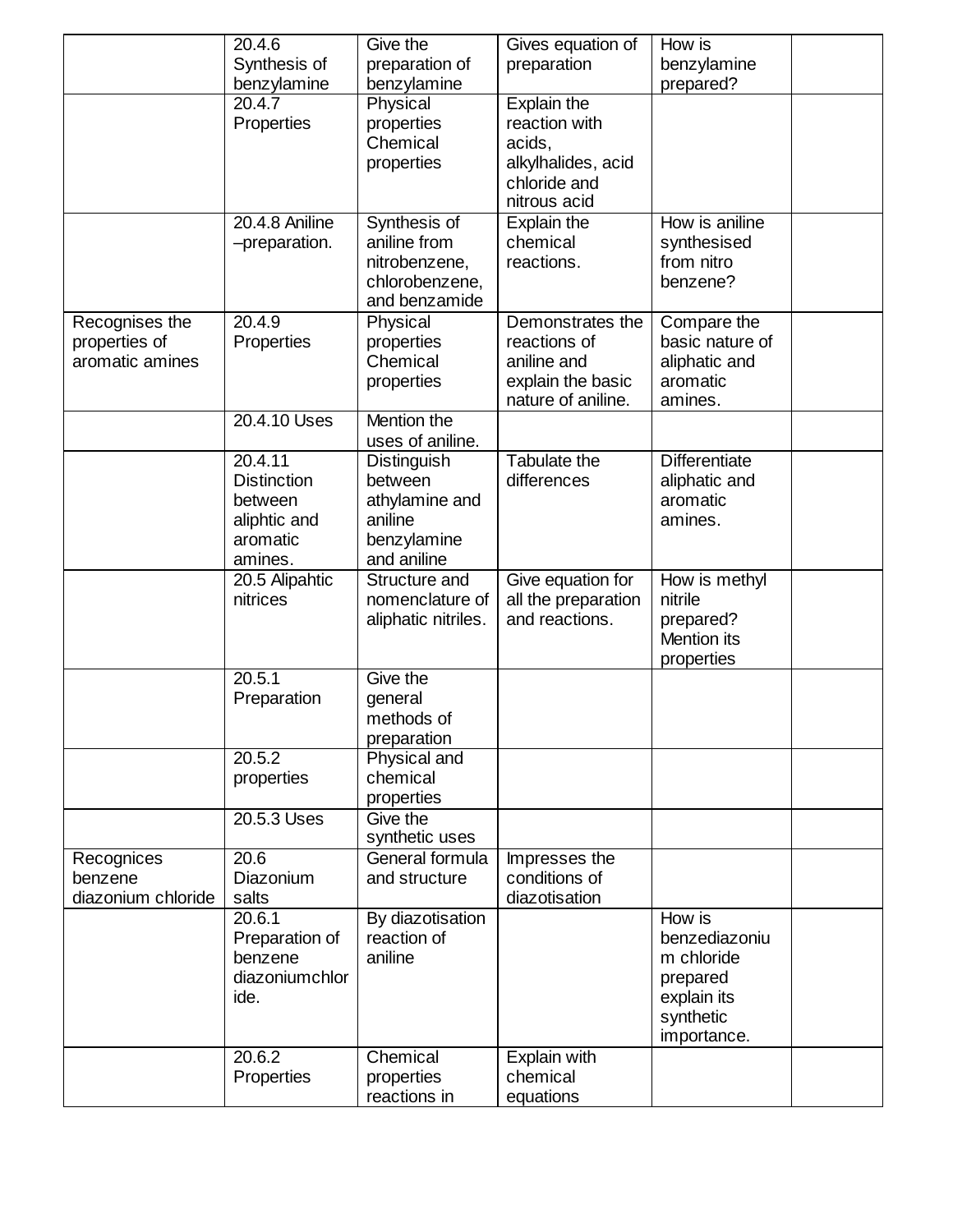| which nitrogen<br>gas is liberated<br>and reactions in<br>which nitrogen |  |  |
|--------------------------------------------------------------------------|--|--|
| atoms are                                                                |  |  |
| retained.                                                                |  |  |

# **UNIT – XXI Biomolecules**

| Recognises the   | 21.1            | Classification of  | Tabulate the list     | How are          |  |
|------------------|-----------------|--------------------|-----------------------|------------------|--|
| importance of    | Carbohydrates   | carbohydrates      | of classification     | carbohydrates    |  |
| carbohydrates,   |                 |                    |                       | classified?      |  |
| protein, amino   |                 |                    |                       |                  |  |
| acids and lipids |                 |                    |                       |                  |  |
|                  | 21.2 structural | Structural         |                       | Elucidate the    |  |
|                  | elucidation     | elucidation of     |                       | structure of     |  |
|                  |                 | glucose and        |                       | fructose         |  |
|                  |                 | fructose.          |                       |                  |  |
|                  |                 |                    |                       |                  |  |
|                  | 21.3 Di-        | Mention the        | List the di-          | Write the        |  |
|                  | saccharides     | sources and        | saccharides           | structure of     |  |
|                  | and             | their structure    |                       | sucrose          |  |
|                  | polysaccharide  | units              |                       |                  |  |
|                  | s               |                    |                       |                  |  |
|                  | 21.4 Proteins   | Sources and        | <b>Classifies the</b> | How are          |  |
|                  |                 | their basic        | proteins              | proteins         |  |
|                  |                 | chemical units     |                       | classified?      |  |
|                  |                 |                    |                       |                  |  |
|                  | 21.4.1 Amino    | Peptide linkage    | <b>Illustrate the</b> | What is meant    |  |
|                  | acids           | and formation of   | formation of          | by peptide       |  |
|                  |                 | dipeptide          | peptide linkage       | bond?            |  |
|                  |                 |                    | by chemical           |                  |  |
|                  |                 |                    | equation              |                  |  |
|                  |                 |                    |                       |                  |  |
|                  | 21.5 structure  | Primary and        | Represents            | Discuss primary  |  |
|                  | of proteins     | secondary          | primary and           | and secondary    |  |
|                  |                 | structure of       | secondary             | structure of     |  |
|                  |                 | proteins           | structure through     | protein          |  |
|                  |                 |                    | diagrams              |                  |  |
|                  | 21.6 Nucleic    | <b>RNA and DNA</b> | Explains the          | What are RNA     |  |
|                  | acids           | elementary idea    | functions of          | and DNA?         |  |
|                  |                 |                    | nucleic acid          | Mention their    |  |
|                  |                 |                    |                       | functions        |  |
|                  | 21.7 Lipids     | Classification,    | <b>Tabulate the</b>   | What are lipids? |  |
|                  |                 | structure and      | classification        |                  |  |
|                  |                 | functions in       |                       |                  |  |
|                  |                 | biosystems         |                       |                  |  |
|                  |                 |                    |                       |                  |  |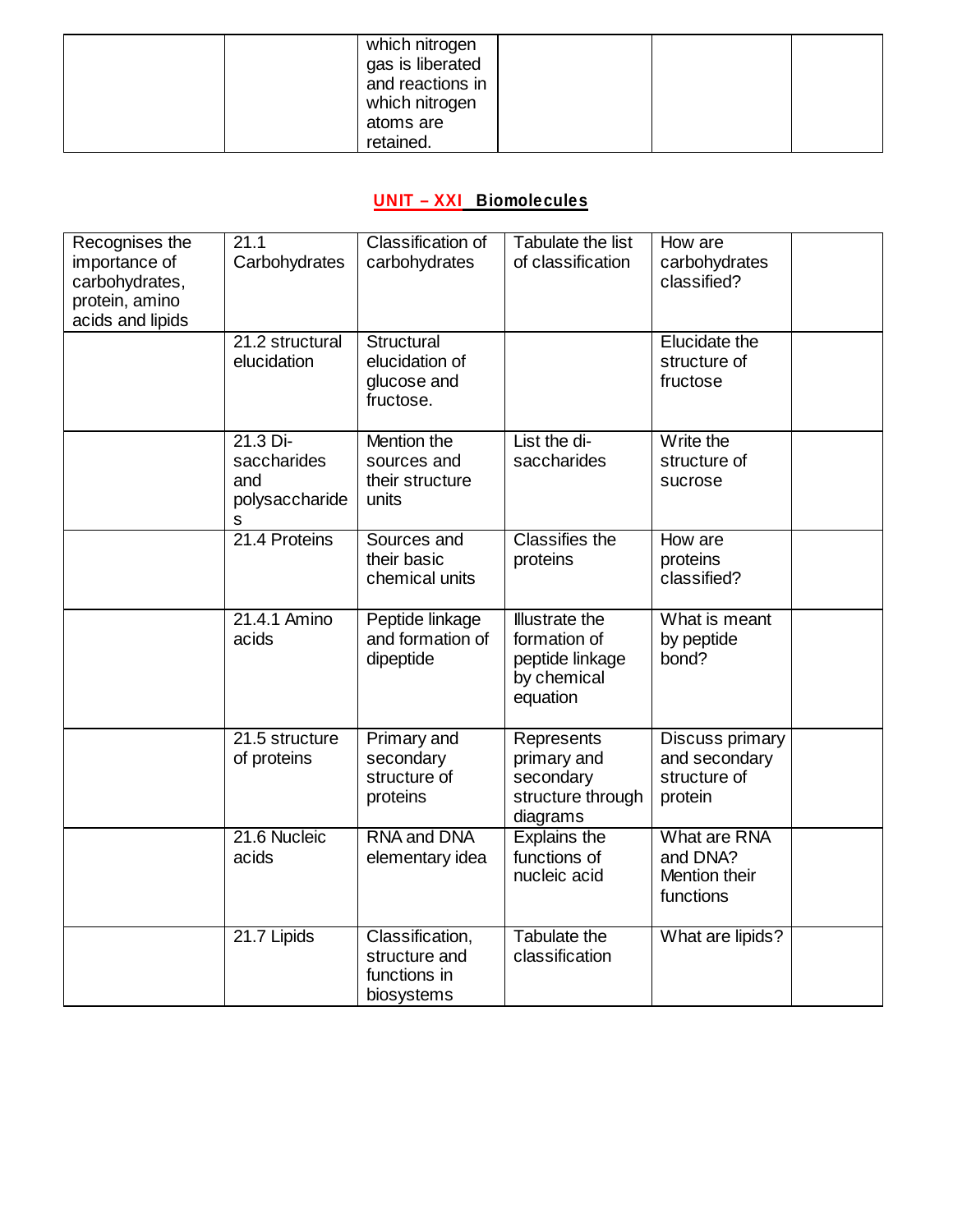### **UNIT – XXII CHEMISTRY IN ACTION**

| Recognises the<br>importance of<br>chemicals used as<br>drugs                                     | 22.1 Medicinal<br>chemistry                                                                                                            | Anaesthetic,<br>analgesics,<br>Antipyretics,<br>Antiseptics<br>Antimalarials,<br>antibiotics,<br>Antacids,<br>Antispasmodics. | Tabulate the<br>drugs and their<br>effects on<br>curing of<br>diseases      | Mention the<br>name of the<br>drug and<br>explain its<br>action<br>1)<br>antibiotics<br>2)<br>anaesthetic<br>s |  |
|---------------------------------------------------------------------------------------------------|----------------------------------------------------------------------------------------------------------------------------------------|-------------------------------------------------------------------------------------------------------------------------------|-----------------------------------------------------------------------------|----------------------------------------------------------------------------------------------------------------|--|
| Impresses dauger<br>of drug absue.                                                                | 22.1.1 Drug<br>abuse                                                                                                                   | Explains the bad<br>effects of drug<br>abuse is<br>impressed                                                                  | Consequences<br>of drug abuse<br>tabulated                                  | What is the<br>impact of drug<br>abuse and how<br>can it be<br>prevented.                                      |  |
| Proposes the<br>importance of<br>dyes, cosmetics,<br>creams, talcum<br>powders and<br>deodorants. | 22.2 Dyes $-$<br>classification<br>and uses                                                                                            | Give the<br>characteristics<br>and<br>classification of<br>dyes and uses.                                                     | <b>Tabulate the</b><br>type of dyes,<br>example and<br>their uses.          | What are dyes?<br>How are they<br>classified?                                                                  |  |
|                                                                                                   | 22.3<br>Cosmetics-<br>creams,<br>perfumes,<br>talcum powder<br>and<br>deodorants.                                                      | Explains the<br>preparation and<br>their functions                                                                            |                                                                             | What are<br>perfumes?<br><b>Explain their</b><br>functions                                                     |  |
| Learns the<br>chemicals used in<br>food.                                                          | 22.4 chemical<br>s in food<br>22.4.1<br>Preservatives<br>artificial<br>sweetening<br>agents,<br>antioxidants<br>and edible<br>colours. | Mention the<br>names and their<br>functions.                                                                                  |                                                                             | What are<br>sweetening<br>agents? Give<br>examples.                                                            |  |
| Recognises the<br>importance of<br>insect repellants<br>and sex<br>attractants                    | 22.5 Insect<br>$repellant -$<br>pheromones<br>and sex<br>attractants                                                                   | Explains the<br>function and<br>limitations                                                                                   |                                                                             | Mention the<br>function of<br>pheromones                                                                       |  |
| Proposes<br>importance of<br>rocket fuels.                                                        | 22.6 Rocket<br>fuels                                                                                                                   | Mentions the<br>names of rocket<br>fuels and their<br>efficiency.                                                             |                                                                             | Explain the<br>function of<br>rocket fuels with<br>examples.                                                   |  |
| Learns about<br>polymers                                                                          | 22.7 Types of<br>polymers,<br>preparation<br>and uses.                                                                                 | <b>Different</b><br>methods of<br>preparation of<br>polymers and<br>their properties.                                         | List the<br>polymers,<br>explaining their<br>nature,<br>monomer and<br>uses |                                                                                                                |  |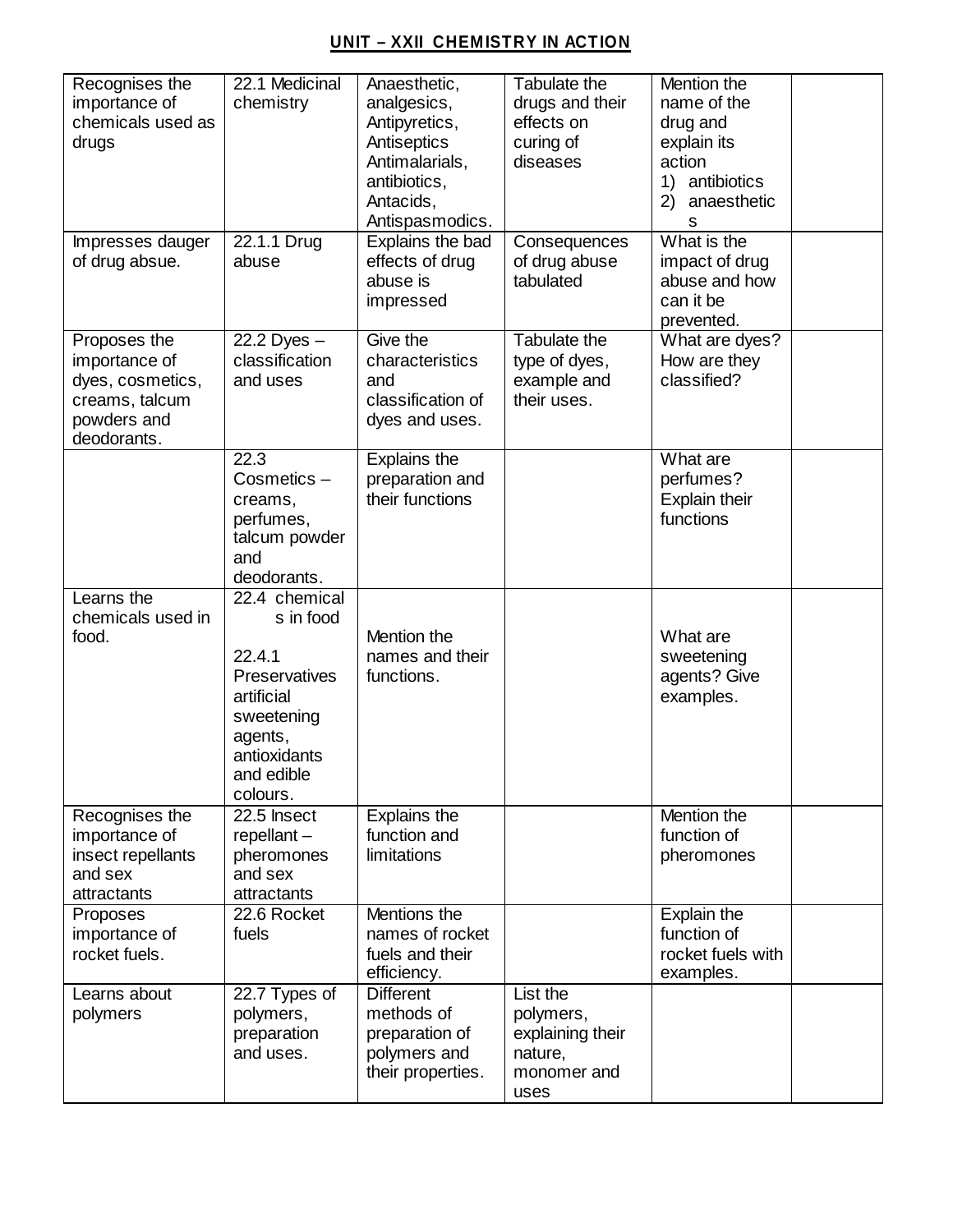### **UNIT XXIII – PROBLEMS IN CHEMISTRY**

| Impresses the     | 23.1 Problems | Explains to        | Worked-               | An organic compound                      |  |
|-------------------|---------------|--------------------|-----------------------|------------------------------------------|--|
| concept of        | in Organic    | identify the       | examples in           | (A) of molecular formula                 |  |
| chemistry through | Chemistry.    | nature of all      | each and every        | $C_2H_7N$ is warmed with                 |  |
| calculations      |               | functional         | type of functional    | Sodium nitrate and                       |  |
|                   |               | groups in          | groups.               | hydrochloric acid, it gives              |  |
|                   |               | Organic            |                       | compound (B) of                          |  |
|                   |               | chemistry and      |                       | molecular formula                        |  |
|                   |               | "name $-$          |                       | $C_2H_6O.$ (A) also gives an             |  |
|                   |               | reactions"         |                       | offensive smelling liquid                |  |
|                   |               |                    |                       | with $CHCl3$ and alcoholic               |  |
|                   |               |                    |                       | KoH. Strong oxidation of                 |  |
|                   |               |                    |                       | compound (B) gives                       |  |
|                   |               |                    |                       | compound (C) of                          |  |
|                   |               |                    |                       | molecular formula                        |  |
|                   |               |                    |                       | $C_2H_4O_2$ . The calcium salt           |  |
|                   |               |                    |                       | of (C) on dry distillation               |  |
|                   |               |                    |                       | gives (D) of molecular                   |  |
|                   |               |                    |                       | formula $C_3H_6O$ . Identify             |  |
|                   |               |                    |                       | the compounds $(A)$ , $(B)$ ,            |  |
|                   |               |                    |                       | (C) and (D). Explain the                 |  |
|                   |               |                    |                       | reactions involved.                      |  |
|                   | 23.1 Problems | Represents         | Worked                | (A) Metal belongs to 6 <sup>th</sup>     |  |
|                   | in Inorganic  | Inorganic          | examples in           | group and occupies 4 <sup>th</sup>       |  |
|                   | chemistry     | problems           | p Block and d         | poles extracted from its                 |  |
|                   |               | covering metals    | <b>Block elements</b> | oxide ores. This element                 |  |
|                   |               | and non-metals.    | $-$ and their         | form an oxide (B) at                     |  |
|                   |               |                    | compounds as          | $2000^{\circ}$ C. The metals also        |  |
|                   |               |                    | specified in the      | forms an important                       |  |
|                   |               |                    | $text.(+2)$           | compound (C) in which                    |  |
|                   |               |                    |                       | the oxidation number of                  |  |
|                   |               |                    |                       | the metal is $+6$ . The                  |  |
|                   |               |                    |                       | compound (C) reacts                      |  |
|                   |               |                    |                       | with Nacl in presence of                 |  |
|                   |               |                    |                       | conc. H2SO4 giving red                   |  |
|                   |               |                    |                       | vapours (D) . Identify                   |  |
|                   |               |                    |                       | A,B,C and D and explain                  |  |
|                   | 23.3 Problems | Guides to work     | Worked-out            | its reactions.<br>3.42 gms of Sucrose    |  |
|                   | in Physical   | out problems in    | examples from         | $(C_{12}H_{22}O_{11})$ is dissolved      |  |
|                   | Chemistry     | atomic $-$         | portions +1 and       | in 100 gms of water.                     |  |
|                   |               | Structure,         | $+2.$                 | Calculate the Bpt of                     |  |
|                   |               | Chemical           |                       | solution if Kb of water is               |  |
|                   |               | Equilibrium,       |                       | 0.51 kg $^{-1}$ k mole <sup>-1</sup> and |  |
|                   |               | Thermodynamic      |                       | B.Pt of pure water is                    |  |
|                   |               | s, Kinetics and in |                       | 373k.                                    |  |
|                   |               | Electrochemistry   |                       |                                          |  |
|                   |               |                    |                       |                                          |  |
|                   |               |                    |                       |                                          |  |

### **CHEMISTRY PRACTICALS FOR STD XII**

**I. Detection of Nitrogen, Halogen and Sulphur in organic compounds.**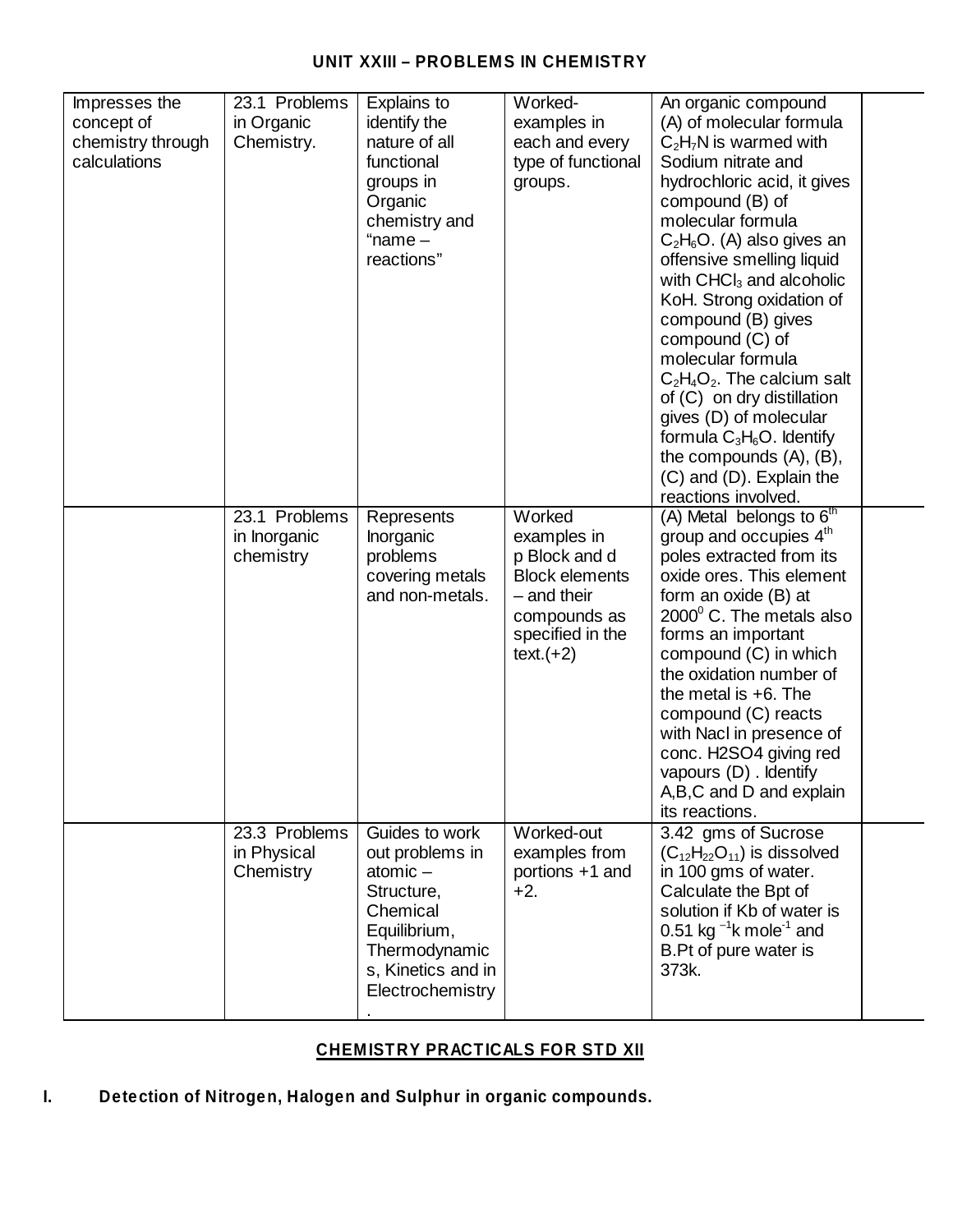### **II. Detection of Functional groups present in organic compounds.**

- a) Saturation and Unsaturation
- b) Aromatic and aliphatic
- c) aldehydes, Carboxylic acids, diamides, phenolic groups-(Nature of any one functional group is identified)

### **III. Qualitative analysis**

Determination of two cations and two anions in a given mixture.

 $\overline{\text{Cations}}: \textsf{Pb}^{++}, \textsf{Cu}^{++}, \textsf{AL}^{3+}, \textsf{Fe}^{3+}, \textsf{Zn}^{2+}, \textsf{Mn}^{2+}, \textsf{Ca}^{++}, \textsf{Ba}^{2+}, \textsf{Mg}^{2+}, \textsf{NH}_4^+$ 

Anions: Borate, Sulphide, Sulphate, Carbonate, Nitrate, Chloride, Bromide.

(Insoluble and interfering ions are to be excluded. Also, two cations of the same group and anions of the following) Combinations such as (CI + Br) and (CO<sub>3</sub><sup>2-</sup> + C<sub>2</sub>O<sub>4</sub><sup>2-</sup>) Should be avoided.

## **IV. Volumetric analysis**

### a) Permanganemetry

- 1. Titration of Oxalic acid Vs  $KmnO<sub>4</sub>$
- 2. Titration of ferrous ammonium sulphate against  $KmnO<sub>4</sub>$  solution.

### b) Dichrometry

- 1. Standardization of  $K_2Cr_2O_7$  solution.
- 2. Any one estimation using  $K_2Cr_2O_7$  as one of the oxidant.

Report should contain two acid radicals and two basic radicals, without mentioning the name of the salt. Confirmatory test should be exhibited.

### **Mode of Examination (XII Std)**

- 1) Organic analysis (10)
- 2) Volumetric analysis (10)
- 3) Qualitative analysis (20)
- 4) Internal assesment (10)

(Practical - 5 & Projects -5)

50

## **Investigatory Suggested Projects**

- A) I) Analysis of Soil
	- ii) Water analysis Hardness, Softness
	- iii) Analysis of dissloved oxygen in Sewage water
	- iv) Analysis of salts in ground water